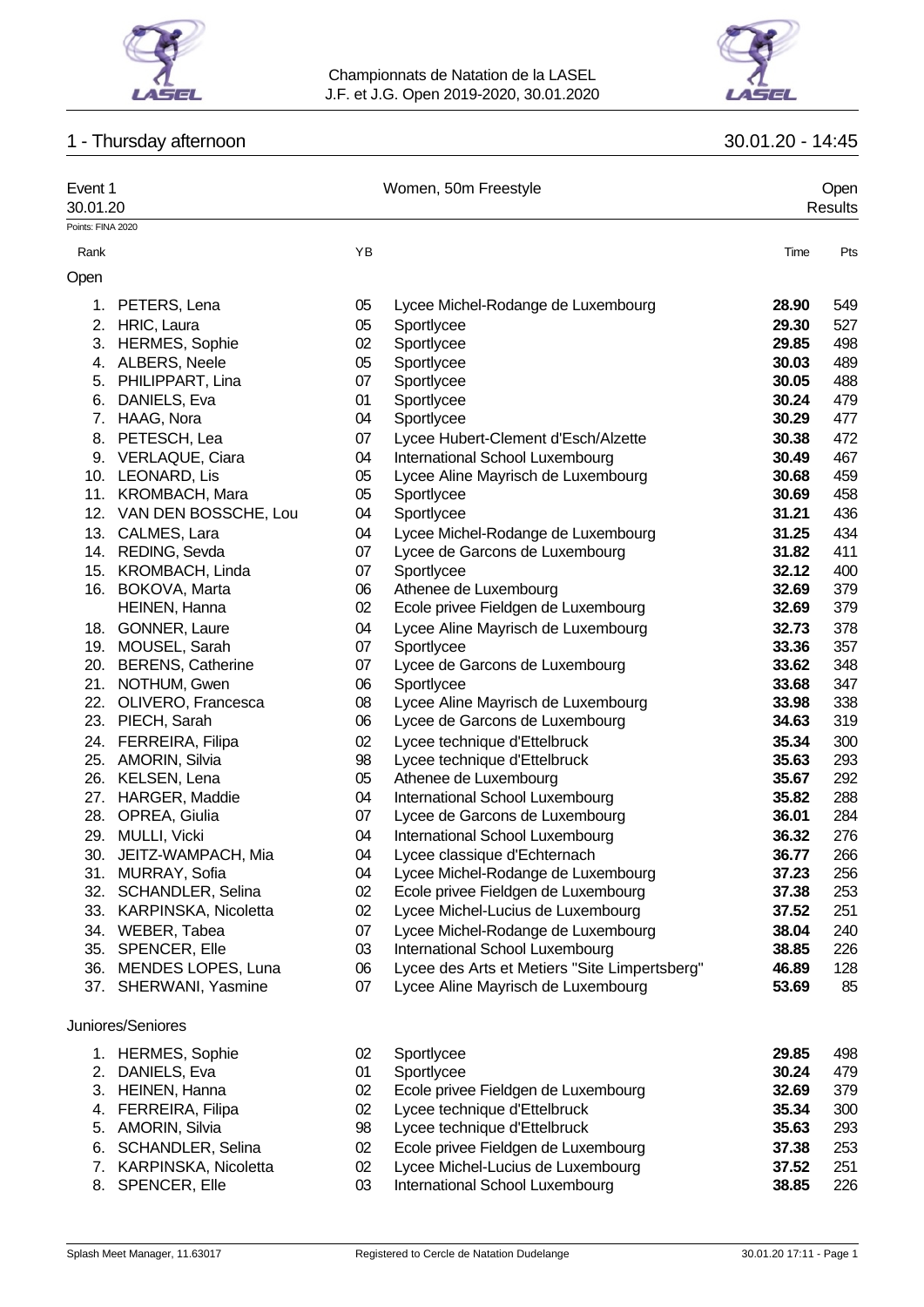



# Event 1, Women, 50m Freestyle

# **Cadettes**

|                | 1. PETERS, Lena          | 05 | Lycee Michel-Rodange de Luxembourg            | 28.90 | 549 |
|----------------|--------------------------|----|-----------------------------------------------|-------|-----|
| 2.             | HRIC, Laura              | 05 | Sportlycee                                    | 29.30 | 527 |
|                | 3. ALBERS, Neele         | 05 | Sportlycee                                    | 30.03 | 489 |
| 4.             | HAAG, Nora               | 04 | Sportlycee                                    | 30.29 | 477 |
| 5.             | <b>VERLAQUE, Ciara</b>   | 04 | International School Luxembourg               | 30.49 | 467 |
| 6.             | LEONARD, Lis             | 05 | Lycee Aline Mayrisch de Luxembourg            | 30.68 | 459 |
| 7.             | KROMBACH, Mara           | 05 | Sportlycee                                    | 30.69 | 458 |
|                | 8. VAN DEN BOSSCHE, Lou  | 04 | Sportlycee                                    | 31.21 | 436 |
|                | 9. CALMES, Lara          | 04 | Lycee Michel-Rodange de Luxembourg            | 31.25 | 434 |
| 10.            | <b>GONNER, Laure</b>     | 04 | Lycee Aline Mayrisch de Luxembourg            | 32.73 | 378 |
|                | 11. KELSEN, Lena         | 05 | Athenee de Luxembourg                         | 35.67 | 292 |
| 12.            | HARGER, Maddie           | 04 | International School Luxembourg               | 35.82 | 288 |
| 13.            | MULLI, Vicki             | 04 | International School Luxembourg               | 36.32 | 276 |
|                | 14. JEITZ-WAMPACH, Mia   | 04 | Lycee classique d'Echternach                  | 36.77 | 266 |
|                | 15. MURRAY, Sofia        | 04 | Lycee Michel-Rodange de Luxembourg            | 37.23 | 256 |
| <b>Minimes</b> |                          |    |                                               |       |     |
|                | 1. PHILIPPART, Lina      | 07 | Sportlycee                                    | 30.05 | 488 |
|                | 2. PETESCH, Lea          | 07 | Lycee Hubert-Clement d'Esch/Alzette           | 30.38 | 472 |
| 3.             | REDING, Sevda            | 07 | Lycee de Garcons de Luxembourg                | 31.82 | 411 |
| 4.             | KROMBACH, Linda          | 07 | Sportlycee                                    | 32.12 | 400 |
| 5.             | BOKOVA, Marta            | 06 | Athenee de Luxembourg                         | 32.69 | 379 |
| 6.             | MOUSEL, Sarah            | 07 | Sportlycee                                    | 33.36 | 357 |
| 7.             | <b>BERENS, Catherine</b> | 07 | Lycee de Garcons de Luxembourg                | 33.62 | 348 |
| 8.             | NOTHUM, Gwen             | 06 | Sportlycee                                    | 33.68 | 347 |
| 9.             | OLIVERO, Francesca       | 08 | Lycee Aline Mayrisch de Luxembourg            | 33.98 | 338 |
| 10.            | PIECH, Sarah             | 06 | Lycee de Garcons de Luxembourg                | 34.63 | 319 |
| 11.            | OPREA, Giulia            | 07 | Lycee de Garcons de Luxembourg                | 36.01 | 284 |
|                | 12. WEBER, Tabea         | 07 | Lycee Michel-Rodange de Luxembourg            | 38.04 | 240 |
| 13.            | MENDES LOPES, Luna       | 06 | Lycee des Arts et Metiers "Site Limpertsberg" | 46.89 | 128 |
|                | 14. SHERWANI, Yasmine    | 07 | Lycee Aline Mayrisch de Luxembourg            | 53.69 | 85  |

|                   | Event 2<br>30.01.20       |    | Men, 50m Freestyle                              |       | Open<br><b>Results</b> |
|-------------------|---------------------------|----|-------------------------------------------------|-------|------------------------|
| Points: FINA 2020 |                           |    |                                                 |       |                        |
| Rank              |                           | YB |                                                 | Time  | Pts                    |
| Open              |                           |    |                                                 |       |                        |
| 1.                | FABIANI, Remi             | 01 | Sportlycee                                      | 24.39 | 630                    |
|                   | JAAS, Jeff                | 04 | Lycee technique prive Emile-Metz de Dommeldange | 25.51 | 550                    |
| 3.                | <b>BECKERS, Felix</b>     | 01 | Sportlycee                                      | 25.55 | 548                    |
| 4.                | BOKOV, Ronny              | 03 | Athenee de Luxembourg                           | 25.74 | 536                    |
| 5.                | <b>MICHIELS, Patrick</b>  | 02 | Lycee classique d'Echternach                    | 25.94 | 523                    |
| 6.                | CONSTANTINO CAEIRO, Diogo | 03 | Lycee de Garcons de Luxembourg                  | 25.97 | 521                    |
| 7.                | WEIDERT, Jo               | 03 | Lycee classique d'Echternach                    | 26.06 | 516                    |
| 8.                | VAN DEN BOSSCHE, Yann     | 01 | Sportlycee                                      | 26.31 | 501                    |
| 9.                | LANNERS, Bob              | 02 | Athenee de Luxembourg                           | 26.52 | 490                    |
| 10.               | MOREAUX, Maxime           | 02 | Sportlycee                                      | 26.68 | 481                    |
| 11.               | BANKY, Jordan             | 01 | Sportlycee                                      | 26.71 | 479                    |
| 12.               | <b>DURAKOVIC, Tarik</b>   | 05 | Sportlycee                                      | 26.73 | 478                    |
| 13.               | <b>LANNERS, Nik</b>       | 04 | Athenee de Luxembourg                           | 26.76 | 477                    |
| 14.               | PANIC, Stevan             | 02 | Lycee Michel-Rodange de Luxembourg              | 27.08 | 460                    |
| 15.               | PRIOR, Thorlief           | 03 | International School Luxembourg                 | 27.18 | 455                    |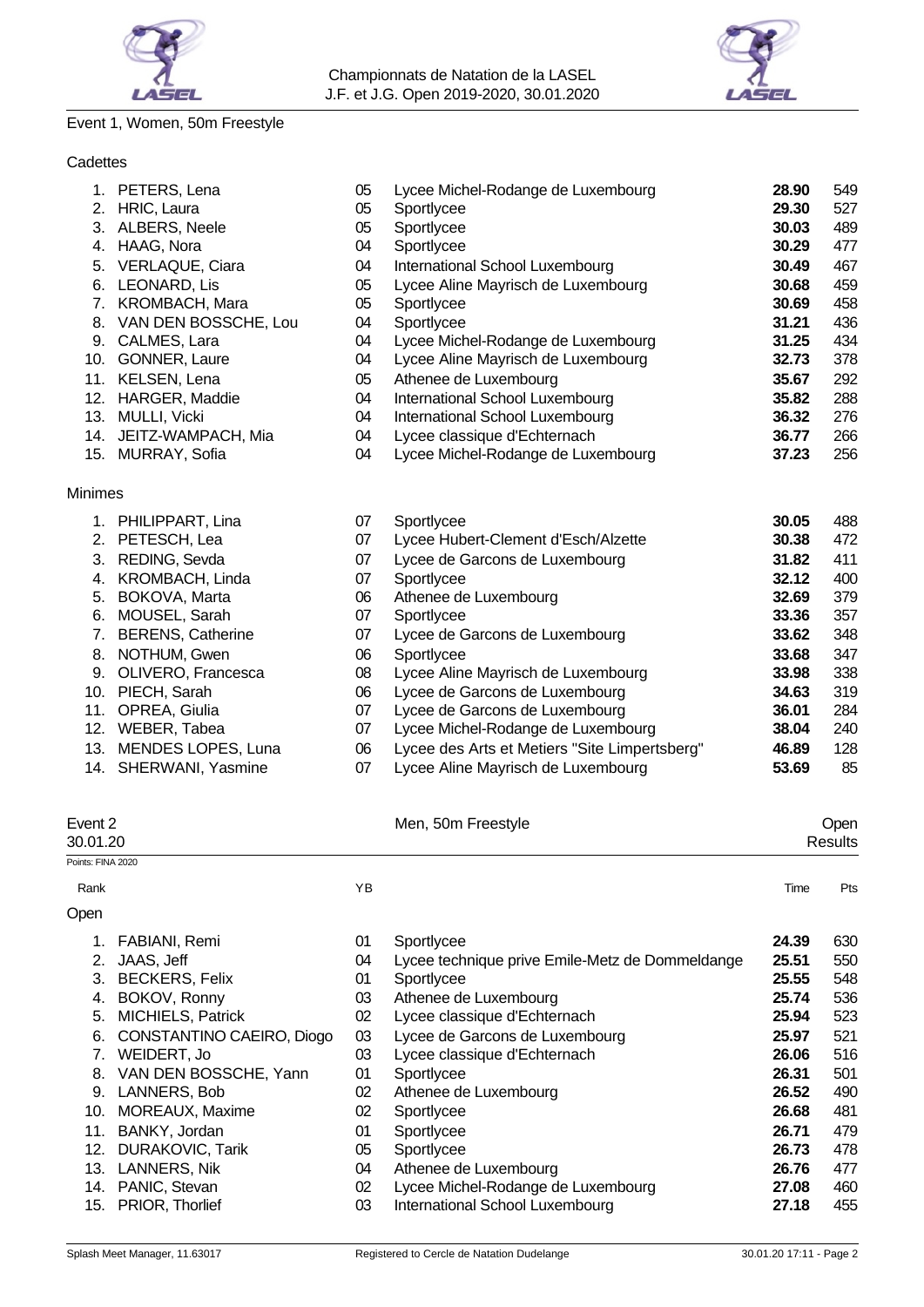

# LASEL

# Event 2, Men, 50m Freestyle, Open

| Rank |                                                                 | ΥB       |                                                                   | Time           | Pts        |
|------|-----------------------------------------------------------------|----------|-------------------------------------------------------------------|----------------|------------|
|      | 16. SAUBER, Bob                                                 | 01       | Sportlycee                                                        | 27.20          | 454        |
|      | 17. BOURKEL, Mike                                               | 03       | Sportlycee                                                        | 27.21          | 453        |
|      | 18. DENTER, Arthur                                              | 04       | Lycee classique d'Echternach                                      | 27.46          | 441        |
|      | 19. KIRCH, Felix                                                | 03       | Athenee de Luxembourg                                             | 27.74          | 428        |
|      | 20. SUKHANOV, Maxim                                             | 04       | International School Luxembourg                                   | 27.85          | 423        |
|      | 21. CARRE, Tom                                                  | 02       | Lycee Francais de Luxembourg                                      | 28.06          | 413        |
|      | 22. SPENCER, Jai                                                | 05       | International School Luxembourg                                   | 28.18          | 408        |
|      | 23. CALMES, Nicolas                                             | 06       | Lycee Michel-Rodange de Luxembourg                                | 28.26          | 405        |
|      | 24. CRAWFORD, Ethan                                             | 03       | International School Luxembourg                                   | 28.41          | 398        |
|      | 25. FETZ, Tom                                                   | 04       | Lycee classique d'Echternach                                      | 28.44          | 397        |
|      | 26. THILL, Nicolas                                              | 05       | Lycee Aline Mayrisch de Luxembourg                                | 28.45          | 397        |
|      | 27. PEUSCH, Kevin                                               | 06       | Sportlycee                                                        | 28.58          | 391        |
|      | 28. VIGUIER, Elyan                                              | 04       | Lycee Francais de Luxembourg                                      | 28.60          | 390        |
|      | 29. KEMP, Finn                                                  | 05       | Lycee Hubert-Clement d'Esch/Alzette                               | 28.62          | 389        |
| 30.  | <b>BOURGUIGNON, Benjamin</b>                                    | 05       | Sportlycee                                                        | 28.77          | 383        |
|      | 31. LINDMARK MELO, Hugo<br>32. MOOG, Mathis                     | 04<br>06 | International School Luxembourg<br>Lycee de Garcons de Luxembourg | 28.79<br>29.68 | 383<br>349 |
|      | 33. CARRE, Aurelien                                             | 04       | Lycee Francais de Luxembourg                                      | 29.80          | 345        |
|      | 34. JAAS, Tom                                                   | 06       | Lycee technique prive Emile-Metz de Dommeldange                   | 29.96          | 339        |
|      | 35. SEIDEL, Luca                                                | 05       | Sportlycee                                                        | 30.66          | 317        |
|      | 36. DIAS MOREIRA, Gabriel                                       | 01       | Lycee de Garcons d'Esch/Alzette                                   | 30.91          | 309        |
|      | 37. JAAS, Joe                                                   | 06       | Lycee technique prive Emile-Metz de Dommeldange                   | 31.24          | 299        |
|      | 38. WAISHAAR, Leo                                               | 05       | Sportlycee                                                        | 32.51          | 266        |
|      | 39. ISOLANI, Valentino                                          | 01       | Lycee Michel-Lucius de Luxembourg                                 | 32.79          | 259        |
|      | 40. STOFFEL, Poli                                               | 05       | Sportlycee                                                        | 34.35          | 225        |
|      | 41. AISSA, Iheb                                                 | 04       | Lycee technique prive Emile-Metz de Dommeldange                   | 34.67          | 219        |
|      | 42. GONZALEZ PEREZ, Rodrigo                                     | 07       | Lycee de Garcons de Luxembourg                                    | 35.03          | 212        |
|      | 43. HEYART, Tom                                                 | 07       | Sportlycee                                                        | 35.14          | 210        |
|      | 44. CONTER, Max                                                 | 07       | Nordstadlycee                                                     | 35.31          | 207        |
|      | 45. SCHILTZ, Finn                                               | 06       | Sportlycee                                                        | 36.06          | 194        |
|      | 46. FISCHER, Matteo                                             | 06       | Lycee Aline Mayrisch de Luxembourg                                | 37.62          | 171        |
|      | 47. TINELLI, Noa                                                | 06       | Lycee technique Mathias-Adam de Lamadelaine                       | 37.99          | 166        |
|      | 48. LEONARD, Lou                                                | 07       | Lycee Aline Mayrisch de Luxembourg                                | 38.81          | 156        |
|      | 49. MARTINELLI, Maurice                                         | 06       | Lycee technique Mathias-Adam de Lamadelaine                       | 39.42          | 149        |
|      | DSQ FROMENT, Antoine                                            | 03       | Lycee Michel-Rodange de Luxembourg                                |                |            |
|      | G2 - Starting before the starting signal (SW 4.4) (Time: 15:23) |          |                                                                   |                |            |
|      | DNS LEMVOKA, Joel                                               | 07       | Lycee Michel-Lucius de Luxembourg                                 |                |            |
|      | Juniors/Seniors                                                 |          |                                                                   |                |            |
|      | 1. FABIANI, Remi                                                | 01       | Sportlycee                                                        | 24.39          | 630        |
|      | 2. BECKERS, Felix                                               | 01       | Sportlycee                                                        | 25.55          | 548        |
|      | 3. BOKOV, Ronny                                                 | 03       | Athenee de Luxembourg                                             | 25.74          | 536        |
|      | 4. MICHIELS, Patrick                                            | 02       | Lycee classique d'Echternach                                      | 25.94          | 523        |
|      | 5. CONSTANTINO CAEIRO, Diogo                                    | 03       | Lycee de Garcons de Luxembourg                                    | 25.97          | 521        |
|      | 6. WEIDERT, Jo                                                  | 03       | Lycee classique d'Echternach                                      | 26.06          | 516        |
|      | 7. VAN DEN BOSSCHE, Yann                                        | 01       | Sportlycee                                                        | 26.31          | 501        |
|      | 8. LANNERS, Bob                                                 | 02       | Athenee de Luxembourg                                             | 26.52          | 490        |
|      | 9. MOREAUX, Maxime                                              | 02       | Sportlycee                                                        | 26.68          | 481        |
|      | 10. BANKY, Jordan                                               | 01       | Sportlycee                                                        | 26.71          | 479        |
|      | 11. PANIC, Stevan                                               | 02       | Lycee Michel-Rodange de Luxembourg                                | 27.08          | 460        |
|      | 12. PRIOR, Thorlief                                             | 03       | International School Luxembourg                                   | 27.18          | 455        |
|      | 13. SAUBER, Bob                                                 | 01       | Sportlycee                                                        | 27.20          | 454        |
|      | 14. BOURKEL, Mike                                               | 03       | Sportlycee                                                        | 27.21          | 453        |
| 15.  | KIRCH, Felix                                                    | 03       | Athenee de Luxembourg                                             | 27.74          | 428        |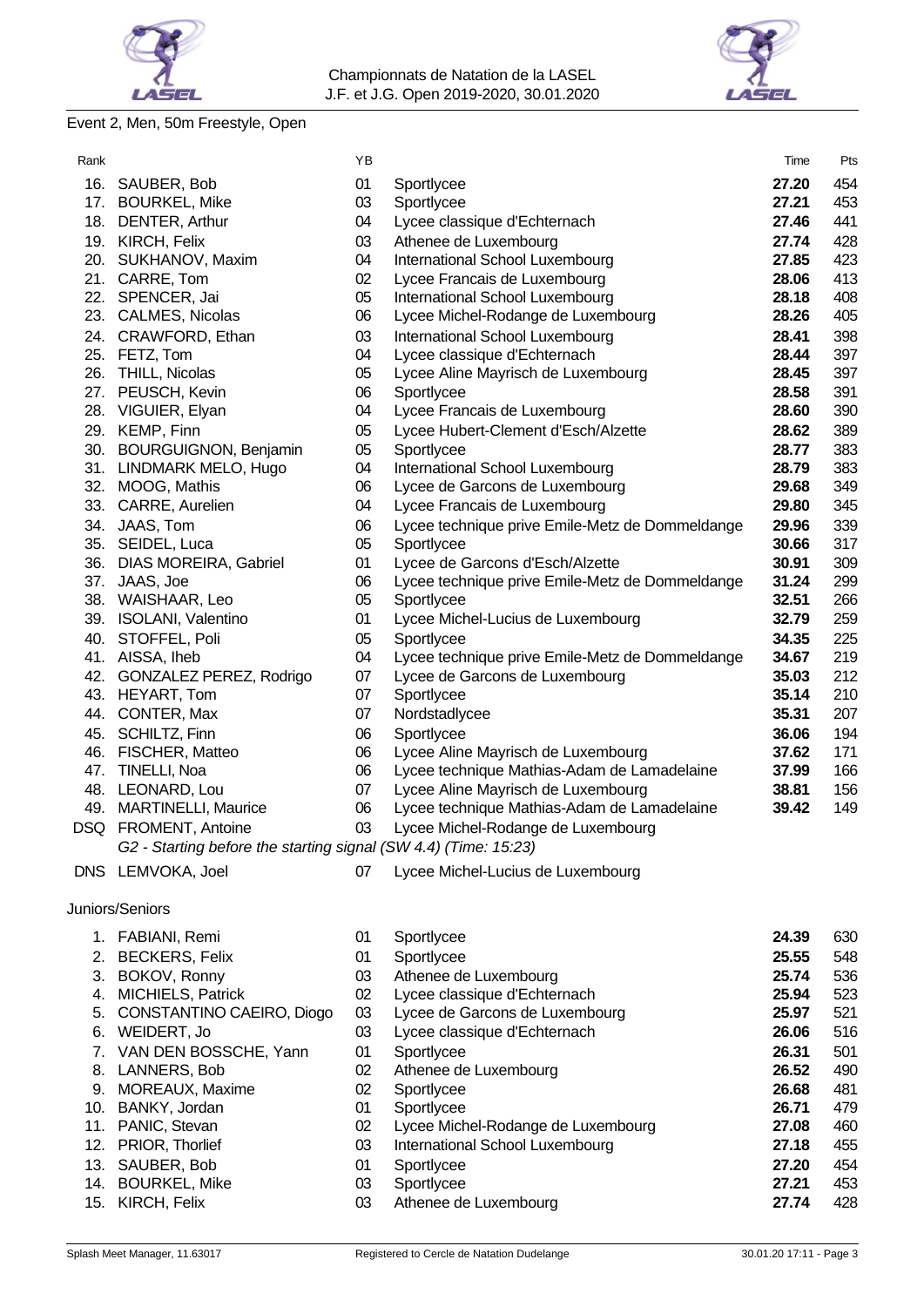



# Event 2, Men, 50m Freestyle, Juniors/Seniors

| Rank |                           | ΥB  |                                    | Time  | Pts |
|------|---------------------------|-----|------------------------------------|-------|-----|
|      | 16. CARRE, Tom            | 02. | Lycee Francais de Luxembourg       | 28.06 | 413 |
|      | 17. CRAWFORD, Ethan       | 03  | International School Luxembourg    | 28.41 | 398 |
|      | 18. DIAS MOREIRA, Gabriel | 01. | Lycee de Garcons d'Esch/Alzette    | 30.91 | 309 |
|      | 19. ISOLANI, Valentino    | 01. | Lycee Michel-Lucius de Luxembourg  | 32.79 | 259 |
|      | DSQ FROMENT, Antoine      | 03. | Lycee Michel-Rodange de Luxembourg |       |     |
|      | .                         |     |                                    |       |     |

*G2 - Starting before the starting signal (SW 4.4) (Time: 15:23)*

### **Cadets**

|                | JAAS, Jeff                   | 04 | Lycee technique prive Emile-Metz de Dommeldange | 25.51 | 550 |
|----------------|------------------------------|----|-------------------------------------------------|-------|-----|
| 2.             | <b>DURAKOVIC, Tarik</b>      | 05 | Sportlycee                                      | 26.73 | 478 |
|                | 3. LANNERS, Nik              | 04 | Athenee de Luxembourg                           | 26.76 | 477 |
|                | 4. DENTER, Arthur            | 04 | Lycee classique d'Echternach                    | 27.46 | 441 |
|                | 5. SUKHANOV, Maxim           | 04 | International School Luxembourg                 | 27.85 | 423 |
|                | 6. SPENCER, Jai              | 05 | International School Luxembourg                 | 28.18 | 408 |
|                | 7. FETZ, Tom                 | 04 | Lycee classique d'Echternach                    | 28.44 | 397 |
| 8.             | <b>THILL, Nicolas</b>        | 05 | Lycee Aline Mayrisch de Luxembourg              | 28.45 | 397 |
|                | 9. VIGUIER, Elyan            | 04 | Lycee Francais de Luxembourg                    | 28.60 | 390 |
|                | 10. KEMP, Finn               | 05 | Lycee Hubert-Clement d'Esch/Alzette             | 28.62 | 389 |
| 11.            | <b>BOURGUIGNON, Benjamin</b> | 05 | Sportlycee                                      | 28.77 | 383 |
|                | 12. LINDMARK MELO, Hugo      | 04 | International School Luxembourg                 | 28.79 | 383 |
|                | 13. CARRE, Aurelien          | 04 | Lycee Francais de Luxembourg                    | 29.80 | 345 |
|                | 14. SEIDEL, Luca             | 05 | Sportlycee                                      | 30.66 | 317 |
|                | 15. WAISHAAR, Leo            | 05 | Sportlycee                                      | 32.51 | 266 |
|                | 16. STOFFEL, Poli            | 05 | Sportlycee                                      | 34.35 | 225 |
|                | 17. AISSA, Iheb              | 04 | Lycee technique prive Emile-Metz de Dommeldange | 34.67 | 219 |
|                |                              |    |                                                 |       |     |
|                |                              |    |                                                 |       |     |
| <b>Minimes</b> |                              |    |                                                 |       |     |
|                | 1. CALMES, Nicolas           | 06 | Lycee Michel-Rodange de Luxembourg              | 28.26 | 405 |
|                | 2. PEUSCH, Kevin             | 06 | Sportlycee                                      | 28.58 | 391 |
|                | 3. MOOG, Mathis              | 06 | Lycee de Garcons de Luxembourg                  | 29.68 | 349 |
| 4.             | JAAS, Tom                    | 06 | Lycee technique prive Emile-Metz de Dommeldange | 29.96 | 339 |
| 5.             | JAAS, Joe                    | 06 | Lycee technique prive Emile-Metz de Dommeldange | 31.24 | 299 |
| 6.             | GONZALEZ PEREZ, Rodrigo      | 07 | Lycee de Garcons de Luxembourg                  | 35.03 | 212 |
| 7.             | HEYART, Tom                  | 07 | Sportlycee                                      | 35.14 | 210 |
| 8.             | CONTER, Max                  | 07 | Nordstadlycee                                   | 35.31 | 207 |
|                | 9. SCHILTZ, Finn             | 06 | Sportlycee                                      | 36.06 | 194 |
|                | 10. FISCHER, Matteo          | 06 | Lycee Aline Mayrisch de Luxembourg              | 37.62 | 171 |
|                | 11. TINELLI, Noa             | 06 | Lycee technique Mathias-Adam de Lamadelaine     | 37.99 | 166 |
|                | 12. LEONARD, Lou             | 07 | Lycee Aline Mayrisch de Luxembourg              | 38.81 | 156 |
|                | 13. MARTINELLI, Maurice      | 06 | Lycee technique Mathias-Adam de Lamadelaine     | 39.42 | 149 |
|                | DNS LEMVOKA, Joel            | 07 | Lycee Michel-Lucius de Luxembourg               |       |     |

| Event 3<br>30.01.20 | Women, 400m Freestyle | Open<br><b>Results</b> |  |  |
|---------------------|-----------------------|------------------------|--|--|
| Points: FINA 2020   |                       |                        |  |  |
| Rank                | ΥB                    | Time<br>Pts            |  |  |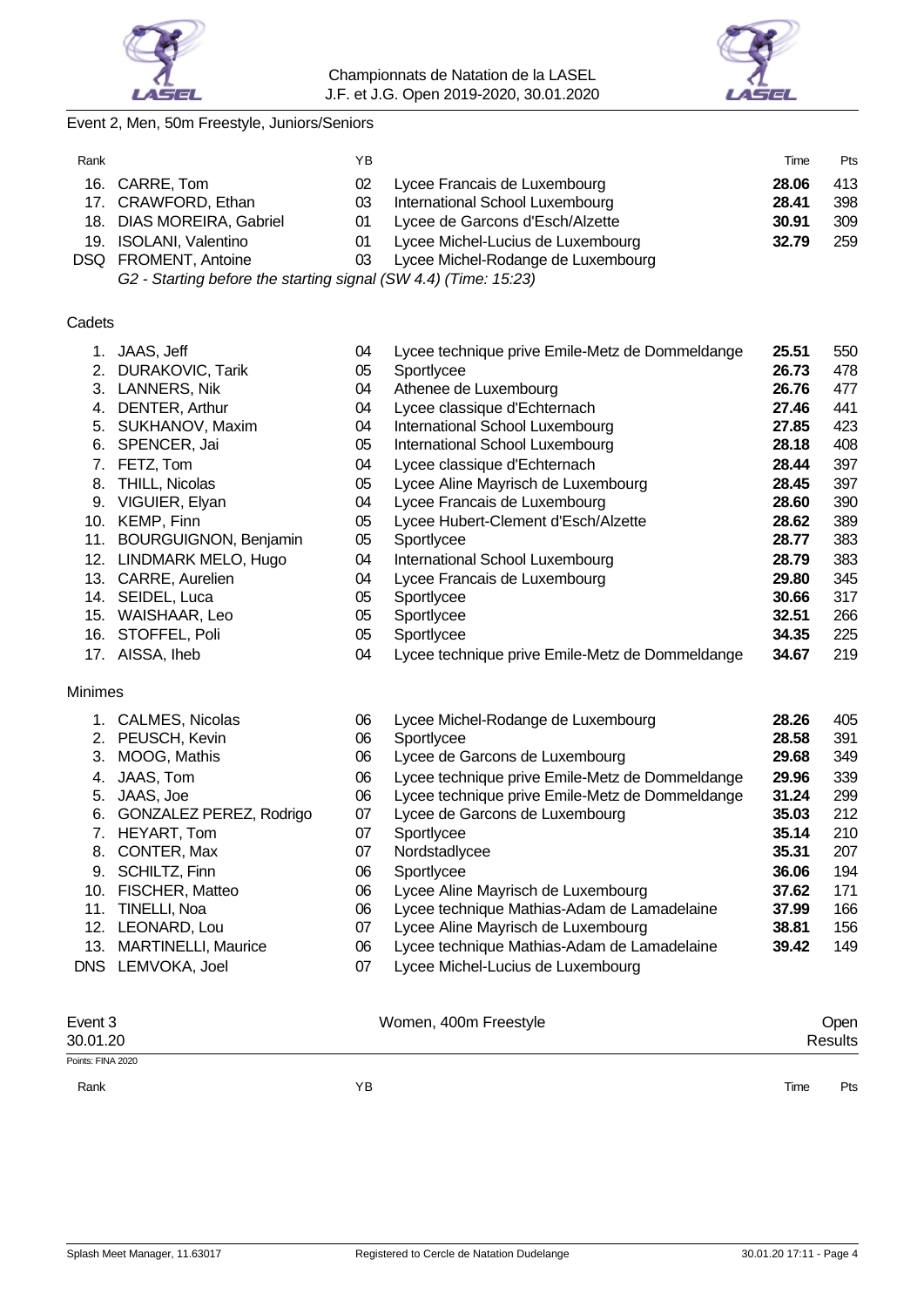



# Event 3, Women, 400m Freestyle

# Open

|          | 1. JOMINET, Lou<br>50m:<br>31.94<br>100m: 1:06.98                        | 31.94<br>35.04<br>200m:          | 05<br>150m: 1:43.00<br>2:19.20       | Sportlycee<br>36.02<br>36.20                          | 300m:          | 250m: 2:55.12<br>3:31.31 | 35.92<br>36.19 | 350m:<br>400m: | 4:06.54<br>4:40.68 | 4:40.68<br>35.23<br>34.14 | 597 |
|----------|--------------------------------------------------------------------------|----------------------------------|--------------------------------------|-------------------------------------------------------|----------------|--------------------------|----------------|----------------|--------------------|---------------------------|-----|
|          | 2. REINESCH, Leeloo<br>50m:<br>33.46<br>100m: 1:10.07                    | 33.46<br>150m:<br>36.61<br>200m: | 07<br>1:47.12<br>2:24.48             | Lycee Hubert-Clement d'Esch/Alzette<br>37.05<br>37.36 | 250m:<br>300m: | 3:02.23<br>3:40.15       | 37.75<br>37.92 | 350m:<br>400m: | 4:17.85<br>4:54.63 | 4:54.63<br>37.70<br>36.78 | 516 |
|          | 3. DANIELS, Eva<br>50m:<br>32.48<br>100m:<br>1:08.87                     | 32.48<br>36.39<br>200m:          | 01<br>150m: 1:46.12<br>2:24.86       | Sportlycee<br>37.25<br>38.74                          | 250m:<br>300m: | 3:01.78<br>3:40.18       | 36.92<br>38.40 | 350m:<br>400m: | 4:18.17<br>4:55.25 | 4:55.25<br>37.99<br>37.08 | 513 |
|          | 4. KROMBACH, Mara<br>50m:<br>34.65<br>100m: 1:12.70                      | 34.65<br>38.05                   | 05<br>150m: 1:51.78<br>200m: 2:31.49 | Sportlycee<br>39.08<br>39.71                          | 250m:<br>300m: | 3:11.25<br>3:51.48       | 39.76<br>40.23 | 350m:<br>400m: | 4:30.61<br>5:07.44 | 5:07.44<br>39.13<br>36.83 | 454 |
|          | 5. THILL, Gina<br>50m:<br>34.30<br>100m: 1:11.78                         | 34.30<br>37.48                   | 07<br>150m: 1:50.21<br>200m: 2:30.00 | Lycee Hubert-Clement d'Esch/Alzette<br>38.43<br>39.79 | 250m:<br>300m: | 3:09.79<br>3:49.83       | 39.79<br>40.04 | 350m:<br>400m: | 4:29.58<br>5:08.25 | 5:08.25<br>39.75<br>38.67 | 451 |
|          | 6. VAN DEN BOSSCHE, Lou<br>36.20<br>50m:<br>100m: 1:15.95                | 36.20<br>39.75                   | 04<br>150m: 1:56.46<br>200m: 2:36.47 | Sportlycee<br>40.51<br>40.01                          | 250m:<br>300m: | 3:16.28<br>3:55.91       | 39.81<br>39.63 | 350m:<br>400m: | 4:36.56<br>5:14.80 | 5:14.80<br>40.65<br>38.24 | 423 |
|          | 7. PHILIPPART, Lina<br>50m:<br>36.38<br>100m:<br>1:16.06                 | 36.38<br>200m:<br>39.68          | 07<br>150m: 1:57.18<br>2:37.93       | Sportlycee<br>41.12<br>40.75                          | 250m:<br>300m: | 3:19.84<br>4:01.06       | 41.91<br>41.22 | 350m:<br>400m: | 4:42.17<br>5:22.17 | 5:22.17<br>41.11<br>40.00 | 395 |
|          | 8. NOTHUM, Gwen<br>50m:<br>36.36<br>100m: 1:16.36                        | 36.36<br>40.00<br>200m:          | 06<br>150m: 1:57.10<br>2:38.16       | Sportlycee<br>40.74<br>41.06                          | 250m:<br>300m: | 3:19.81<br>4:01.33       | 41.65<br>41.52 | 350m:<br>400m: | 4:43.02<br>5:23.08 | 5:23.08<br>41.69<br>40.06 | 392 |
|          | 9. BERENS, Catherine<br>50m:<br>36.54<br>100m: 1:17.48                   | 36.54<br>150m:<br>40.94<br>200m: | 07<br>2:45.63                        | Lycee de Garcons de Luxembourg                        | 250m:          | 300m: 4:14.88            |                | 350m:<br>400m: | 4:58.93<br>5:41.64 | 5:41.64<br>44.05<br>42.71 | 331 |
|          | 10. BOKOVA, Marta<br>50m:<br>36.45<br>100m:<br>1:19.15                   | 36.45<br>150m:<br>42.70<br>200m: | 06<br>2:47.50                        | Athenee de Luxembourg                                 | 250m:          | 300m: 4:17.17            |                | 350m:<br>400m: | 5:02.45<br>5:45.58 | 5:45.58<br>45.28<br>43.13 | 320 |
|          | 11. MOUSEL, Sarah<br>50m:<br>36.61<br>100m: 1:18.89                      | 36.61<br>150m:<br>42.28          | 07<br>200m: 2:50.86                  | Sportlycee                                            | 250m:          | 300m: 4:24.76            |                | 350m:<br>400m: | 5:11.40<br>5:55.97 | 5:55.97<br>46.64<br>44.57 | 293 |
|          | 12. PIECH, Sarah<br>50m:<br>40.87<br>100m: 1:24.57                       | 40.87<br>150m:<br>43.70          | 06<br>200m: 2:57.57                  | Lycee de Garcons de Luxembourg                        | 250m:          | 300m: 4:33.54            |                | 350m:<br>400m: | 5:22.15<br>6:08.55 | 6:08.55<br>48.61<br>46.40 | 264 |
|          | DSQ KROMBACH, Linda<br>G2 - Starting before the starting signal (SW 4.4) |                                  | 07                                   | Sportlycee                                            |                |                          |                |                |                    |                           |     |
|          | DNS MENDES LOPES, Luna                                                   |                                  | 06                                   | Lycee des Arts et Metiers "Site Limpertsberg"         |                |                          |                |                |                    |                           |     |
|          | Juniores/Seniores                                                        |                                  |                                      |                                                       |                |                          |                |                |                    |                           |     |
|          | 1. DANIELS, Eva<br>50m:<br>32.48<br>1:08.87<br>100m:                     | 32.48<br>150m:<br>36.39<br>200m: | 01<br>1:46.12<br>2:24.86             | Sportlycee<br>37.25<br>38.74                          | 250m:<br>300m: | 3:01.78<br>3:40.18       | 36.92<br>38.40 | 350m:<br>400m: | 4:18.17<br>4:55.25 | 4:55.25<br>37.99<br>37.08 | 513 |
| Cadettes |                                                                          |                                  |                                      |                                                       |                |                          |                |                |                    |                           |     |
| 1.       | JOMINET, Lou<br>50m:<br>31.94<br>100m:<br>1:06.98                        | 31.94<br>150m:<br>35.04<br>200m: | 05<br>1:43.00<br>2:19.20             | Sportlycee<br>36.02<br>36.20                          | 250m:<br>300m: | 2:55.12<br>3:31.31       | 35.92<br>36.19 | 350m:<br>400m: | 4:06.54<br>4:40.68 | 4:40.68<br>35.23<br>34.14 | 597 |
| 2.       | <b>KROMBACH, Mara</b><br>50m:<br>34.65<br>1:12.70<br>100m:               | 34.65<br>150m:<br>38.05<br>200m: | 05<br>1:51.78<br>2:31.49             | Sportlycee<br>39.08<br>39.71                          | 250m:<br>300m: | 3:11.25<br>3:51.48       | 39.76<br>40.23 | 350m:<br>400m: | 4:30.61<br>5:07.44 | 5:07.44<br>39.13<br>36.83 | 454 |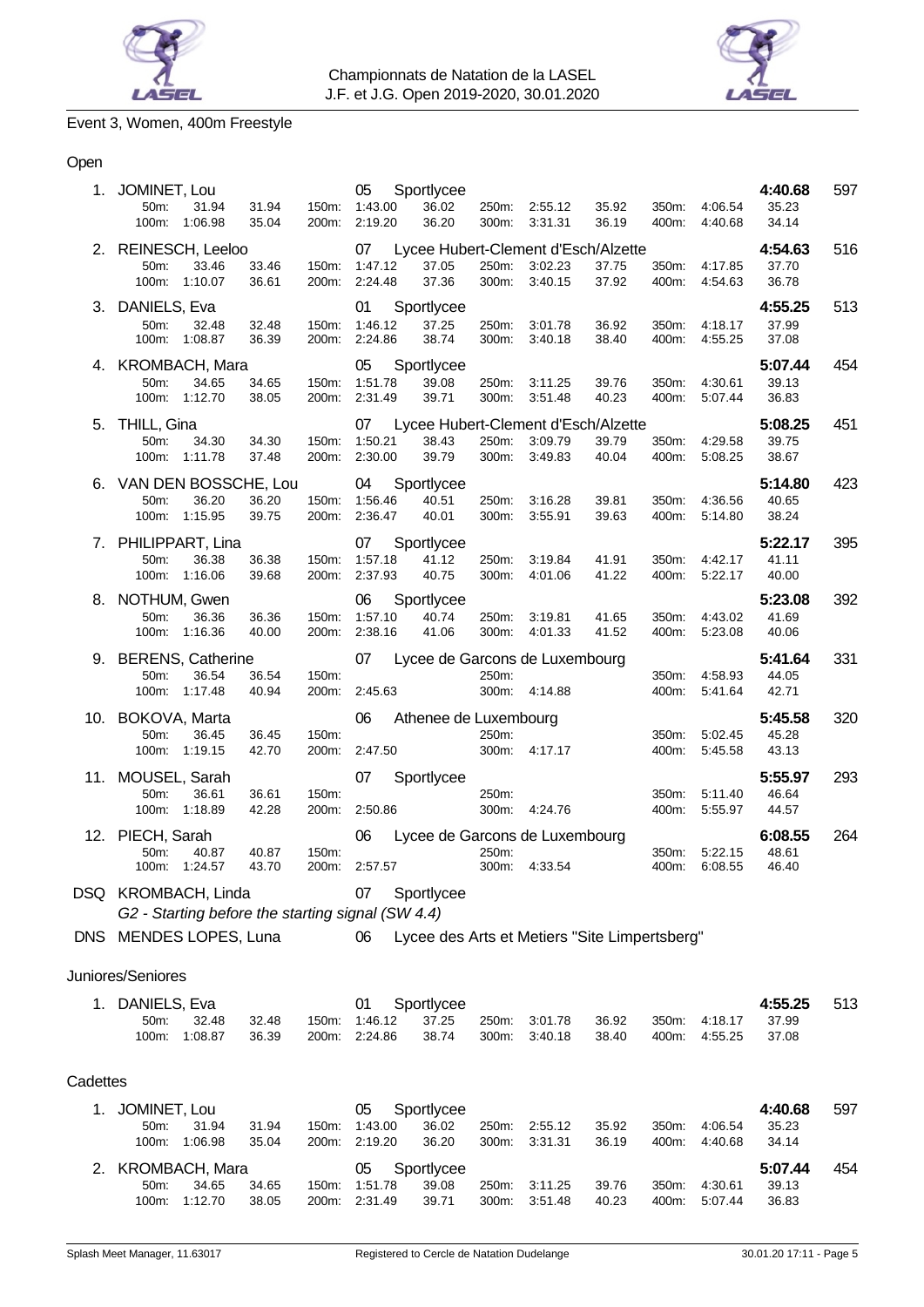



# Event 3, Girls, 400m Freestyle, Cadettes

| Rank                      |                                                                          |                |                | ΥB                       |                                         |                |                                                           |                |                |                    | Time                      | Pts     |
|---------------------------|--------------------------------------------------------------------------|----------------|----------------|--------------------------|-----------------------------------------|----------------|-----------------------------------------------------------|----------------|----------------|--------------------|---------------------------|---------|
| 3.                        | VAN DEN BOSSCHE, Lou<br>50m:<br>36.20<br>100m:<br>1:15.95                | 36.20<br>39.75 | 150m:<br>200m: | 04<br>1:56.46<br>2:36.47 | Sportlycee<br>40.51<br>40.01            | 250m:<br>300m: | 3:16.28<br>3:55.91                                        | 39.81<br>39.63 | 350m:<br>400m: | 4:36.56<br>5:14.80 | 5:14.80<br>40.65<br>38.24 | 423     |
| <b>Minimes</b>            |                                                                          |                |                |                          |                                         |                |                                                           |                |                |                    |                           |         |
|                           | 1. REINESCH, Leeloo<br>33.46<br>50m:<br>100m:<br>1:10.07                 | 33.46<br>36.61 | 150m:<br>200m: | 07<br>1:47.12<br>2:24.48 | 37.05<br>37.36                          | 250m:<br>300m: | Lycee Hubert-Clement d'Esch/Alzette<br>3:02.23<br>3:40.15 | 37.75<br>37.92 | 350m:<br>400m: | 4:17.85<br>4:54.63 | 4:54.63<br>37.70<br>36.78 | 516     |
|                           | 2. THILL, Gina<br>50m:<br>34.30<br>100m:<br>1:11.78                      | 34.30<br>37.48 | 150m:<br>200m: | 07<br>1:50.21<br>2:30.00 | 38.43<br>39.79                          | 250m:<br>300m: | Lycee Hubert-Clement d'Esch/Alzette<br>3:09.79<br>3:49.83 | 39.79<br>40.04 | 350m:<br>400m: | 4:29.58<br>5:08.25 | 5:08.25<br>39.75<br>38.67 | 451     |
|                           | 3. PHILIPPART, Lina<br>50m:<br>36.38<br>100m:<br>1:16.06                 | 36.38<br>39.68 | 150m:<br>200m: | 07<br>1:57.18<br>2:37.93 | Sportlycee<br>41.12<br>40.75            | 250m:<br>300m: | 3:19.84<br>4:01.06                                        | 41.91<br>41.22 | 350m:<br>400m: | 4:42.17<br>5:22.17 | 5:22.17<br>41.11<br>40.00 | 395     |
|                           | 4. NOTHUM, Gwen<br>36.36<br>50m:<br>100m: 1:16.36                        | 36.36<br>40.00 | 150m:<br>200m: | 06<br>1:57.10<br>2:38.16 | Sportlycee<br>40.74<br>41.06            | 250m:<br>300m: | 3:19.81<br>4:01.33                                        | 41.65<br>41.52 | 350m:<br>400m: | 4:43.02<br>5:23.08 | 5:23.08<br>41.69<br>40.06 | 392     |
|                           | 5. BERENS, Catherine<br>36.54<br>50m:<br>100m: 1:17.48                   | 36.54<br>40.94 | 150m:<br>200m: | 07<br>2:45.63            |                                         | 250m:          | Lycee de Garcons de Luxembourg<br>300m: 4:14.88           |                | 350m:<br>400m: | 4:58.93<br>5:41.64 | 5:41.64<br>44.05<br>42.71 | 331     |
|                           | 6. BOKOVA, Marta<br>50m:<br>36.45<br>1:19.15<br>100m:                    | 36.45<br>42.70 | 150m:<br>200m: | 06<br>2:47.50            | Athenee de Luxembourg                   | 250m:<br>300m: | 4:17.17                                                   |                | 350m:<br>400m: | 5:02.45<br>5:45.58 | 5:45.58<br>45.28<br>43.13 | 320     |
| 7.                        | MOUSEL, Sarah<br>50m:<br>36.61<br>100m:<br>1:18.89                       | 36.61<br>42.28 | 150m:<br>200m: | 07<br>2.50.86            | Sportlycee                              | 250m:<br>300m: | 4:24.76                                                   |                | 350m:<br>400m: | 5:11.40<br>5:55.97 | 5:55.97<br>46.64<br>44.57 | 293     |
|                           | 8. PIECH, Sarah<br>50m:<br>40.87<br>100m: 1:24.57                        | 40.87<br>43.70 | 150m:<br>200m: | 06<br>2:57.57            |                                         | 250m:<br>300m: | Lycee de Garcons de Luxembourg<br>4:33.54                 |                | 350m:<br>400m: | 5:22.15<br>6:08.55 | 6:08.55<br>48.61<br>46.40 | 264     |
|                           | DSQ KROMBACH, Linda<br>G2 - Starting before the starting signal (SW 4.4) |                |                | 07                       | Sportlycee                              |                |                                                           |                |                |                    |                           |         |
| DNS.                      | MENDES LOPES, Luna                                                       |                |                | 06                       |                                         |                | Lycee des Arts et Metiers "Site Limpertsberg"             |                |                |                    |                           |         |
| Event 4                   |                                                                          |                |                |                          | Men, 400m Freestyle                     |                |                                                           |                |                |                    |                           | Open    |
| 30.01.20                  |                                                                          |                |                |                          |                                         |                |                                                           |                |                |                    |                           | Results |
| Points: FINA 2020<br>Rank |                                                                          |                |                | ΥB                       |                                         |                |                                                           |                |                |                    | Time                      | Pts     |
| Open                      |                                                                          |                |                |                          |                                         |                |                                                           |                |                |                    |                           |         |
| 1.                        | <b>BECKERS, Felix</b><br>50m:<br>31.03<br>100m:<br>1:05.02               | 31.03<br>33.99 | 150m:<br>200m: | 01<br>1:39.26<br>2:13.66 | Sportlycee<br>34.24<br>34.40            | 250m:<br>300m: | 2:47.89<br>3:22.62                                        | 34.23<br>34.73 | 350m:<br>400m: | 3:57.04<br>4:30.72 | 4:30.72<br>34.42<br>33.68 | 537     |
|                           | 2. LANNERS, Nik<br>31.43<br>50m:<br>100m:<br>1:06.34                     | 31.43<br>34.91 | 150m:<br>200m: | 04<br>1:42.52<br>2:18.97 | Athenee de Luxembourg<br>36.18<br>36.45 | 250m:<br>300m: | 2:55.17<br>3:31.04                                        | 36.20<br>35.87 | 350m:<br>400m: | 4:07.75<br>4:41.72 | 4:41.72<br>36.71<br>33.97 | 476     |
| З.                        | THILL, Nicolas<br>50m:<br>32.74<br>1:08.73<br>100m:                      | 32.74<br>35.99 | 150m:<br>200m: | 05<br>1:45.44<br>2:22.37 | 36.71<br>36.93                          | 250m:<br>300m: | Lycee Aline Mayrisch de Luxembourg<br>2:59.87<br>3:37.16  | 37.50<br>37.29 | 350m:<br>400m: | 4:13.97<br>4:49.49 | 4:49.49<br>36.81<br>35.52 | 439     |
|                           |                                                                          |                |                |                          |                                         |                |                                                           |                |                |                    |                           |         |

4. CARRE, Tom 02 Lycee Francais de Luxembourg **4:52.14** 427 50m: 32.33 32.33 150m: 1:45.64 37.38 250m: 3:01.20 37.82 350m: 4:16.61 37.39 100m: 1:08.26 35.93 200m: 2:23.38 37.74 300m: 3:39.22 38.02 400m: 4:52.14 35.53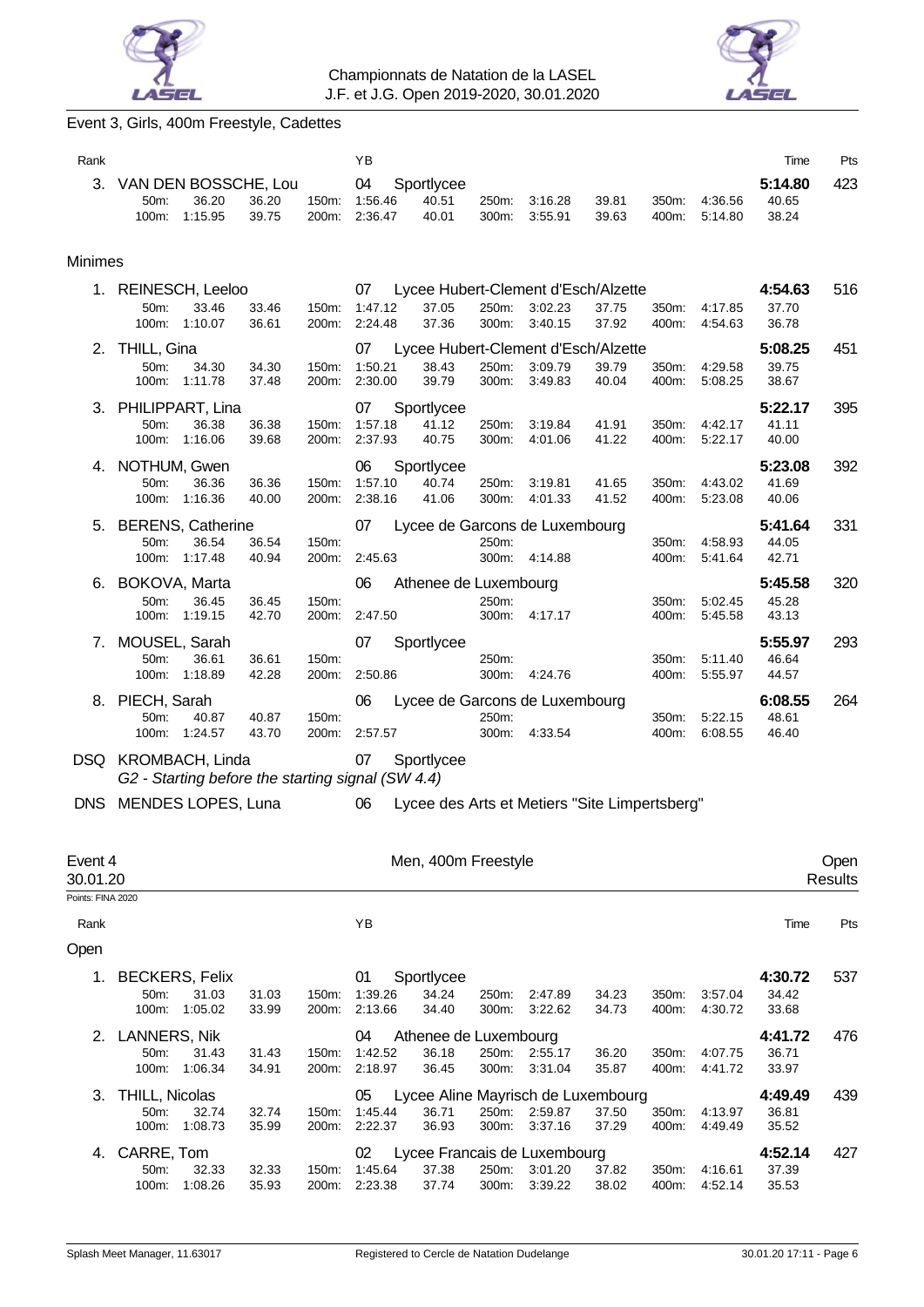



# Event 4, Men, 400m Freestyle, Open

| Rank |                                                                         |                                  | ΥB                       |                              |                |                                                                       |                |                |                    | Time                      | Pts |
|------|-------------------------------------------------------------------------|----------------------------------|--------------------------|------------------------------|----------------|-----------------------------------------------------------------------|----------------|----------------|--------------------|---------------------------|-----|
| 5.   | CARRE, Aurelien<br>32.66<br>50m:<br>100m:<br>1:10.02                    | 32.66<br>150m:<br>37.36<br>200m: | 04<br>1:48.28<br>2:26.69 | 38.26<br>38.41               | 250m:<br>300m: | Lycee Francais de Luxembourg<br>3:05.31<br>3:44.35                    | 38.62<br>39.04 | 350m:<br>400m: | 4:22.65<br>5:00.22 | 5:00.22<br>38.30<br>37.57 | 393 |
| 6.   | SUKHANOV, Maxim<br>35.43<br>50m:<br>1:15.22<br>100m:                    | 35.43<br>150m:<br>39.79<br>200m: | 04<br>1:55.98<br>2:36.44 | 40.76<br>40.46               | 250m:<br>300m: | International School Luxembourg<br>3:17.09<br>3:57.56                 | 40.65<br>40.47 | 350m:<br>400m: | 4:36.16<br>5:12.95 | 5:12.95<br>38.60<br>36.79 | 347 |
| 7.   | CRAWFORD, Ethan<br>50m:<br>33.60<br>100m:<br>1:11.95                    | 33.60<br>150m:<br>38.35<br>200m: | 03<br>1:51.30<br>2:31.68 | 39.35<br>40.38               | 250m:<br>300m: | International School Luxembourg<br>3:13.53<br>3:55.62                 | 41.85<br>42.09 | 350m:<br>400m: | 4:36.00<br>5:14.68 | 5:14.68<br>40.38<br>38.68 | 342 |
| 8.   | JAAS, Tom<br>50m:<br>34.63<br>100m:<br>1:14.57                          | 34.63<br>150m:<br>39.94<br>200m: | 06<br>1:55.44<br>2:36.27 | 40.87<br>40.83               | 250m:<br>300m: | Lycee technique prive Emile-Metz de Dommeldange<br>3:17.12<br>3:58.49 | 40.85<br>41.37 | 350m:<br>400m: | 4:38.24<br>5:17.57 | 5:17.57<br>39.75<br>39.33 | 332 |
| 9.   | VIGUIER, Elyan<br>50m:<br>36.36<br>100m:<br>1:16.21                     | 36.36<br>150m:<br>39.85<br>200m: | 04<br>1:57.08<br>2:37.81 | 40.87<br>40.73               | 250m:<br>300m: | Lycee Francais de Luxembourg<br>3:19.32<br>4:00.99                    | 41.51<br>41.67 | 350m:<br>400m: | 4:42.55<br>5:23.22 | 5:23.22<br>41.56<br>40.67 | 315 |
|      | 10. SEIDEL, Luca<br>36.20<br>50m:<br>100m:<br>1:17.53                   | 36.20<br>150m:<br>41.33<br>200m: | 05<br>1:59.28<br>2:41.64 | Sportlycee<br>41.75<br>42.36 | 250m:<br>300m: | 3:24.01<br>4:08.08                                                    | 42.37<br>44.07 | 350m:<br>400m: | 4:51.01<br>5:31.84 | 5:31.84<br>42.93<br>40.83 | 291 |
| 11.  | <b>THILL, Louis</b><br>50m:<br>36.72<br>100m:<br>1:17.95                | 36.72<br>150m:<br>41.23<br>200m: | 07<br>1:59.74<br>2:43.04 | 41.79<br>43.30               | 250m:<br>300m: | Lycee Aline Mayrisch de Luxembourg<br>3:26.01<br>4:09.91              | 42.97<br>43.90 | 350m:<br>400m: | 4:52.96<br>5:35.80 | 5:35.80<br>43.05<br>42.84 | 281 |
|      | 12. WAISHAAR, Leo<br>37.78<br>50m:<br>100m:<br>1:20.96                  | 150m:<br>37.78<br>200m:<br>43.18 | 05<br>2:04.30<br>2:48.15 | Sportlycee<br>43.34<br>43.85 | 250m:<br>300m: | 3:32.48<br>4:16.06                                                    | 44.33<br>43.58 | 350m:<br>400m: | 5:00.05<br>5:41.71 | 5:41.71<br>43.99<br>41.66 | 267 |
| 13.  | STOFFEL, Poli<br>50m:<br>38.91<br>100m:<br>1:22.25                      | 38.91<br>150m.<br>43.34<br>200m: | 05<br>2:08.01<br>2:52.89 | Sportlycee<br>45.76<br>44.88 | 250m:<br>300m: | 3:38.22<br>4:23.77                                                    | 45.33<br>45.55 | 350m:<br>400m: | 5:09.60<br>5:52.36 | 5:52.36<br>45.83<br>42.76 | 243 |
|      |                                                                         |                                  |                          |                              |                |                                                                       |                |                |                    |                           |     |
| 14.  | GONZALEZ PEREZ, Rodrigo<br>38.68<br>50 <sub>m</sub><br>1:23.16<br>100m: | 38.68<br>150m:<br>200m:<br>44.48 | 07<br>2:07.79<br>2:53.18 | 44.63<br>45.39               | 250m:<br>300m: | Lycee de Garcons de Luxembourg<br>3:38.74<br>4:24.70                  | 45.56<br>45.96 | 350m:<br>400m: | 5:10.81<br>5:55.88 | 5:55.88<br>46.11<br>45.07 | 236 |
| 15.  | SCHILTZ, Finn<br>38.29<br>50m:<br>100m:<br>1:22.35                      | 38.29<br>150m:<br>44.06<br>200m: | 06<br>2:07.68<br>2:54.23 | Sportlycee<br>45.33<br>46.55 | 250m:<br>300m: | 3:41.52<br>4.29.48                                                    | 47.29<br>47.96 | 350m:<br>400m: | 5:17.35<br>6:02.06 | 6:02.06<br>47.87<br>44.71 | 224 |
| 16.  | HEYART, Tom<br>50m:<br>39.77<br>100m:<br>1:27.17                        | 39.77<br>150m:<br>200m:<br>47.40 | 07<br>2:15.64<br>3:04.18 | Sportlycee<br>48.47<br>48.54 | 250m:<br>300m: | 3:52.95<br>4:42.39                                                    | 48.77<br>49.44 | 350m:<br>400m: | 5:32.11<br>6:18.93 | 6:18.93<br>49.72<br>46.82 | 195 |

#### Juniors/Seniors

| 1. |                                                             | <b>BECKERS, Felix</b> |       |       | 01      | Sportlycee                   |       |               |       |         |         | 4:30.72 | 537 |
|----|-------------------------------------------------------------|-----------------------|-------|-------|---------|------------------------------|-------|---------------|-------|---------|---------|---------|-----|
|    | 50 <sub>m</sub> :                                           | 31.03                 | 31.03 | 150m: | 1:39.26 | 34.24                        | 250m: | 2:47.89       | 34.23 | 350m:   | 3:57.04 | 34.42   |     |
|    | 100m:                                                       | 1:05.02               | 33.99 | 200m: | 2:13.66 | 34.40                        | 300m: | 3:22.62       | 34.73 | 400m.   | 4:30.72 | 33.68   |     |
| 2. | CARRE, Tom                                                  |                       |       |       | 02      | Lycee Francais de Luxembourg |       |               |       |         |         | 4:52.14 | 427 |
|    | $50m$ :                                                     | 32.33                 | 32.33 | 150m: | 1:45.64 | 37.38                        | 250m: | 3:01.20       | 37.82 | 350m:   | 4:16.61 | 37.39   |     |
|    | 100m:                                                       | 1:08.26               | 35.93 | 200m: | 2:23.38 | 37.74                        |       | 300m: 3:39.22 | 38.02 | 400m:   | 4:52.14 | 35.53   |     |
|    | 3. CRAWFORD, Ethan<br>03<br>International School Luxembourg |                       |       |       |         |                              |       |               |       | 5:14.68 | 342     |         |     |
|    | $50m$ :                                                     | 33.60                 | 33.60 | 150m: | 1:51.30 | 39.35                        | 250m: | 3:13.53       | 41.85 | 350m:   | 4:36.00 | 40.38   |     |
|    | 100m:                                                       | 1:11.95               | 38.35 | 200m: | 2:31.68 | 40.38                        | 300m: | 3:55.62       | 42.09 | 400m:   | 5:14.68 | 38.68   |     |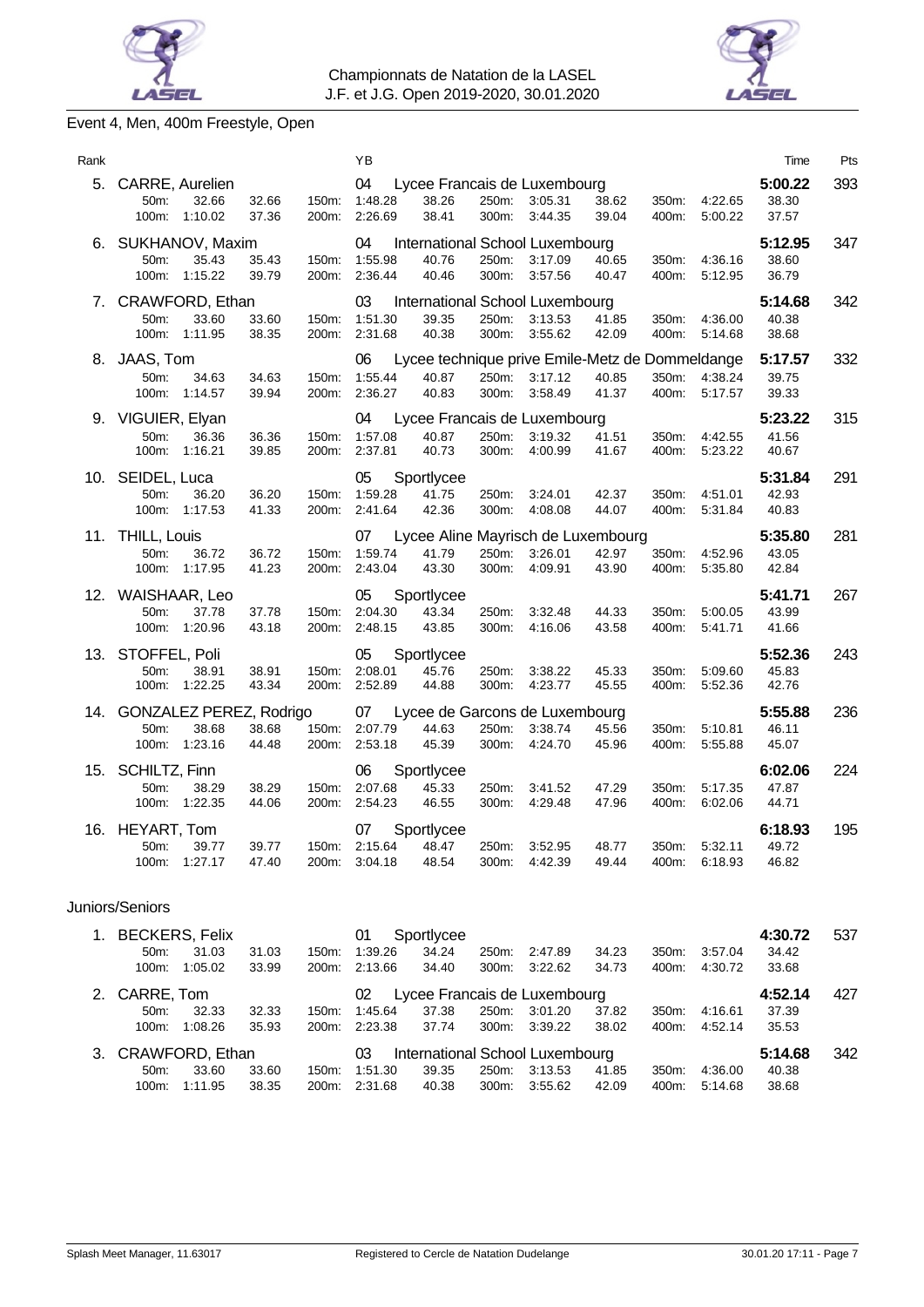



# Event 4, Men, 400m Freestyle

# Cadets

| 1. | LANNERS, Nik<br>50 <sub>m</sub> :<br>31.43<br>100m:<br>1:06.34          | 31.43<br>150m:<br>34.91<br>200m: | 04<br>1:42.52<br>2:18.97 | Athenee de Luxembourg<br>36.18<br>36.45              | 250m:<br>300m: | 2:55.17<br>3:31.04       | 36.20<br>35.87 | 350m:<br>400m: | 4:07.75<br>4:41.72 | 4:41.72<br>36.71<br>33.97 | 476 |
|----|-------------------------------------------------------------------------|----------------------------------|--------------------------|------------------------------------------------------|----------------|--------------------------|----------------|----------------|--------------------|---------------------------|-----|
| 2. | <b>THILL, Nicolas</b><br>32.74<br>50 <sub>m</sub> :<br>1:08.73<br>100m: | 32.74<br>150m:<br>35.99<br>200m: | 05<br>1:45.44<br>2:22.37 | Lycee Aline Mayrisch de Luxembourg<br>36.71<br>36.93 | 300m:          | 250m: 2:59.87<br>3:37.16 | 37.50<br>37.29 | 350m.<br>400m: | 4:13.97<br>4:49.49 | 4:49.49<br>36.81<br>35.52 | 439 |
|    | 3. CARRE, Aurelien<br>32.66<br>50 <sub>m</sub> :<br>100m:<br>1:10.02    | 32.66<br>150m:<br>37.36<br>200m: | 04<br>1:48.28<br>2:26.69 | Lycee Francais de Luxembourg<br>38.26<br>38.41       | 250m:<br>300m: | 3:05.31<br>3:44.35       | 38.62<br>39.04 | 350m:<br>400m: | 4:22.65<br>5:00.22 | 5:00.22<br>38.30<br>37.57 | 393 |
|    | 4. SUKHANOV, Maxim<br>35.43<br>50 <sub>m</sub> :<br>1:15.22<br>100m:    | 35.43<br>150m:<br>39.79<br>200m: | 04<br>1:55.98<br>2:36.44 | International School Luxembourg<br>40.76<br>40.46    | 250m:<br>300m: | 3:17.09<br>3:57.56       | 40.65<br>40.47 | 350m:<br>400m: | 4:36.16<br>5:12.95 | 5:12.95<br>38.60<br>36.79 | 347 |
|    | 5. VIGUIER, Elyan<br>36.36<br>$50m$ :<br>1:16.21<br>$100m$ :            | 36.36<br>150m:<br>39.85<br>200m: | 04<br>1:57.08<br>2:37.81 | Lycee Francais de Luxembourg<br>40.87<br>40.73       | 250m:<br>300m: | 3:19.32<br>4:00.99       | 41.51<br>41.67 | 350m.<br>400m: | 4:42.55<br>5:23.22 | 5:23.22<br>41.56<br>40.67 | 315 |
|    | 6. SEIDEL, Luca<br>50 <sub>m</sub> :<br>36.20<br>1:17.53<br>100m:       | 36.20<br>150m:<br>41.33<br>200m: | 05<br>1:59.28<br>2:41.64 | Sportlycee<br>41.75<br>42.36                         | 250m:<br>300m: | 3:24.01<br>4:08.08       | 42.37<br>44.07 | 350m:<br>400m: | 4:51.01<br>5:31.84 | 5:31.84<br>42.93<br>40.83 | 291 |
|    | 7. WAISHAAR, Leo<br>50 <sub>m</sub> :<br>37.78<br>1:20.96<br>100m:      | 150m:<br>37.78<br>43.18<br>200m: | 05<br>2:04.30<br>2:48.15 | Sportlycee<br>43.34<br>43.85                         | 250m:<br>300m: | 3:32.48<br>4:16.06       | 44.33<br>43.58 | 350m:<br>400m: | 5:00.05<br>5:41.71 | 5:41.71<br>43.99<br>41.66 | 267 |
| 8. | STOFFEL, Poli                                                           |                                  | 05                       | Sportlycee                                           |                |                          |                |                |                    | 5:52.36                   | 243 |

# Minimes

| 1. | JAAS, Tom                  |         |       |                    | 06      | Lycee technique prive Emile-Metz de Dommeldange |       |         |       |                  |         | 5:17.57 | 332 |
|----|----------------------------|---------|-------|--------------------|---------|-------------------------------------------------|-------|---------|-------|------------------|---------|---------|-----|
|    | 50 <sub>m</sub>            | 34.63   | 34.63 | 150m:              | 1:55.44 | 40.87                                           | 250m: | 3:17.12 | 40.85 | 350m.            | 4:38.24 | 39.75   |     |
|    | 100m:                      | 1:14.57 | 39.94 | 200m:              | 2:36.27 | 40.83                                           | 300m: | 3:58.49 | 41.37 | 400m:            | 5:17.57 | 39.33   |     |
|    | 2. THILL, Louis            |         |       |                    | 07      | Lycee Aline Mayrisch de Luxembourg              |       |         |       |                  |         |         | 281 |
|    | 50m                        | 36.72   | 36.72 | $150m$ :           | 1:59.74 | 41.79                                           | 250m: | 3:26.01 | 42.97 | 350m:            | 4:52.96 | 43.05   |     |
|    | 100m:                      | 1:17.95 | 41.23 | 200 <sub>m</sub> : | 2:43.04 | 43.30                                           | 300m: | 4:09.91 | 43.90 | 400m:            | 5.35.80 | 42.84   |     |
|    | 3. GONZALEZ PEREZ, Rodrigo |         |       |                    |         | 07<br>Lycee de Garcons de Luxembourg            |       |         |       |                  |         |         |     |
|    | $50m$ :                    | 38.68   | 38.68 | 150m:              | 2:07.79 | 44.63                                           | 250m: | 3:38.74 | 45.56 | 350 <sub>m</sub> | 5:10.81 | 46.11   |     |
|    | $100m$ :                   | 1:23.16 | 44.48 | 200m:              | 2:53.18 | 45.39                                           | 300m: | 4:24.70 | 45.96 | 400m:            | 5:55.88 | 45.07   |     |
| 4. | <b>SCHILTZ, Finn</b>       |         |       |                    | 06      | Sportlycee                                      |       |         |       |                  |         | 6:02.06 | 224 |
|    | 50 <sub>m</sub>            | 38.29   | 38.29 | 150m:              | 2:07.68 | 45.33                                           | 250m: | 3:41.52 | 47.29 | 350 <sub>m</sub> | 5:17.35 | 47.87   |     |
|    | 100m:                      | 1:22.35 | 44.06 | 200 <sub>m</sub> : | 2:54.23 | 46.55                                           | 300m: | 4:29.48 | 47.96 | 400m:            | 6:02.06 | 44.71   |     |
|    | 5. HEYART, Tom             |         |       |                    | 07      | Sportlycee                                      |       |         |       |                  |         | 6:18.93 | 195 |
|    | 50 <sub>m</sub>            | 39.77   | 39.77 | 150m:              | 2:15.64 | 48.47                                           | 250m: | 3.52.95 | 48.77 | 350m:            | 5:32.11 | 49.72   |     |
|    | 100m:                      | 1:27.17 | 47.40 | 200m:              | 3:04.18 | 48.54                                           | 300m: | 4:42.39 | 49.44 | 400m:            | 6.18.93 | 46.82   |     |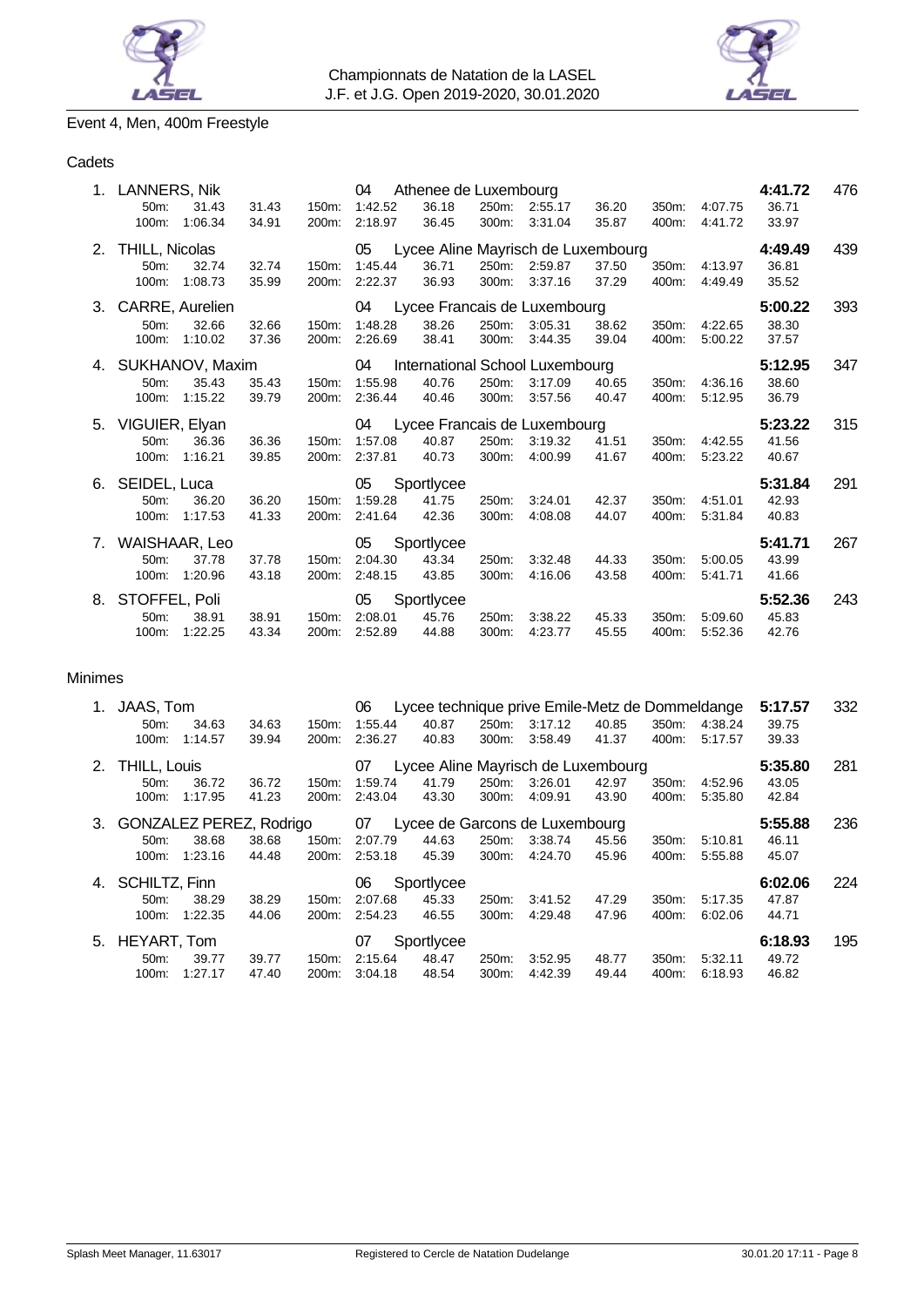



| Event 5<br>30.01.20 |                                                  |                | Women, 100m Backstroke                                            | Open<br>Results |                 |  |
|---------------------|--------------------------------------------------|----------------|-------------------------------------------------------------------|-----------------|-----------------|--|
| Points: FINA 2020   |                                                  |                |                                                                   |                 |                 |  |
| Rank                |                                                  |                | ΥB                                                                | Time            | Pts             |  |
| Open                |                                                  |                |                                                                   |                 |                 |  |
|                     | 1. BLACK, Sarah<br>50m:<br>33.48                 | 100m:<br>33.48 | Sportlycee<br>01<br>1:09.81<br>36.33                              | 1:09.81         | 560             |  |
|                     | 2. PETESCH, Lea<br>50m:<br>36.40                 | 36.40<br>100m: | Lycee Hubert-Clement d'Esch/Alzette<br>07<br>1:14.57<br>38.17     | 1:14.57         | 46 <sub>C</sub> |  |
|                     | 3. HRIC, Laura<br>50m:<br>36.64                  | 100m:<br>36.64 | 05<br>Sportlycee<br>1:15.39<br>38.75                              | 1:15.39         | 445             |  |
|                     | 4. HERMES, Sophie<br>50m:<br>36.04               | 36.04<br>100m: | 02<br>Sportlycee<br>1:15.40<br>39.36                              | 1:15.40         | 445             |  |
|                     | 5. ALBERS, Neele<br>50m:<br>39.98                | 39.98<br>100m: | 05<br>Sportlycee<br>1:21.59<br>41.61                              | 1:21.59         | 351             |  |
|                     | 6. FERREIRA, Filipa<br>50m:<br>41.87             | 41.87<br>100m: | 02<br>Lycee technique d'Ettelbruck<br>1:26.99<br>45.12            | 1:26.99         | 289             |  |
|                     | 7. GLODT, Kelly<br>50m:<br>42.46                 | 100m:<br>42.46 | Sportlycee<br>02<br>1:30.01<br>47.55                              | 1:30.01         | 261             |  |
|                     | 8. MOUSEL, Sarah<br>50m:<br>42.41                | 42.41<br>100m: | Sportlycee<br>07<br>1:30.31<br>47.90                              | 1:30.31         | 259             |  |
|                     | 9. AMORIN, Silvia<br>50m:<br>43.99               | 43.99<br>100m: | 98<br>Lycee technique d'Ettelbruck<br>1:33.01<br>49.02            | 1:33.01         | 237             |  |
|                     | 10. HARGER, Maddie<br>50 <sub>m</sub> :<br>47.38 | 47.38<br>100m: | International School Luxembourg<br>04<br>1:37.43<br>50.05         | 1:37.43         | 206             |  |
|                     | 11. SHERWANI, Yasmine<br>50m: 1:00.99 1:00.99    |                | Lycee Aline Mayrisch de Luxembourg<br>07<br>100m: 2:10.23 1:09.24 | 2:10.23         | 86              |  |
|                     | Juniores/Seniores                                |                |                                                                   |                 |                 |  |
|                     | 1. BLACK, Sarah<br>50m:<br>33.48                 | 33.48<br>100m: | 01<br>Sportlycee<br>1:09.81<br>36.33                              | 1:09.81         | 560             |  |
|                     | 2. HERMES, Sophie<br>36.04<br>50m:               | 100m:<br>36.04 | 02<br>Sportlycee<br>1:15.40<br>39.36                              | 1:15.40         | 445             |  |
|                     | 3. FERREIRA, Filipa<br>50m:<br>41.87             | 41.87<br>100m: | 02<br>Lycee technique d'Ettelbruck<br>1:26.99<br>45.12            | 1:26.99         | 289             |  |
|                     | 4. GLODT, Kelly<br>50m:<br>42.46                 | 42.46<br>100m: | 02<br>Sportlycee<br>1:30.01<br>47.55                              | 1:30.01         | 261             |  |
|                     | 5. AMORIN, Silvia<br>50m:<br>43.99               | 43.99<br>100m: | Lycee technique d'Ettelbruck<br>98<br>1:33.01<br>49.02            | 1:33.01         | 237             |  |
| Cadettes            |                                                  |                |                                                                   |                 |                 |  |
|                     | 1. HRIC, Laura<br>50m:<br>36.64                  | 36.64<br>100m: | 05<br>Sportlycee<br>1:15.39<br>38.75                              | 1:15.39         | 445             |  |
|                     | 2. ALBERS, Neele<br>50m:<br>39.98                | 39.98<br>100m: | 05<br>Sportlycee<br>1:21.59<br>41.61                              | 1:21.59         | 351             |  |
|                     | 3. HARGER, Maddie<br>47.38<br>50m:               | 47.38          | 04<br>International School Luxembourg<br>100m: 1:37.43<br>50.05   | 1:37.43         | 206             |  |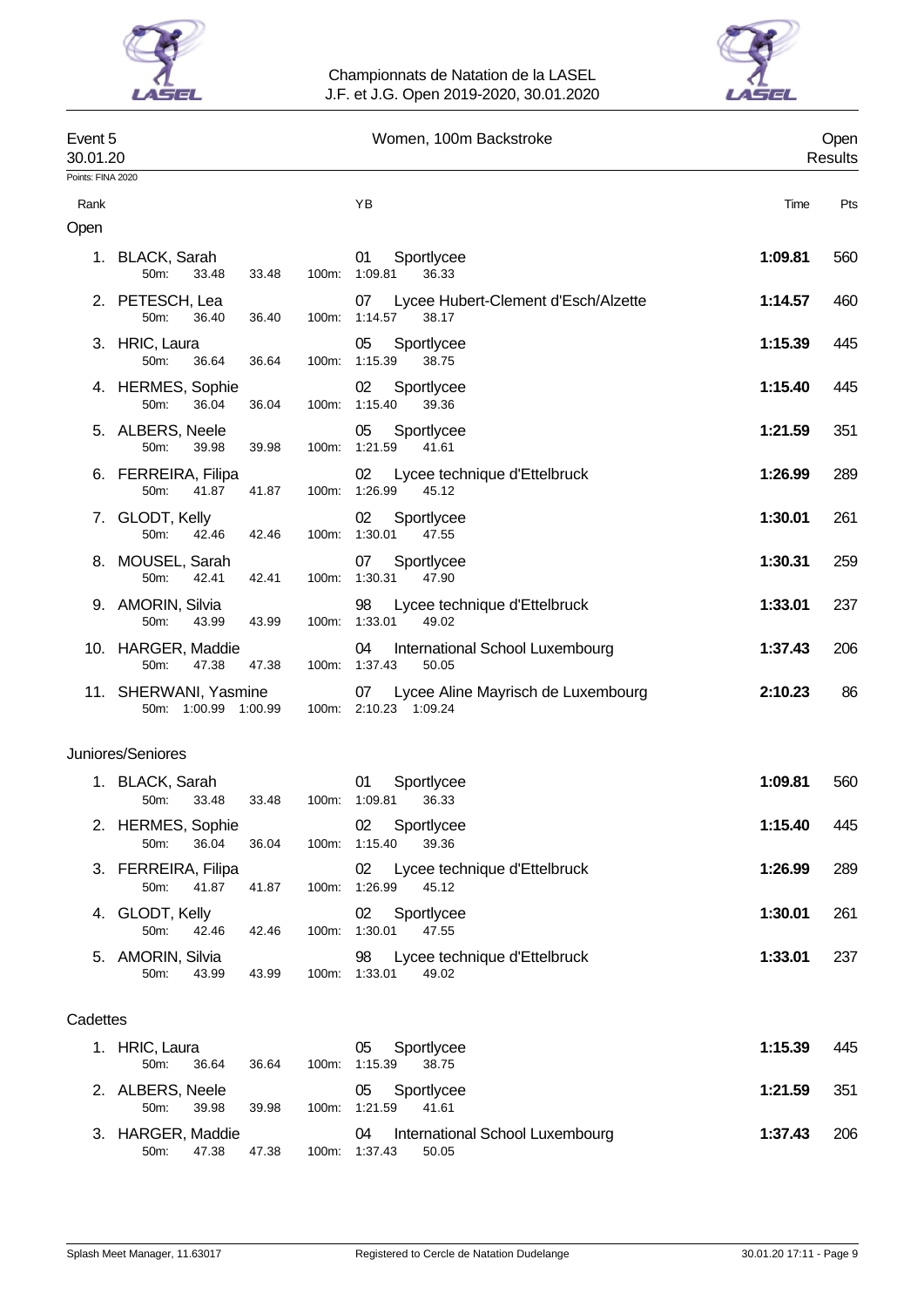



# Event 5, Women, 100m Backstroke

# Minimes

| 1. PETESCH, Lea<br>36.40<br>50m<br>36.40          | 100m:    | Lycee Hubert-Clement d'Esch/Alzette<br>07<br>1:14.57<br>38.17  | 1:14.57 | 460 |
|---------------------------------------------------|----------|----------------------------------------------------------------|---------|-----|
| 2. MOUSEL, Sarah<br>42.41<br>50m<br>42.41         | 100m:    | Sportlycee<br>07<br>1:30.31<br>47.90                           | 1:30.31 | 259 |
| 3. SHERWANI, Yasmine<br>1:00.99<br>1:00.99<br>50m | $100m$ : | Lycee Aline Mayrisch de Luxembourg<br>07<br>2:10.23<br>1:09.24 | 2:10.23 | 86  |

| Event 6<br>30.01.20 |                                                    |       |       | Men, 100m Backstroke                                                         | Open<br><b>Results</b> |     |
|---------------------|----------------------------------------------------|-------|-------|------------------------------------------------------------------------------|------------------------|-----|
| Points: FINA 2020   |                                                    |       |       |                                                                              |                        |     |
| Rank                |                                                    |       |       | YB                                                                           | Time                   | Pts |
| Open                |                                                    |       |       |                                                                              |                        |     |
|                     | 1. SCHMITZ, Jacques<br>50m:<br>31.98               | 31.98 |       | 02<br>Sportlycee<br>100m: 1:04.84<br>32.86                                   | 1:04.84                | 511 |
|                     | 2. JAAS, Jeff<br>50m:<br>32.43                     | 32.43 | 100m: | Lycee technique prive Emile-Metz de Dommeldange<br>04<br>1:07.13<br>34.70    | 1:07.13                | 460 |
|                     | 3. WEIDERT, Jo<br>50m:<br>32.19                    | 32.19 | 100m: | Lycee classique d'Echternach<br>03<br>1:07.57<br>35.38                       | 1:07.57                | 451 |
|                     | 4. BOKOV, Ronny<br>50m:<br>33.48                   | 33.48 | 100m: | 03<br>Athenee de Luxembourg<br>1:08.03<br>34.55                              | 1:08.03                | 442 |
| 5.                  | PANIC, Stevan<br>50m:<br>33.33                     | 33.33 | 100m: | Lycee Michel-Rodange de Luxembourg<br>02<br>1:09.34<br>36.01                 | 1:09.34                | 418 |
|                     | 6. KIRCH, Felix<br>50m:<br>33.03                   | 33.03 | 100m: | 03<br>Athenee de Luxembourg<br>1:09.77<br>36.74                              | 1:09.77                | 410 |
|                     | 7. LANNERS, Nik<br>50m:<br>35.07                   | 35.07 | 100m: | 04<br>Athenee de Luxembourg<br>1:11.30<br>36.23                              | 1:11.30                | 384 |
|                     | 8. BECKERS, Felix<br>50m:<br>34.93                 | 34.93 | 100m: | Sportlycee<br>01<br>1:12.01<br>37.08                                         | 1:12.01                | 373 |
|                     | 9. PRIOR, Thorlief<br>50m:<br>34.90                | 34.90 | 100m: | 03<br>International School Luxembourg<br>1:13.07<br>38.17                    | 1:13.07                | 357 |
|                     | 10. DURAKOVIC, Tarik<br>35.50<br>50 <sub>m</sub> : | 35.50 | 100m: | 05<br>Sportlycee<br>1:13.10<br>37.60                                         | 1:13.10                | 356 |
|                     | 11. FETZ, Tom<br>50m:<br>35.20                     | 35.20 | 100m: | Lycee classique d'Echternach<br>04<br>1:14.95<br>39.75                       | 1:14.95                | 331 |
|                     | 12. DENTER, Arthur<br>50m:<br>35.54                | 35.54 | 100m: | Lycee classique d'Echternach<br>04<br>1:15.24<br>39.70                       | 1:15.24                | 327 |
|                     | 13. SPENCER, Jai<br>50m:<br>38.50                  | 38.50 |       | 05<br>International School Luxembourg<br>100m: 1:19.81<br>41.31              | 1:19.81                | 274 |
|                     | 14. JAAS, Joe<br>39.92<br>50m:                     | 39.92 |       | 06 Lycee technique prive Emile-Metz de Dommeldange<br>100m: 1:20.29<br>40.37 | 1:20.29                | 269 |
|                     | 15. THILL, Louis<br>50m:<br>42.26                  | 42.26 |       | 07<br>Lycee Aline Mayrisch de Luxembourg<br>100m: 1:26.72<br>44.46           | 1:26.72                | 213 |
|                     | 16. CONTER, Max<br>50m:<br>45.52                   | 45.52 |       | 07<br>Nordstadlycee<br>100m: 1:34.88<br>49.36                                | 1:34.88                | 163 |
|                     | 17. LEMVOKA, Joel<br>50m:<br>48.84                 | 48.84 |       | Lycee Michel-Lucius de Luxembourg<br>07<br>58.63<br>100m: 1:47.47            | 1:47.47                | 112 |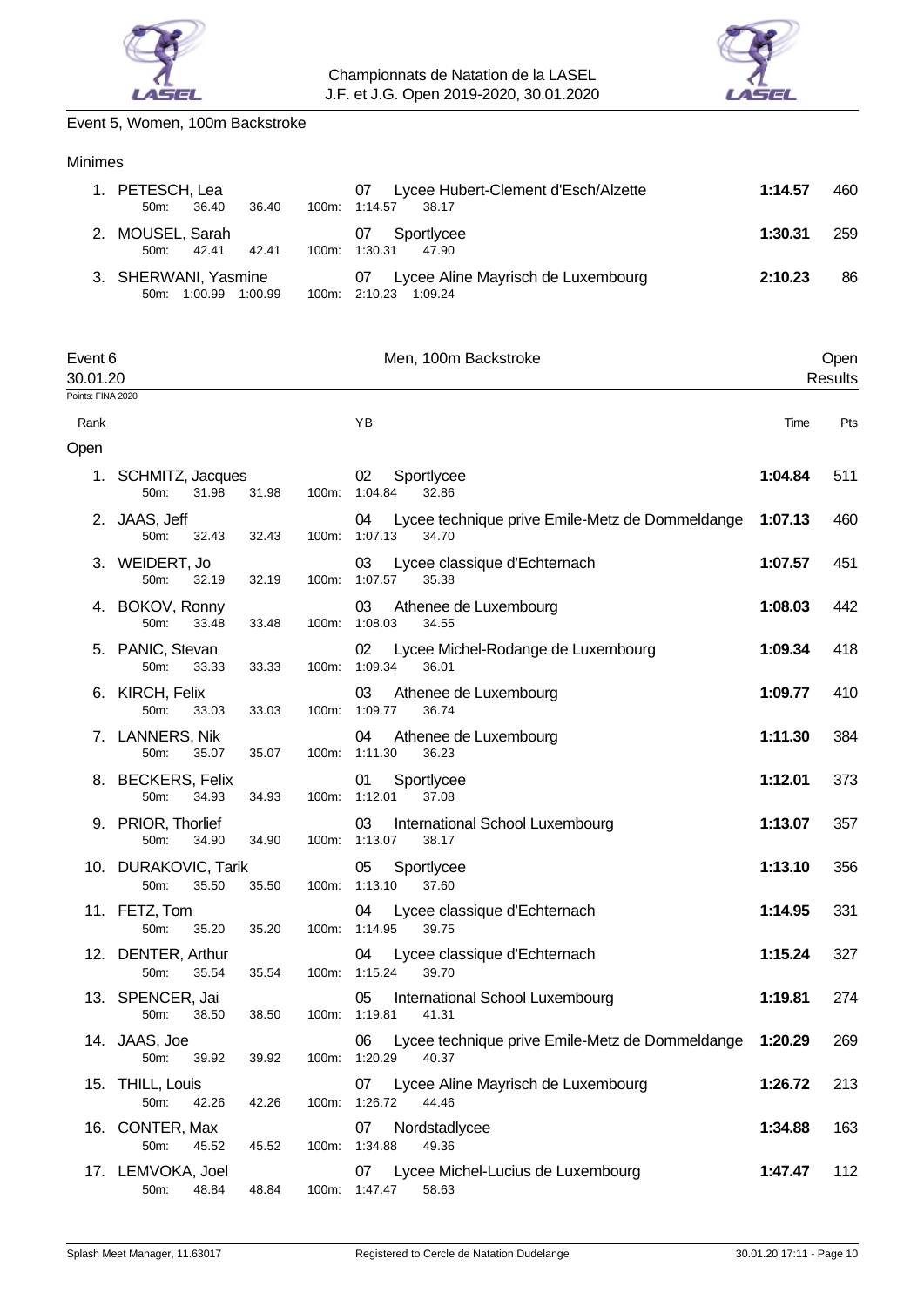



# Event 6, Men, 100m Backstroke, Open

| Rank           |                                              |                | YB                                                                                                             | Time    | Pts |
|----------------|----------------------------------------------|----------------|----------------------------------------------------------------------------------------------------------------|---------|-----|
| <b>DSQ</b>     | <b>MARTINELLI, Maurice</b>                   |                | 06<br>Lycee technique Mathias-Adam de Lamadelaine<br>G11 - did not finish the distance (SW 10.2) (Time: 15:50) |         |     |
|                | DNS GONZALEZ PEREZ, Rodrigo                  |                | 07<br>Lycee de Garcons de Luxembourg                                                                           |         |     |
|                | Juniors/Seniors                              |                |                                                                                                                |         |     |
|                | 1. SCHMITZ, Jacques<br>50m:<br>31.98         | 31.98<br>100m: | 02<br>Sportlycee<br>1:04.84<br>32.86                                                                           | 1:04.84 | 511 |
|                | 2. WEIDERT, Jo<br>50 <sub>m</sub> :<br>32.19 | 32.19<br>100m: | 03<br>Lycee classique d'Echternach<br>1:07.57<br>35.38                                                         | 1:07.57 | 451 |
|                | 3. BOKOV, Ronny<br>50m:<br>33.48             | 100m:<br>33.48 | 03<br>Athenee de Luxembourg<br>1:08.03<br>34.55                                                                | 1:08.03 | 442 |
|                | 4. PANIC, Stevan<br>50m:<br>33.33            | 33.33<br>100m: | 02<br>Lycee Michel-Rodange de Luxembourg<br>1:09.34<br>36.01                                                   | 1:09.34 | 418 |
|                | 5. KIRCH, Felix<br>50m:<br>33.03             | 33.03<br>100m: | 03<br>Athenee de Luxembourg<br>1:09.77<br>36.74                                                                | 1:09.77 | 410 |
|                | 6. BECKERS, Felix<br>50m:<br>34.93           | 100m:<br>34.93 | Sportlycee<br>01<br>1:12.01<br>37.08                                                                           | 1:12.01 | 373 |
|                | 7. PRIOR, Thorlief<br>50m:<br>34.90          | 100m:<br>34.90 | 03<br>International School Luxembourg<br>1:13.07<br>38.17                                                      | 1:13.07 | 357 |
| Cadets         |                                              |                |                                                                                                                |         |     |
| 1.             | JAAS, Jeff<br>50m:<br>32.43                  | 100m:<br>32.43 | Lycee technique prive Emile-Metz de Dommeldange<br>04<br>1:07.13<br>34.70                                      | 1:07.13 | 460 |
| 2.             | LANNERS, Nik<br>50m:<br>35.07                | 35.07<br>100m: | 04<br>Athenee de Luxembourg<br>1:11.30<br>36.23                                                                | 1:11.30 | 384 |
|                | 3. DURAKOVIC, Tarik<br>50m:<br>35.50         | 35.50<br>100m: | 05<br>Sportlycee<br>1:13.10<br>37.60                                                                           | 1:13.10 | 356 |
|                | 4. FETZ, Tom<br>50m:<br>35.20                | 35.20<br>100m: | Lycee classique d'Echternach<br>04<br>1:14.95<br>39.75                                                         | 1:14.95 | 331 |
| 5.             | DENTER, Arthur<br>50m:<br>35.54              | 35.54          | Lycee classique d'Echternach<br>04<br>100m: 1:15.24<br>39.70                                                   | 1:15.24 | 327 |
| 6.             | SPENCER, Jai<br>38.50<br>50m:                | 38.50<br>100m: | International School Luxembourg<br>05<br>1:19.81<br>41.31                                                      | 1:19.81 | 274 |
| <b>Minimes</b> |                                              |                |                                                                                                                |         |     |
|                | 1. JAAS, Joe<br>50m:<br>39.92                | 100m:<br>39.92 | Lycee technique prive Emile-Metz de Dommeldange<br>06<br>1:20.29<br>40.37                                      | 1:20.29 | 269 |
| 2.             | <b>THILL, Louis</b><br>50m:<br>42.26         | 42.26          | 07<br>Lycee Aline Mayrisch de Luxembourg<br>100m: 1:26.72<br>44.46                                             | 1:26.72 | 213 |
| З.             | CONTER, Max<br>50m:<br>45.52                 | 45.52<br>100m: | 07<br>Nordstadlycee<br>1:34.88<br>49.36                                                                        | 1:34.88 | 163 |
|                | 4. LEMVOKA, Joel<br>50m:<br>48.84            | 48.84<br>100m: | Lycee Michel-Lucius de Luxembourg<br>07<br>1:47.47<br>58.63                                                    | 1:47.47 | 112 |
|                | DSQ MARTINELLI, Maurice                      |                | 06<br>Lycee technique Mathias-Adam de Lamadelaine<br>G11 - did not finish the distance (SW 10.2) (Time: 15:50) |         |     |
| <b>DNS</b>     | GONZALEZ PEREZ, Rodrigo                      |                | Lycee de Garcons de Luxembourg<br>07                                                                           |         |     |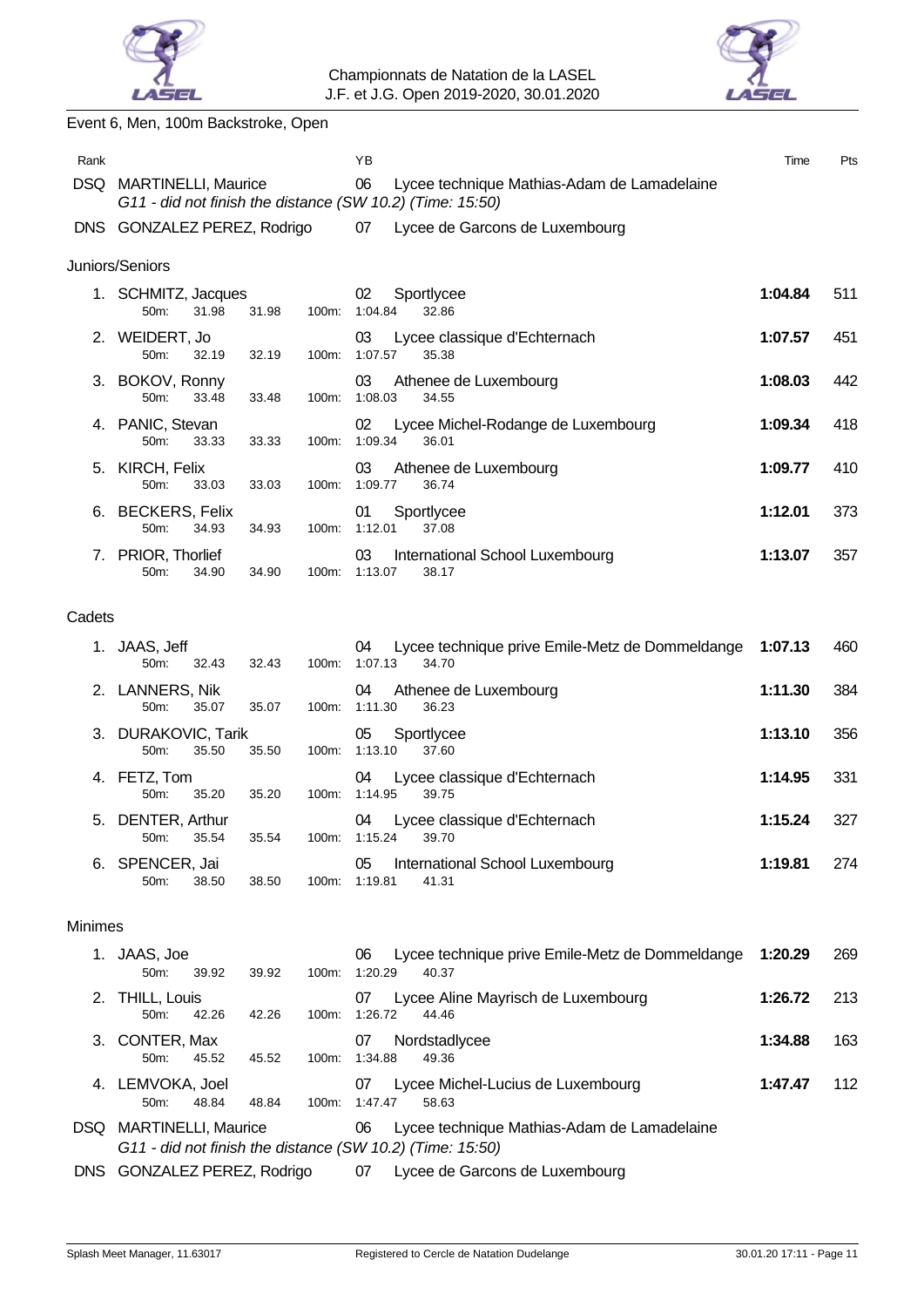



| Event 7<br>30.01.20 |                                                                    | Women, 100m Butterfly                                         |         | Open<br>Results |
|---------------------|--------------------------------------------------------------------|---------------------------------------------------------------|---------|-----------------|
| Points: FINA 2020   |                                                                    |                                                               |         |                 |
| Rank                |                                                                    | YB                                                            | Time    | Pts             |
| Open                |                                                                    |                                                               |         |                 |
|                     | 1. PETERS, Lena<br>50m:<br>30.97<br>100m:<br>30.97                 | 05<br>Lycee Michel-Rodange de Luxembourg<br>1:06.23<br>35.26  | 1:06.23 | 587             |
|                     | 2. VERLAQUE, Ciara<br>50m:<br>33.05<br>100m:<br>33.05              | 04<br>International School Luxembourg<br>1:14.43<br>41.38     | 1:14.43 | 414             |
|                     | 3. HAAG, Nora<br>50m:<br>33.18<br>33.18<br>100m:                   | Sportlycee<br>04<br>1:15.15<br>41.97                          | 1:15.15 | 402             |
|                     | 4. REINESCH, Leeloo<br>50m:<br>35.06<br>35.06<br>100m:             | 07<br>Lycee Hubert-Clement d'Esch/Alzette<br>1:15.62<br>40.56 | 1:15.62 | 394             |
| 5.                  | REDING, Sevda<br>50m:<br>36.03<br>36.03<br>100m:                   | Lycee de Garcons de Luxembourg<br>07<br>1:23.13<br>47.10      | 1:23.13 | 297             |
|                     | 6. PHILIPPART, Lina<br>50m:<br>36.70<br>36.70<br>$100m$ :          | Sportlycee<br>07<br>1:23.29<br>46.59                          | 1:23.29 | 295             |
| Cadettes            |                                                                    |                                                               |         |                 |
|                     | 1. PETERS, Lena<br>50m:<br>30.97<br>100m:<br>30.97                 | Lycee Michel-Rodange de Luxembourg<br>05<br>1:06.23<br>35.26  | 1:06.23 | 587             |
|                     | 2. VERLAQUE, Ciara<br>50 <sub>m</sub> :<br>33.05<br>33.05<br>100m: | 04<br>International School Luxembourg<br>1:14.43<br>41.38     | 1:14.43 | 414             |
|                     | 3. HAAG, Nora<br>50m:<br>33.18<br>33.18                            | 04<br>Sportlycee<br>100m: 1:15.15<br>41.97                    | 1:15.15 | 402             |
| <b>Minimes</b>      |                                                                    |                                                               |         |                 |
|                     | 1. REINESCH, Leeloo<br>35.06<br>100m:<br>50m:<br>35.06             | 07<br>Lycee Hubert-Clement d'Esch/Alzette<br>1:15.62<br>40.56 | 1:15.62 | 394             |
|                     | 2. REDING, Sevda<br>36.03<br>100m:<br>50m:<br>36.03                | Lycee de Garcons de Luxembourg<br>07<br>1:23.13<br>47.10      | 1:23.13 | 297             |
|                     | 3. PHILIPPART, Lina<br>50m:<br>36.70<br>36.70                      | Sportlycee<br>07<br>46.59<br>100m: 1:23.29                    | 1:23.29 | 295             |
|                     |                                                                    |                                                               |         |                 |
| Event 8<br>30.01.20 |                                                                    | Men, 100m Butterfly                                           |         | Open<br>Results |
| Points: FINA 2020   |                                                                    |                                                               |         |                 |
| Rank                |                                                                    | YB                                                            | Time    | Pts             |
| Open                |                                                                    |                                                               |         |                 |
|                     | 1. FABIANI, Remi<br>50m:<br>29.07<br>100m:<br>29.07                | Sportlycee<br>01<br>1:01.68<br>32.61                          | 1:01.68 | 516             |
|                     | 2. CONSTANTINO CAEIRO, Diogo<br>50m:<br>29.42<br>29.42<br>100m:    | 03<br>Lycee de Garcons de Luxembourg<br>1:01.97<br>32.55      | 1:01.97 | 509             |
|                     | 3. SCHMITZ, Jacques<br>50m:<br>29.86<br>100m:<br>29.86             | 02<br>Sportlycee<br>1:02.34<br>32.48                          | 1:02.34 | 500             |
|                     | 4. LANNERS, Nik<br>50m:<br>29.71<br>29.71<br>100m:                 | Athenee de Luxembourg<br>04<br>1:02.59<br>32.88               | 1:02.59 | 494             |
|                     | 5. BECKERS, Felix                                                  | Sportlycee<br>01                                              | 1:03.52 | 473             |

50m: 30.56 30.56 100m: 1:03.52 32.96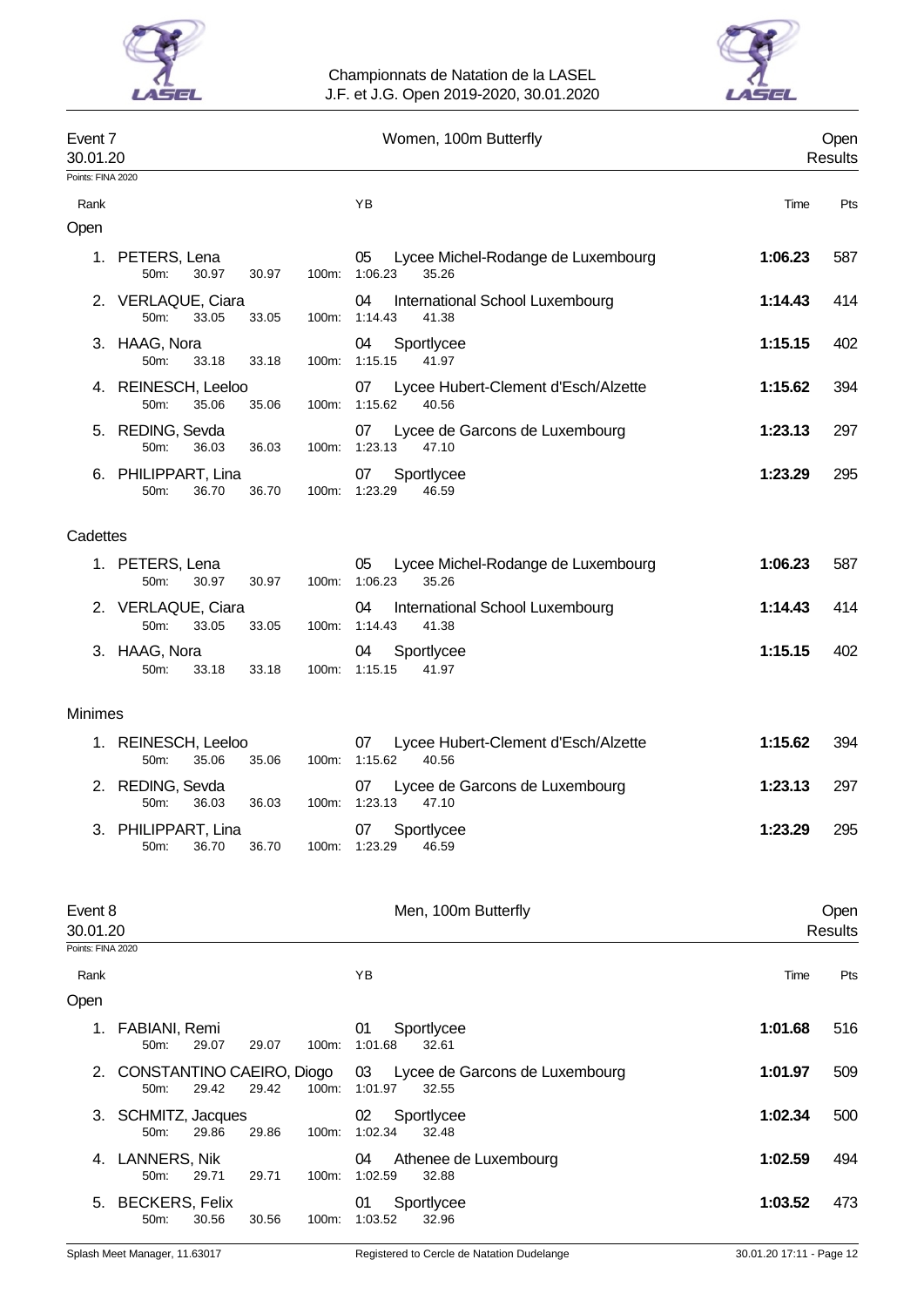



# Event 8, Men, 100m Butterfly, Open

| Rank |                                                                                                | YB                                                                                | Time    | Pts |
|------|------------------------------------------------------------------------------------------------|-----------------------------------------------------------------------------------|---------|-----|
|      | 6. JAAS, Jeff<br>29.51<br>29.51<br>100m:<br>$50m$ :                                            | 04<br>Lycee technique prive Emile-Metz de Dommeldange<br>1:05.86<br>36.35         | 1:05.86 | 424 |
|      | 7. BOKOV, Ronny<br>50m:<br>100m:<br>30.53<br>30.53                                             | 03<br>Athenee de Luxembourg<br>1:06.11<br>35.58                                   | 1:06.11 | 419 |
|      | 8. LUKA, Mory<br>31.34<br>100m:<br>50 <sub>m</sub><br>31.34                                    | Lycee Aline Mayrisch de Luxembourg<br>04<br>1:07.47<br>36.13                      | 1:07.47 | 394 |
|      | 9. SUKHANOV, Maxim<br>50m:<br>32.94<br>32.94                                                   | International School Luxembourg<br>04<br>100m: 1:09.03<br>36.09                   | 1:09.03 | 368 |
|      | 10. KEMP, Finn<br>$50m$ :<br>100m:<br>32.91<br>32.91                                           | Lycee Hubert-Clement d'Esch/Alzette<br>05<br>1:11.72<br>38.81                     | 1:11.72 | 328 |
|      | 11. CALMES, Nicolas<br>32.57<br>100m:<br>50 <sub>m</sub><br>32.57                              | 06<br>Lycee Michel-Rodange de Luxembourg<br>1:12.47<br>39.90                      | 1:12.47 | 318 |
|      | 12. BOURGUIGNON, Benjamin<br>33.68<br>33.68<br>100m:<br>50m:                                   | 05<br>Sportlycee<br>1:13.17<br>39.49                                              | 1:13.17 | 309 |
|      | 13. PEUSCH, Kevin<br>50m:<br>100m:<br>34.55<br>34.55                                           | 06<br>Sportlycee<br>1:16.18<br>41.63                                              | 1:16.18 | 274 |
|      | 14. JAAS, Tom<br>37.06<br>37.06<br>100m:<br>50m:                                               | 06<br>Lycee technique prive Emile-Metz de Dommeldange<br>1:21.74<br>44.68         | 1:21.74 | 222 |
|      | 15. THILL, Louis<br>39.31<br>39.31<br>50m:                                                     | Lycee Aline Mayrisch de Luxembourg<br>07<br>100m: 1:24.52<br>45.21                | 1:24.52 | 200 |
|      | 16. JAAS, Joe<br>50m:<br>39.14<br>39.14<br>100m:                                               | Lycee technique prive Emile-Metz de Dommeldange<br>06<br>1:24.60<br>45.46         | 1:24.60 | 200 |
|      | 17. DIAS MOREIRA, Gabriel<br>38.91<br>100m:<br>50m:<br>38.91                                   | Lycee de Garcons d'Esch/Alzette<br>01<br>1:32.81<br>53.90                         | 1:32.81 | 151 |
|      | 18. AISSA, Iheb<br>42.23<br>$100m$ :<br>$50m$ :<br>42.23                                       | Lycee technique prive Emile-Metz de Dommeldange 1:36.74<br>04<br>1:36.74<br>54.51 |         | 133 |
|      | DSQ TINELLI, Noa<br>$O(14)$ did not finish the distance $(0.11/40.2)$ $(T_{\text{max}}/40.04)$ | Lycee technique Mathias-Adam de Lamadelaine<br>06                                 |         |     |

*G11 - did not finish the distance (SW 10.2) (Time: 16:01)*

# Juniors/Seniors

| 1. FABIANI, Remi<br>29.07<br>29.07<br>100m:<br>50 <sub>m</sub>           | 01<br>Sportlycee<br>1:01.68<br>32.61                                               | 1:01.68 | 516 |
|--------------------------------------------------------------------------|------------------------------------------------------------------------------------|---------|-----|
| 29.42<br>100m:<br>29.42<br>$50m$ :                                       | 2. CONSTANTINO CAEIRO, Diogo 03 Lycee de Garcons de Luxembourg<br>1:01.97<br>32.55 | 1:01.97 | 509 |
| 3. SCHMITZ, Jacques<br>29.86<br>29.86<br>100m:<br>$50m$ :                | 02<br>Sportlycee<br>1:02.34<br>32.48                                               | 1:02.34 | 500 |
| 4. BECKERS, Felix<br>100m:<br>30.56<br>30.56<br>$50m$ :                  | 01<br>Sportlycee<br>1:03.52<br>32.96                                               | 1:03.52 | 473 |
| 5. BOKOV, Ronny<br>30.53<br>100m:<br>30.53<br>50 <sub>m</sub>            | 03<br>Athenee de Luxembourg<br>1:06.11<br>35.58                                    | 1:06.11 | 419 |
| 6. DIAS MOREIRA, Gabriel<br>38.91<br>38.91<br>50 <sub>m</sub> :<br>100m: | Lycee de Garcons d'Esch/Alzette<br>01<br>1:32.81<br>53.90                          | 1:32.81 | 151 |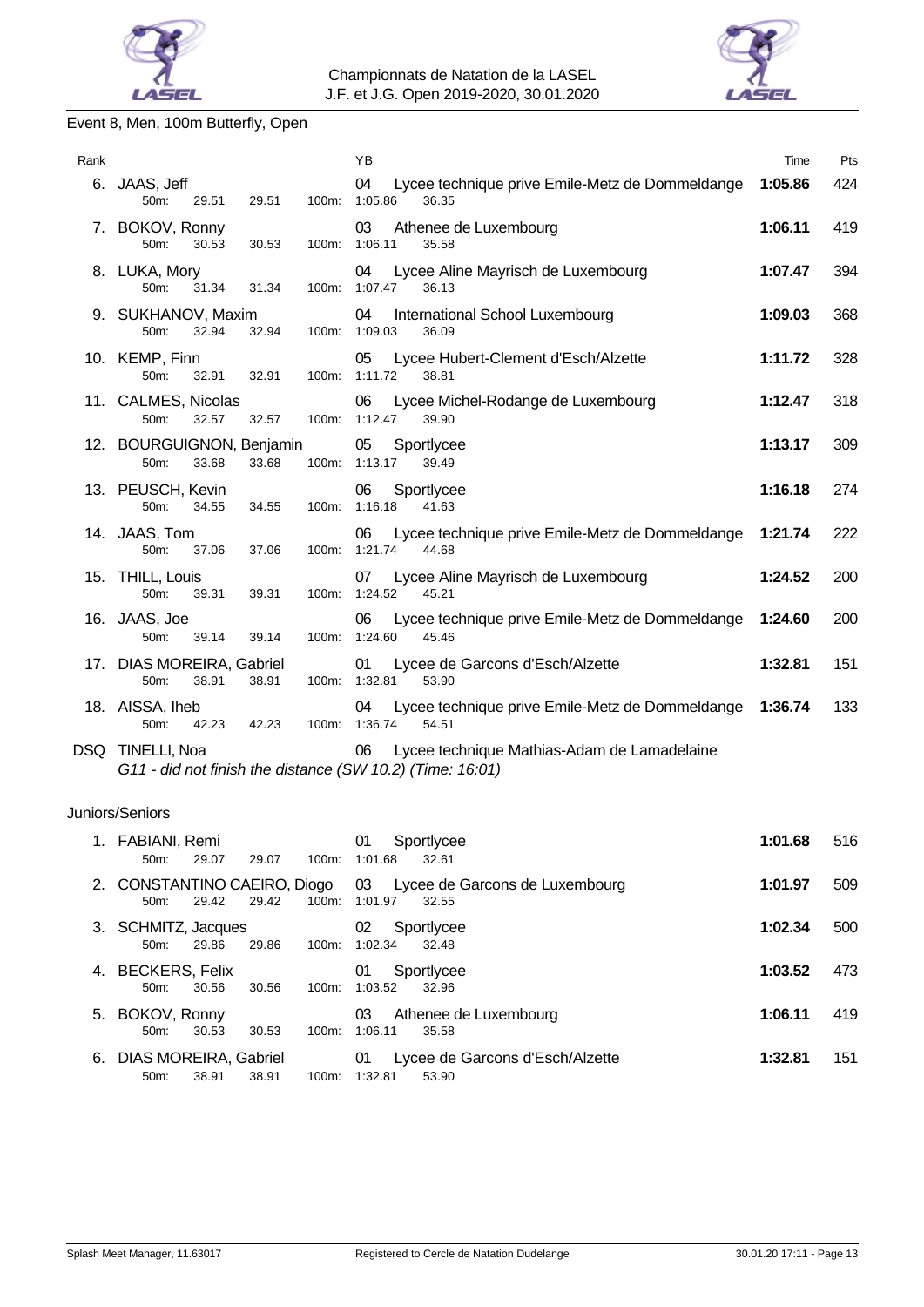



# Event 8, Men, 100m Butterfly

# **Cadets**

|    | 1. LANNERS, Nik<br>50m:          | 29.71 | 29.71 | 100m:    | 04<br>Athenee de Luxembourg<br>1:02.59<br>32.88                           | 1:02.59 | 494 |
|----|----------------------------------|-------|-------|----------|---------------------------------------------------------------------------|---------|-----|
|    | 2. JAAS, Jeff<br>50 <sub>m</sub> | 29.51 | 29.51 | 100m:    | Lycee technique prive Emile-Metz de Dommeldange<br>04<br>1:05.86<br>36.35 | 1:05.86 | 424 |
| 3. | LUKA, Mory<br>$50m$ :            | 31.34 | 31.34 | $100m$ : | Lycee Aline Mayrisch de Luxembourg<br>04<br>1:07.47<br>36.13              | 1:07.47 | 394 |
|    | 4. SUKHANOV, Maxim<br>50m:       | 32.94 | 32.94 | 100m:    | 04<br>International School Luxembourg<br>1:09.03<br>36.09                 | 1:09.03 | 368 |
|    | 5. KEMP, Finn<br>50m:            | 32.91 | 32.91 | $100m$ : | Lycee Hubert-Clement d'Esch/Alzette<br>05<br>1:11.72<br>38.81             | 1:11.72 | 328 |
|    | 6. BOURGUIGNON, Benjamin<br>50m: | 33.68 | 33.68 | 100m:    | 05<br>Sportlycee<br>1:13.17<br>39.49                                      | 1:13.17 | 309 |
| 7. | AISSA, Iheb<br>50m:              | 42.23 | 42.23 | 100m:    | Lycee technique prive Emile-Metz de Dommeldange<br>04<br>1:36.74<br>54.51 | 1:36.74 | 133 |

#### Minimes

|     | 1. CALMES, Nicolas<br>32.57<br>50 <sub>m</sub> | 32.57 | 100m:    | Lycee Michel-Rodange de Luxembourg<br>06<br>1:12.47<br>39.90              | 1:12.47 | 318        |
|-----|------------------------------------------------|-------|----------|---------------------------------------------------------------------------|---------|------------|
|     | 2. PEUSCH, Kevin<br>34.55<br>$50m$ :           | 34.55 | 100m:    | 06<br>Sportlycee<br>1:16.18<br>41.63                                      | 1:16.18 | 274        |
| 3.  | JAAS, Tom<br>37.06<br>$50m$ :                  | 37.06 | 100m:    | Lycee technique prive Emile-Metz de Dommeldange<br>06<br>1:21.74<br>44.68 | 1:21.74 | 222        |
| 4.  | THILL, Louis<br>39.31<br>$50m$ :               | 39.31 | 100m:    | Lycee Aline Mayrisch de Luxembourg<br>07<br>1:24.52<br>45.21              | 1:24.52 | <b>200</b> |
| 5.  | JAAS, Joe<br>39.14<br>50m                      | 39.14 | $100m$ : | Lycee technique prive Emile-Metz de Dommeldange<br>06<br>1:24.60<br>45.46 | 1:24.60 | <b>200</b> |
| DSQ | TINELLI, Noa                                   |       |          | Lycee technique Mathias-Adam de Lamadelaine<br>06                         |         |            |

*G11 - did not finish the distance (SW 10.2) (Time: 16:01)*

| Event 9           | 30.01.20                           |       |       |       | Women, 100m Freestyle                                         | Open<br><b>Results</b> |     |
|-------------------|------------------------------------|-------|-------|-------|---------------------------------------------------------------|------------------------|-----|
| Points: FINA 2020 |                                    |       |       |       |                                                               |                        |     |
| Rank              |                                    |       |       |       | YB                                                            | Time                   | Pts |
| Open              |                                    |       |       |       |                                                               |                        |     |
|                   | HRIC, Laura<br>50m                 | 30.42 | 30.42 | 100m: | 05<br>Sportlycee<br>1:03.67<br>33.25                          | 1:03.67                | 535 |
| 2.                | ALBERS, Neele<br>50 <sub>m</sub> : | 32.25 | 32.25 | 100m: | 05<br>Sportlycee<br>1:07.04<br>34.79                          | 1:07.04                | 458 |
| 3.                | PETESCH, Lea<br>50 <sub>m</sub> :  | 33.51 | 33.51 | 100m: | Lycee Hubert-Clement d'Esch/Alzette<br>07<br>1:08.86<br>35.35 | 1:08.86                | 423 |
|                   | 4. CALMES, Lara<br>$50m$ :         | 32.75 | 32.75 | 100m: | Lycee Michel-Rodange de Luxembourg<br>04<br>1:09.20<br>36.45  | 1:09.20                | 417 |
|                   | 5. VERLAQUE, Ciara<br>$50m$ :      | 32.76 | 32.76 | 100m: | 04<br>International School Luxembourg<br>1:09.74<br>36.98     | 1:09.74                | 407 |
| 6.                | REDING, Sevda<br>50 <sub>m</sub> : | 33.80 | 33.80 | 100m: | Lycee de Garcons de Luxembourg<br>07<br>1:12.16<br>38.36      | 1:12.16                | 367 |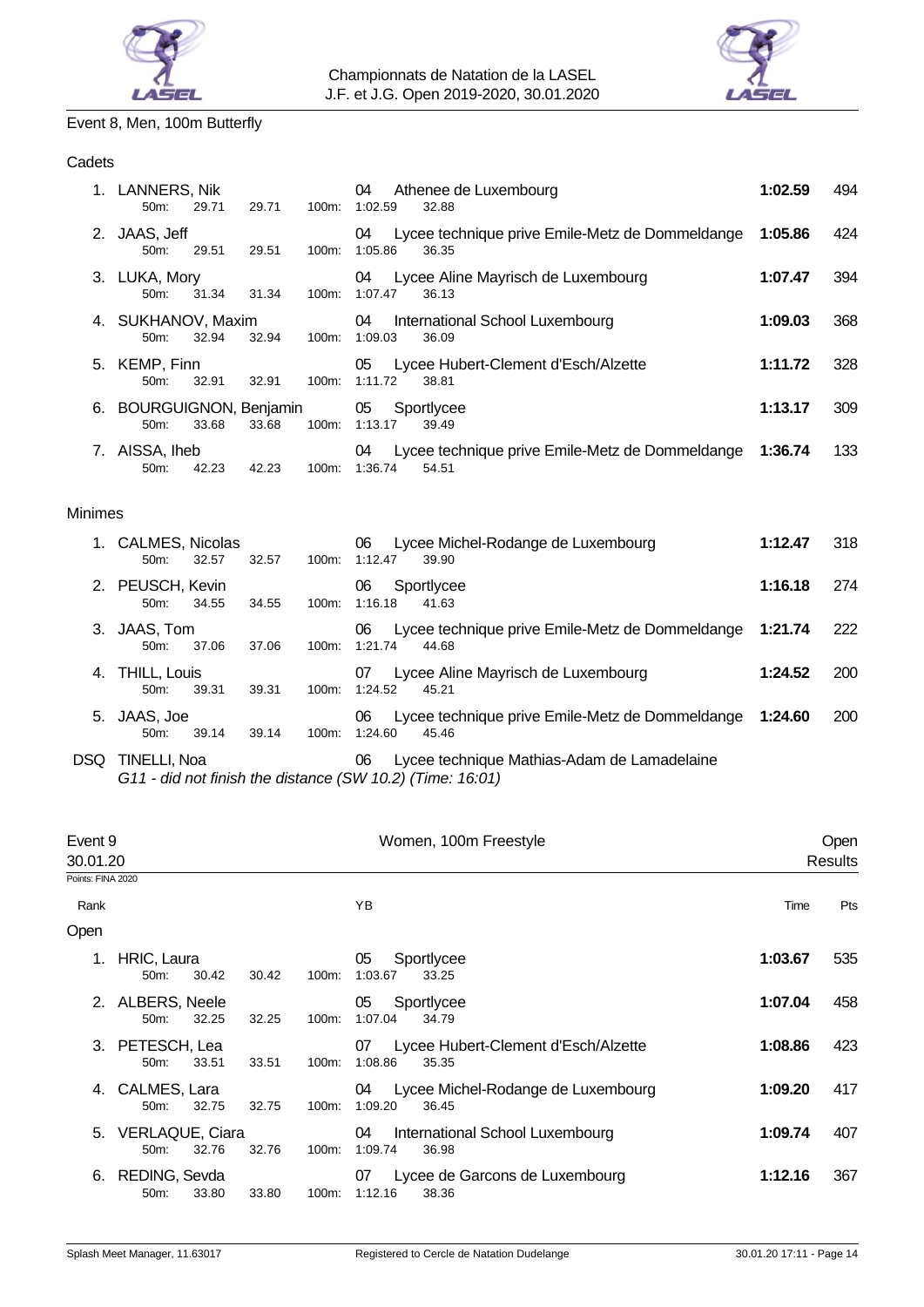



# Event 9, Women, 100m Freestyle, Open

| Rank     |                                                                              |       | YB                                                                                                                            | Time               | Pts      |
|----------|------------------------------------------------------------------------------|-------|-------------------------------------------------------------------------------------------------------------------------------|--------------------|----------|
|          | 7. PHILIPPART, Lina<br>50m:<br>34.27<br>34.27                                | 100m: | 07<br>Sportlycee<br>1:13.10<br>38.83                                                                                          | 1:13.10            | 353      |
|          | 8. BOKOVA, Marta<br>50m:<br>35.40<br>35.40                                   | 100m: | 06<br>Athenee de Luxembourg<br>1:14.46<br>39.06                                                                               | 1:14.46            | 334      |
|          | 9. MULLI, Vicki<br>50m:<br>37.81<br>37.81                                    |       | 04<br>International School Luxembourg<br>100m: 1:19.54<br>41.73                                                               | 1:19.54            | 274      |
|          | 10. FERREIRA, Filipa<br>50m:<br>37.52<br>37.52                               | 100m: | 02<br>Lycee technique d'Ettelbruck<br>1:19.82<br>42.30                                                                        | 1:19.82            | 271      |
|          | 11. OPREA, Giulia<br>50m:<br>37.97<br>37.97                                  | 100m: | Lycee de Garcons de Luxembourg<br>07<br>1:22.36<br>44.39                                                                      | 1:22.36            | 247      |
|          | 12. AMORIN, Silvia<br>50m:<br>39.52<br>39.52                                 | 100m: | 98<br>Lycee technique d'Ettelbruck<br>1:26.07<br>46.55                                                                        | 1:26.07            | 216      |
|          | 13. WEBER, Tabea<br>50m:<br>39.69<br>39.69                                   | 100m: | Lycee Michel-Rodange de Luxembourg<br>07<br>1:26.20<br>46.51                                                                  | 1:26.20            | 215      |
|          | 14. KELSEN, Lena<br>50m:<br>38.46<br>38.46                                   | 100m: | 05<br>Athenee de Luxembourg<br>1:27.08<br>48.62                                                                               | 1:27.08            | 209      |
|          | 15. SPENCER, Elle<br>50m:<br>41.16<br>41.16                                  | 100m: | 03<br>International School Luxembourg<br>1:28.52<br>47.36                                                                     | 1:28.52            | 199      |
|          | 16. KARPINSKA, Nicoletta<br>50m:<br>39.75<br>39.75                           | 100m: | Lycee Michel-Lucius de Luxembourg<br>02<br>1:32.41<br>52.66                                                                   | 1:32.41            | 175      |
|          | 17. KAYSER KINNEN, Clara<br>18. MENDES LOPES, Luna<br>50m:<br>52.28<br>52.28 | 100m: | 07<br>Lycee des Arts et Metiers "Site Limpertsberg"<br>06<br>Lycee des Arts et Metiers "Site Limpertsberg"<br>2:03.17 1:10.89 | 2:02.10<br>2:03.17 | 75<br>73 |
|          | DNS GONNER, Laure                                                            |       | 04<br>Lycee Aline Mayrisch de Luxembourg                                                                                      |                    |          |
|          | Juniores/Seniores                                                            |       |                                                                                                                               |                    |          |
|          | 1. FERREIRA, Filipa<br>37.52<br>50m:<br>37.52                                | 100m: | 02<br>Lycee technique d'Ettelbruck<br>1:19.82<br>42.30                                                                        | 1:19.82            | 271      |
|          | 2. AMORIN, Silvia<br>50m:<br>39.52<br>39.52                                  |       | 98<br>Lycee technique d'Ettelbruck<br>100m: 1:26.07<br>46.55                                                                  | 1:26.07            | 216      |
|          | 3. SPENCER, Elle<br>50m:<br>41.16<br>41.16                                   |       | 03 International School Luxembourg<br>100m: 1:28.52<br>47.36                                                                  | 1:28.52            | 199      |
|          | 4. KARPINSKA, Nicoletta<br>39.75<br>50m:<br>39.75                            |       | 02<br>Lycee Michel-Lucius de Luxembourg<br>100m: 1:32.41<br>52.66                                                             | 1:32.41            | 175      |
| Cadettes |                                                                              |       |                                                                                                                               |                    |          |
|          | 1. HRIC, Laura<br>50m:<br>30.42<br>30.42                                     |       | 05<br>Sportlycee<br>100m: 1:03.67<br>33.25                                                                                    | 1:03.67            | 535      |
|          | 2. ALBERS, Neele<br>50m:<br>32.25<br>32.25                                   | 100m: | 05<br>Sportlycee<br>1:07.04<br>34.79                                                                                          | 1:07.04            | 458      |
|          | 3. CALMES, Lara<br>50m:<br>32.75<br>32.75                                    | 100m: | Lycee Michel-Rodange de Luxembourg<br>04<br>1:09.20<br>36.45                                                                  | 1:09.20            | 417      |
|          | 4. VERLAQUE, Ciara<br>32.76<br>50m:<br>32.76                                 |       | 04<br>International School Luxembourg<br>100m: 1:09.74<br>36.98                                                               | 1:09.74            | 407      |
|          | 5. MULLI, Vicki<br>50m:<br>37.81<br>37.81                                    | 100m: | International School Luxembourg<br>04<br>1:19.54<br>41.73                                                                     | 1:19.54            | 274      |
|          | 6. KELSEN, Lena<br>50m:<br>38.46<br>38.46                                    |       | Athenee de Luxembourg<br>05<br>100m: 1:27.08<br>48.62                                                                         | 1:27.08            | 209      |
|          |                                                                              |       |                                                                                                                               |                    |          |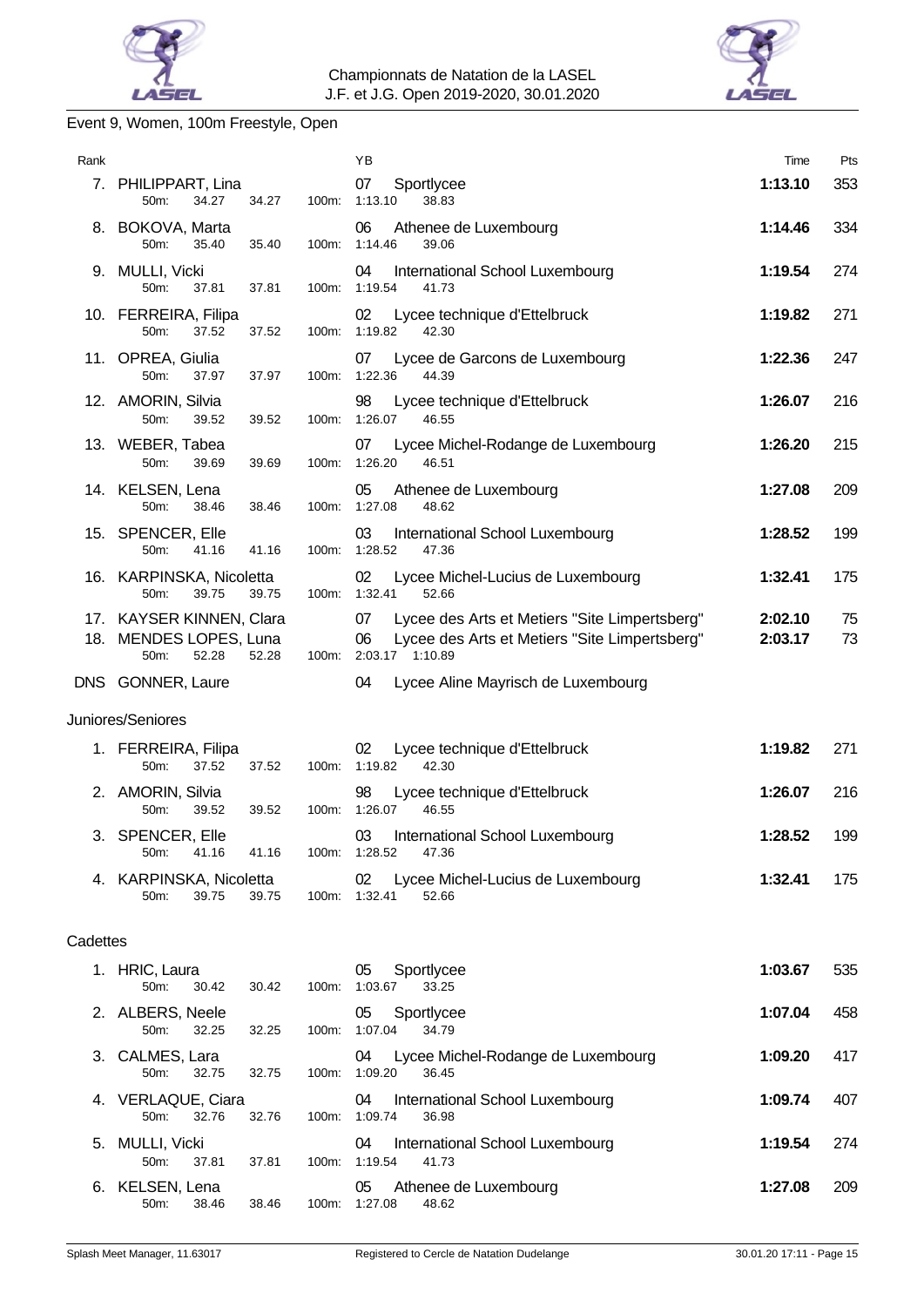



Event 9, Girls, 100m Freestyle, Cadettes

| Rank    |                                                                |                   | YB.                                                                                                                              | Time               | Pts      |
|---------|----------------------------------------------------------------|-------------------|----------------------------------------------------------------------------------------------------------------------------------|--------------------|----------|
| DNS.    | <b>GONNER, Laure</b>                                           |                   | 04<br>Lycee Aline Mayrisch de Luxembourg                                                                                         |                    |          |
| Minimes |                                                                |                   |                                                                                                                                  |                    |          |
| 1.      | PETESCH, Lea<br>$50m$ :<br>33.51                               | 33.51<br>100m:    | 07<br>Lycee Hubert-Clement d'Esch/Alzette<br>1:08.86<br>35.35                                                                    | 1:08.86            | 423      |
|         | 2. REDING, Sevda<br>$50m$ :<br>33.80                           | 33.80<br>100m:    | Lycee de Garcons de Luxembourg<br>07<br>1:12.16<br>38.36                                                                         | 1:12.16            | 367      |
|         | 3. PHILIPPART, Lina<br>$50m$ :<br>34.27                        | 100m:<br>34.27    | 07<br>Sportlycee<br>1:13.10<br>38.83                                                                                             | 1:13.10            | 353      |
|         | BOKOVA, Marta<br>$50m$ :<br>35.40                              | 35.40<br>$100m$ : | 06<br>Athenee de Luxembourg<br>1:14.46<br>39.06                                                                                  | 1:14.46            | 334      |
|         | 5. OPREA, Giulia<br>$50m$ :<br>37.97                           | 37.97<br>$100m$ : | Lycee de Garcons de Luxembourg<br>07<br>1:22.36<br>44.39                                                                         | 1:22.36            | 247      |
| 6.      | WEBER, Tabea<br>$50m$ :<br>39.69                               | $100m$ :<br>39.69 | Lycee Michel-Rodange de Luxembourg<br>07<br>1:26.20<br>46.51                                                                     | 1:26.20            | 215      |
| 8.      | 7. KAYSER KINNEN, Clara<br>MENDES LOPES, Luna<br>52.28<br>50m: | 52.28<br>100m:    | Lycee des Arts et Metiers "Site Limpertsberg"<br>07<br>Lycee des Arts et Metiers "Site Limpertsberg"<br>06<br>2:03.17<br>1:10.89 | 2:02.10<br>2:03.17 | 75<br>73 |

| Event 10<br>30.01.20<br>Points: FINA 2020 |                                            |                | Men, 100m Freestyle                                                     |                          | Open<br><b>Results</b> |
|-------------------------------------------|--------------------------------------------|----------------|-------------------------------------------------------------------------|--------------------------|------------------------|
| Rank                                      |                                            |                | YB                                                                      | Time                     | Pts                    |
| Open                                      |                                            |                |                                                                         |                          |                        |
| 1.                                        | CONSTANTINO CAEIRO, Diogo<br>27.86<br>50m: | 27.86<br>100m: | 03 Lycee de Garcons de Luxembourg<br>56.49<br>28.63                     | 56.49                    | 572                    |
|                                           | 2. BECKERS, Felix<br>50m:<br>27.61         | 100m:<br>27.61 | Sportlycee<br>01<br>56.57<br>28.96                                      | 56.57                    | 570                    |
|                                           | 3. JAAS, Jeff<br>50m:<br>27.86             | 27.86<br>100m: | Lycee technique prive Emile-Metz de Dommeldange<br>04<br>56.80<br>28.94 | 56.80                    | 563                    |
|                                           | 4. MICHIELS, Patrick<br>50m:<br>26.99      | 26.99<br>100m: | Lycee classique d'Echternach<br>02<br>57.55<br>30.56                    | 57.55                    | 541                    |
|                                           | 5. LANNERS, Nik<br>50m:<br>28.79           | 28.79<br>100m: | 04<br>Athenee de Luxembourg<br>59.05<br>30.26                           | 59.05                    | 501                    |
|                                           | 6. DURAKOVIC, Tarik<br>28.32<br>50m:       | 28.32<br>100m: | 05<br>Sportlycee<br>59.07<br>30.75                                      | 59.07                    | 500                    |
|                                           | 7. MOREAUX, Maxime<br>50m:<br>28.55        | 28.55<br>100m: | 02<br>Sportlycee<br>59.31<br>30.76                                      | 59.31                    | 494                    |
|                                           | 8. BOURKEL, Mike<br>50m:<br>29.83          | 29.83<br>100m: | 03<br>Sportlycee<br>1:00.46<br>30.63                                    | 1:00.46                  | 467                    |
|                                           | 9. WEIDERT, Jo<br>50m:<br>29.20            | 29.20          | 03<br>Lycee classique d'Echternach<br>100m: 1:00.82<br>31.62            | 1:00.82                  | 458                    |
|                                           | 10. LANNERS, Bob<br>50m:<br>29.16          | 29.16          | 02<br>Athenee de Luxembourg<br>100m: 1:00.93<br>31.77                   | 1:00.93                  | 456                    |
|                                           | 11. DENTER, Arthur<br>50m:<br>28.80        | 28.80          | Lycee classique d'Echternach<br>04<br>100m: 1:01.25<br>32.45            | 1:01.25                  | 449                    |
|                                           | 12. PRIOR, Thorlief<br>50m:<br>29.51       | 29.51<br>100m: | 03<br>International School Luxembourg<br>1:01.52<br>32.01               | 1:01.52                  | 443                    |
|                                           | Splash Meet Manager, 11.63017              |                | Registered to Cercle de Natation Dudelange                              | 30.01.20 17:11 - Page 16 |                        |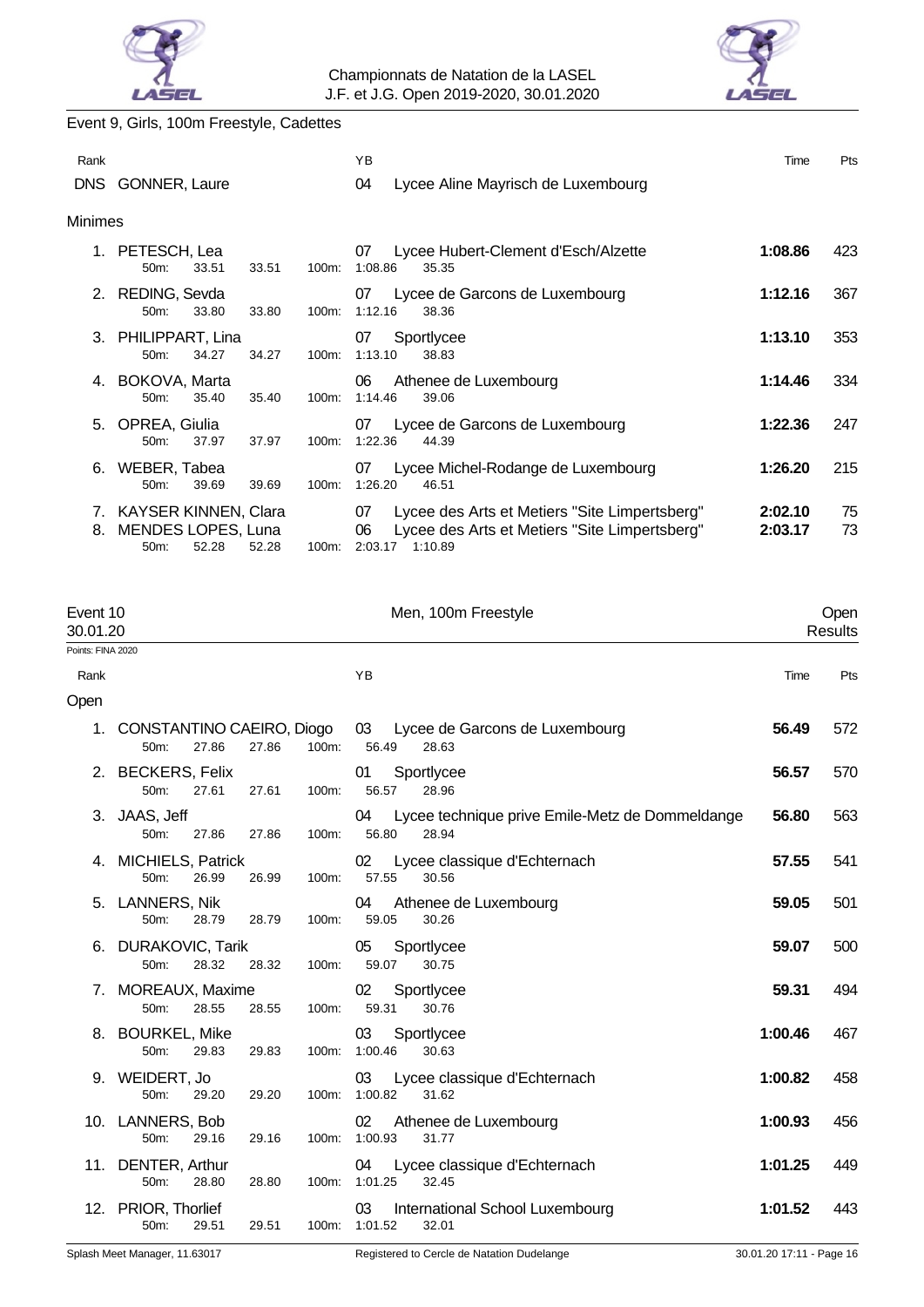



# Event 10, Men, 100m Freestyle, Open

| Rank |                                                       |       | ΥB                                                                                           | Time    | Pts |
|------|-------------------------------------------------------|-------|----------------------------------------------------------------------------------------------|---------|-----|
|      | 13. KIRCH, Felix<br>50m:<br>29.02<br>29.02            | 100m: | 03<br>Athenee de Luxembourg<br>1:01.68<br>32.66                                              | 1:01.68 | 439 |
|      | 14. PEUSCH, Kevin<br>50m:<br>29.95<br>29.95           | 100m: | 06<br>Sportlycee<br>1:02.49<br>32.54                                                         | 1:02.49 | 423 |
|      | 15. SUKHANOV, Maxim<br>50m:<br>31.63<br>31.63         | 100m: | 04<br>International School Luxembourg<br>1:02.71<br>31.08                                    | 1:02.71 | 418 |
|      | 16. LUKA, Mory<br>50m:<br>29.98<br>29.98              | 100m: | 04<br>Lycee Aline Mayrisch de Luxembourg<br>1:03.33<br>33.35                                 | 1:03.33 | 406 |
|      | 17. CALMES, Nicolas<br>50m:<br>30.86<br>30.86         | 100m: | 06<br>Lycee Michel-Rodange de Luxembourg<br>1:05.38<br>34.52                                 | 1:05.38 | 369 |
|      | 18. FETZ, Tom<br>50m:<br>30.52<br>30.52               | 100m: | 04<br>Lycee classique d'Echternach<br>1:05.40<br>34.88                                       | 1:05.40 | 369 |
|      | 19. LINDMARK MELO, Hugo<br>50m:<br>32.57<br>32.57     | 100m: | 04<br>International School Luxembourg<br>1:05.63<br>33.06                                    | 1:05.63 | 365 |
|      | 20. MOOG, Mathis<br>50m:<br>32.06<br>32.06            | 100m: | Lycee de Garcons de Luxembourg<br>06<br>1:06.17<br>34.11                                     | 1:06.17 | 356 |
|      | 21. BANKY, Jordan<br>50m:<br>30.92<br>30.92           | 100m: | Sportlycee<br>01<br>1:07.28<br>36.36                                                         | 1:07.28 | 338 |
|      | 22. SPENCER, Jai<br>50m:<br>33.37<br>33.37            | 100m: | 05<br>International School Luxembourg<br>1:07.33<br>33.96                                    | 1:07.33 | 338 |
|      | 23. BOKOV, Ronny<br>50m:<br>31.06<br>31.06            | 100m: | 03<br>Athenee de Luxembourg<br>1:07.36<br>36.30                                              | 1:07.36 | 337 |
|      | 24. JAAS, Tom<br>50m:<br>34.07<br>34.07               | 100m: | 06<br>Lycee technique prive Emile-Metz de Dommeldange<br>1:10.40<br>36.33                    | 1:10.40 | 295 |
|      | 25. JAAS, Joe<br>50m:<br>35.20<br>35.20               | 100m: | Lycee technique prive Emile-Metz de Dommeldange<br>06<br>1:12.04<br>36.84                    | 1:12.04 | 276 |
|      | 26. PHILIPPI, Linus<br>50m:<br>34.94<br>34.94         | 100m: | 05<br>Schengen-Lyzeum Perl<br>1:14.97<br>40.03                                               | 1:14.97 | 244 |
|      | 27. GONZALEZ PEREZ, Rodrigo<br>50m:<br>37.52<br>37.52 | 100m: | 07<br>Lycee de Garcons de Luxembourg<br>1:19.44<br>41.92                                     | 1:19.44 | 205 |
|      | 28. FROMENT, Antoine<br>35.48<br>50m:<br>35.48        |       | 03<br>Lycee Michel-Rodange de Luxembourg<br>100m: 1:20.88<br>45.40                           | 1:20.88 | 195 |
|      | 29. DIAS MOREIRA, Gabriel<br>50m:<br>37.92<br>37.92   |       | 01<br>Lycee de Garcons d'Esch/Alzette<br>100m: 1:21.04<br>43.12                              | 1:21.04 | 193 |
|      | 30. ISOLANI, Valentino<br>50m:<br>36.21<br>36.21      |       | Lycee Michel-Lucius de Luxembourg<br>01<br>100m: 1:22.54<br>46.33                            | 1:22.54 | 183 |
|      | 31. LEONARD, Lou<br>50m:<br>41.63<br>41.63            | 100m: | Lycee Aline Mayrisch de Luxembourg<br>07<br>1:30.46<br>48.83                                 | 1:30.46 | 139 |
|      | 32. TINELLI, Noa<br>50m:<br>43.81<br>43.81            |       | 06<br>Lycee technique Mathias-Adam de Lamadelaine<br>100m: 1:35.18<br>51.37                  | 1:35.18 | 119 |
|      | 33. SALTAO CASTELLO, Diego<br>50.07<br>50.07<br>50m:  | 100m: | 07<br>Lycee des Arts et Metiers "Site Limpertsberg"<br>1:54.47 1:04.40                       | 1:54.47 | 68  |
|      | 34. GEORGANDELI, Theo<br>50m:<br>49.54<br>49.54       |       | 08<br>Schengen-Lyzeum Perl<br>100m: 1:55.43 1:05.89                                          | 1:55.43 | 67  |
|      | DSQ CONTER, Max                                       |       | 07<br>Nordstadlycee<br>G2 - Starting before the starting signal (SW 4.4) (Time: 16:10)       |         |     |
|      | DNS MARTINELLI, Maurice<br>DNS LEMVOKA, Joel          |       | Lycee technique Mathias-Adam de Lamadelaine<br>06<br>07<br>Lycee Michel-Lucius de Luxembourg |         |     |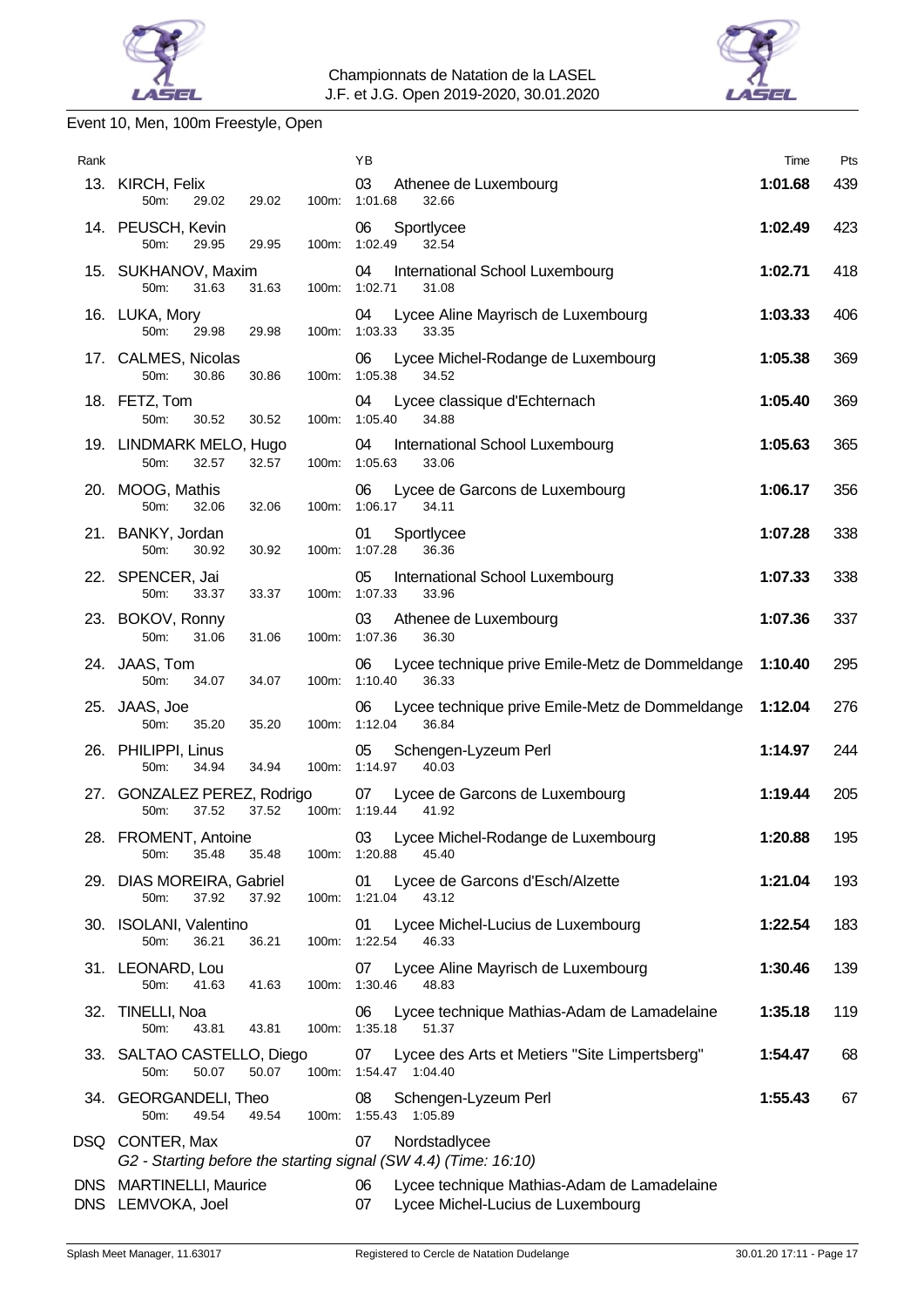



# Event 10, Men, 100m Freestyle

### Juniors/Seniors

|        | 1. CONSTANTINO CAEIRO, Diogo<br>27.86<br>50m:<br>27.86 | 100m: | 03 Lycee de Garcons de Luxembourg<br>56.49<br>28.63                     | 56.49   | 572 |
|--------|--------------------------------------------------------|-------|-------------------------------------------------------------------------|---------|-----|
|        | 2. BECKERS, Felix<br>27.61<br>50m:<br>27.61            | 100m: | 01<br>Sportlycee<br>56.57<br>28.96                                      | 56.57   | 570 |
|        | 3. MICHIELS, Patrick<br>50m:<br>26.99<br>26.99         | 100m: | Lycee classique d'Echternach<br>02<br>57.55<br>30.56                    | 57.55   | 541 |
|        | 4. MOREAUX, Maxime<br>50m:<br>28.55<br>28.55           | 100m: | Sportlycee<br>02<br>59.31<br>30.76                                      | 59.31   | 494 |
|        | 5. BOURKEL, Mike<br>29.83<br>50m:<br>29.83             |       | Sportlycee<br>03<br>100m: 1:00.46<br>30.63                              | 1:00.46 | 467 |
|        | 6. WEIDERT, Jo<br>50m:<br>29.20<br>29.20               | 100m: | Lycee classique d'Echternach<br>03<br>1:00.82<br>31.62                  | 1:00.82 | 458 |
|        | 7. LANNERS, Bob<br>50m:<br>29.16<br>29.16              | 100m: | 02<br>Athenee de Luxembourg<br>1:00.93<br>31.77                         | 1:00.93 | 456 |
|        | 8. PRIOR, Thorlief<br>50m:<br>29.51<br>29.51           | 100m: | 03<br>International School Luxembourg<br>1:01.52<br>32.01               | 1:01.52 | 443 |
|        | 9. KIRCH, Felix<br>50m:<br>29.02<br>29.02              | 100m: | 03<br>Athenee de Luxembourg<br>1:01.68<br>32.66                         | 1:01.68 | 439 |
|        | 10. BANKY, Jordan<br>50m:<br>30.92<br>30.92            | 100m: | Sportlycee<br>01<br>36.36<br>1:07.28                                    | 1:07.28 | 338 |
|        | 11. BOKOV, Ronny<br>50m:<br>31.06<br>31.06             |       | 03<br>Athenee de Luxembourg<br>100m: 1:07.36<br>36.30                   | 1:07.36 | 337 |
|        | 12. FROMENT, Antoine<br>50m:<br>35.48<br>35.48         |       | Lycee Michel-Rodange de Luxembourg<br>03<br>100m: 1:20.88<br>45.40      | 1:20.88 | 195 |
|        | 13. DIAS MOREIRA, Gabriel<br>50m:<br>37.92<br>37.92    |       | 01<br>Lycee de Garcons d'Esch/Alzette<br>100m: 1:21.04<br>43.12         | 1:21.04 | 193 |
|        | 14. ISOLANI, Valentino<br>50m:<br>36.21<br>36.21       |       | Lycee Michel-Lucius de Luxembourg<br>01<br>100m: 1:22.54<br>46.33       | 1:22.54 | 183 |
| Cadets |                                                        |       |                                                                         |         |     |
|        | 1. JAAS, Jeff<br>27.86<br>50m:<br>27.86                | 100m: | Lycee technique prive Emile-Metz de Dommeldange<br>04<br>56.80<br>28.94 | 56.80   | 563 |
|        | 2. LANNERS, Nik<br>50m:<br>28.79<br>28.79              | 100m: | Athenee de Luxembourg<br>04<br>59.05<br>30.26                           | 59.05   | 501 |
|        | 3. DURAKOVIC, Tarik<br>28.32<br>28.32<br>50m:          | 100m: | Sportlycee<br>05<br>59.07<br>30.75                                      | 59.07   | 500 |
| 4.     | DENTER, Arthur<br>50m:<br>28.80<br>28.80               | 100m: | Lycee classique d'Echternach<br>04<br>1:01.25<br>32.45                  | 1:01.25 | 449 |
|        | 5. SUKHANOV, Maxim                                     |       | 04<br>International School Luxembourg                                   | 1:02.71 | 418 |

6. LUKA, Mory 04 Lycee Aline Mayrisch de Luxembourg **1:03.33** 406

7. FETZ, Tom 04 Lycee classique d'Echternach **1:05.40** 369

100m: 1:05.40

100m: 1:03.33 33.35

50m: 31.63 31.63 100m: 1:02.71 31.08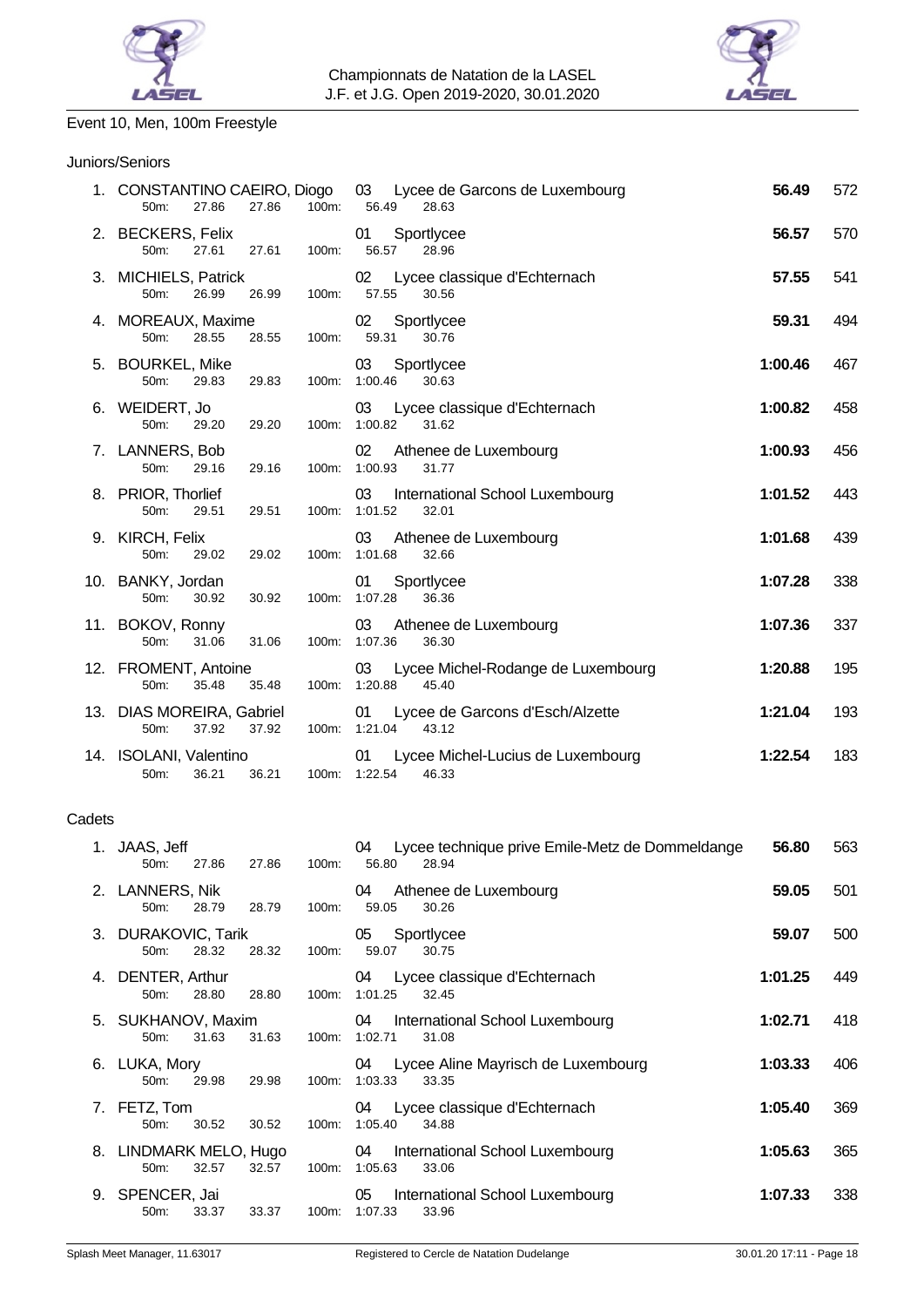



# Event 10, Boys, 100m Freestyle, Cadets

| Rank                     |                                                   |                   | YB                                                                                           | Time    | Pts |
|--------------------------|---------------------------------------------------|-------------------|----------------------------------------------------------------------------------------------|---------|-----|
|                          | 10. PHILIPPI, Linus<br>34.94<br>50 <sub>m</sub> : | 34.94<br>100m:    | 05<br>Schengen-Lyzeum Perl<br>1:14.97<br>40.03                                               | 1:14.97 | 244 |
| <b>Minimes</b>           |                                                   |                   |                                                                                              |         |     |
|                          | 1. PEUSCH, Kevin<br>50m:<br>29.95                 | 100m:<br>29.95    | Sportlycee<br>06<br>1:02.49<br>32.54                                                         | 1:02.49 | 423 |
|                          | 2. CALMES, Nicolas<br>50m:<br>30.86               | 30.86<br>100m:    | 06<br>Lycee Michel-Rodange de Luxembourg<br>1:05.38<br>34.52                                 | 1:05.38 | 369 |
|                          | 3. MOOG, Mathis<br>50m:<br>32.06                  | $100m$ :<br>32.06 | Lycee de Garcons de Luxembourg<br>06<br>1:06.17<br>34.11                                     | 1:06.17 | 356 |
|                          | 4. JAAS, Tom<br>50m:<br>34.07                     | 100m:<br>34.07    | Lycee technique prive Emile-Metz de Dommeldange<br>06<br>1:10.40<br>36.33                    | 1:10.40 | 295 |
|                          | 5. JAAS, Joe<br>50m:<br>35.20                     | 35.20<br>100m:    | Lycee technique prive Emile-Metz de Dommeldange<br>06<br>1:12.04<br>36.84                    | 1:12.04 | 276 |
| 6.                       | <b>GONZALEZ PEREZ, Rodrigo</b><br>50m:<br>37.52   | 37.52<br>100m:    | Lycee de Garcons de Luxembourg<br>07<br>1:19.44<br>41.92                                     | 1:19.44 | 205 |
|                          | 7. LEONARD, Lou<br>50m:<br>41.63                  | 100m:<br>41.63    | Lycee Aline Mayrisch de Luxembourg<br>07<br>1:30.46<br>48.83                                 | 1:30.46 | 139 |
|                          | 8. TINELLI, Noa<br>50m:<br>43.81                  | 100m:<br>43.81    | Lycee technique Mathias-Adam de Lamadelaine<br>06<br>1:35.18<br>51.37                        | 1:35.18 | 119 |
|                          | 9. SALTAO CASTELLO, Diego<br>50.07<br>50m:        | 50.07<br>100m:    | Lycee des Arts et Metiers "Site Limpertsberg"<br>07<br>1:54.47 1:04.40                       | 1:54.47 | 68  |
|                          | 10. GEORGANDELI, Theo<br>$50m$ :<br>49.54         | 49.54<br>100m:    | 08<br>Schengen-Lyzeum Perl<br>1:55.43<br>1:05.89                                             | 1:55.43 | 67  |
|                          | DSQ CONTER, Max                                   |                   | 07<br>Nordstadlycee<br>G2 - Starting before the starting signal (SW 4.4) (Time: 16:10)       |         |     |
| <b>DNS</b><br><b>DNS</b> | <b>MARTINELLI, Maurice</b><br>LEMVOKA, Joel       |                   | Lycee technique Mathias-Adam de Lamadelaine<br>06<br>07<br>Lycee Michel-Lucius de Luxembourg |         |     |

| Event 11<br>30.01.20 |                                   |       |       |          | Women, 100m Breaststroke                                      |         | Open<br><b>Results</b> |
|----------------------|-----------------------------------|-------|-------|----------|---------------------------------------------------------------|---------|------------------------|
| Points: FINA 2020    |                                   |       |       |          |                                                               |         |                        |
| Rank                 |                                   |       |       |          | ΥB                                                            | Time    | Pts                    |
| Open                 |                                   |       |       |          |                                                               |         |                        |
| 1.                   | LEONARD, Lis<br>50 <sub>m</sub> : | 38.53 | 38.53 | 100m:    | Lycee Aline Mayrisch de Luxembourg<br>05<br>1:21.61<br>43.08  | 1:21.61 | 485                    |
| 2.                   | HAAG, Nora<br>50 <sub>m</sub> :   | 41.62 | 41.62 | 100m:    | 04<br>Sportlycee<br>1:26.33<br>44.71                          | 1:26.33 | 409                    |
|                      | 3. JOMINET, Lou<br>$50m$ :        | 41.36 | 41.36 | 100m:    | 05<br>Sportlycee<br>1:26.59<br>45.23                          | 1:26.59 | 406                    |
| 4.                   | THILL, Gina<br>$50m$ :            | 41.03 | 41.03 | $100m$ : | Lycee Hubert-Clement d'Esch/Alzette<br>07<br>1:27.03<br>46.00 | 1:27.03 | 400                    |
|                      | 5. PETERS, Lena<br>50m:           | 41.82 | 41.82 | 100m:    | Lycee Michel-Rodange de Luxembourg<br>05<br>1:27.44<br>45.62  | 1:27.44 | 394                    |
| 6.                   | CALMES, Lara<br>50m:              | 42.38 | 42.38 | 100m:    | Lycee Michel-Rodange de Luxembourg<br>04<br>1:28.71<br>46.33  | 1:28.71 | 377                    |
|                      | HEINEN, Hanna<br>$50m$ :          | 43.75 | 43.75 | $100m$ : | Ecole privee Fieldgen de Luxembourg<br>02<br>1:34.22<br>50.47 | 1:34.22 | 315                    |
|                      |                                   |       |       |          |                                                               |         |                        |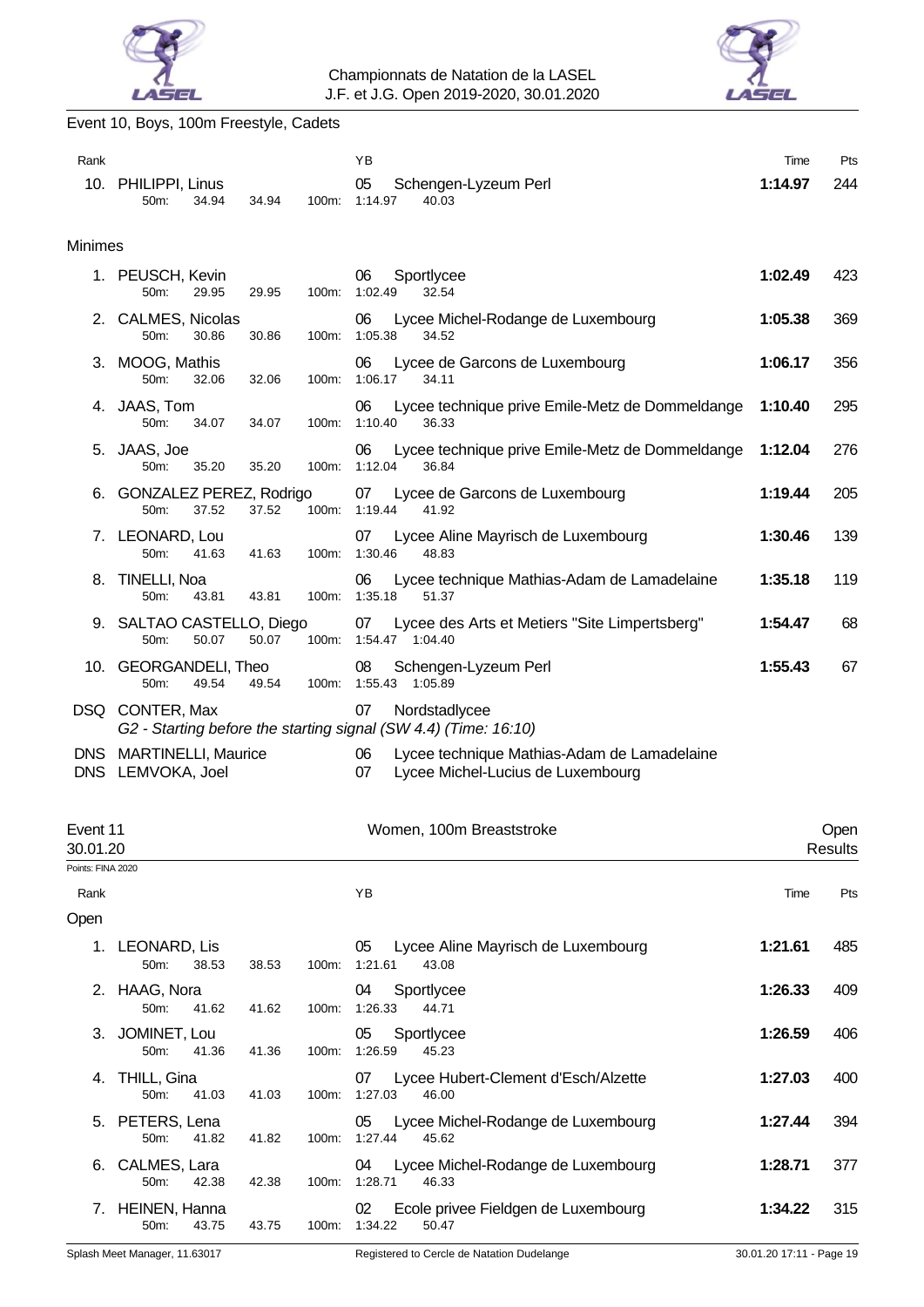



# Event 11, Women, 100m Breaststroke, Open

| Rank       |                                                    |       | YB                                                                                                                                                         | Time    | Pts |
|------------|----------------------------------------------------|-------|------------------------------------------------------------------------------------------------------------------------------------------------------------|---------|-----|
|            | 8. REDING, Sevda<br>50m:<br>44.00<br>44.00         |       | 07<br>Lycee de Garcons de Luxembourg<br>100m: 1:34.30<br>50.30                                                                                             | 1:34.30 | 314 |
|            | 9. OLIVERO, Francesca<br>50m:<br>46.42<br>46.42    | 100m: | 08<br>Lycee Aline Mayrisch de Luxembourg<br>1:38.59<br>52.17                                                                                               | 1:38.59 | 275 |
|            | 10. MURRAY, Sofia<br>50m:<br>50.13<br>50.13        | 100m: | 04<br>Lycee Michel-Rodange de Luxembourg<br>1:44.28<br>54.15                                                                                               | 1:44.28 | 232 |
|            | 11. OPREA, Giulia<br>50m:<br>50.02<br>50.02        |       | Lycee de Garcons de Luxembourg<br>07<br>100m: 1:49.99<br>59.97                                                                                             | 1:49.99 | 198 |
|            | 12. SCHANDLER, Selina<br>50m:<br>52.48<br>52.48    | 100m: | Ecole privee Fieldgen de Luxembourg<br>02<br>1:51.51<br>59.03                                                                                              | 1:51.51 | 190 |
|            | 13. KARPINSKA, Nicoletta<br>50m:<br>52.59<br>52.59 | 100m: | 02<br>Lycee Michel-Lucius de Luxembourg<br>1:55.82 1:03.23                                                                                                 | 1:55.82 | 169 |
|            | 14. KAYSER KINNEN, Clara<br>53.74<br>53.74<br>50m: |       | Lycee des Arts et Metiers "Site Limpertsberg"<br>07<br>100m: 2:00.08 1:06.34                                                                               | 2:00.08 | 152 |
|            | 15. HARGER, Maddie<br>50m:<br>57.47<br>57.47       |       | 04<br>International School Luxembourg<br>100m: 2:02.42 1:04.95                                                                                             | 2:02.42 | 143 |
|            | DSQ WEBER, Tabea<br>16:30)                         |       | 07<br>Lycee Michel-Rodange de Luxembourg<br>B14 - did not touch the wall with both hands simultaneously and separated at the turn / finish (SW 7.6) (Time: |         |     |
| <b>DNS</b> | GLODT, Kelly                                       |       | 02<br>Sportlycee                                                                                                                                           |         |     |
|            | Juniores/Seniores                                  |       |                                                                                                                                                            |         |     |
|            | 1. HEINEN, Hanna<br>50m:<br>43.75<br>43.75         | 100m: | 02<br>Ecole privee Fieldgen de Luxembourg<br>1:34.22<br>50.47                                                                                              | 1:34.22 | 315 |
|            | 2. SCHANDLER, Selina<br>52.48<br>50m:<br>52.48     | 100m: | 02<br>Ecole privee Fieldgen de Luxembourg<br>1:51.51<br>59.03                                                                                              | 1:51.51 | 190 |
|            | 3. KARPINSKA, Nicoletta<br>50m:<br>52.59<br>52.59  |       | Lycee Michel-Lucius de Luxembourg<br>02<br>100m: 1:55.82 1:03.23                                                                                           | 1:55.82 | 169 |
|            | DNS GLODT, Kelly                                   |       | 02<br>Sportlycee                                                                                                                                           |         |     |
| Cadettes   |                                                    |       |                                                                                                                                                            |         |     |
|            | 1. LEONARD, Lis<br>50m:<br>38.53<br>38.53          | 100m: | Lycee Aline Mayrisch de Luxembourg<br>05<br>1:21.61<br>43.08                                                                                               | 1:21.61 | 485 |
|            | 2. HAAG, Nora<br>50m:<br>41.62<br>41.62            | 100m: | 04<br>Sportlycee<br>1:26.33<br>44.71                                                                                                                       | 1:26.33 | 409 |
| 3.         | JOMINET, Lou<br>50m:<br>41.36<br>41.36             |       | 05<br>Sportlycee<br>100m: 1:26.59<br>45.23                                                                                                                 | 1:26.59 | 406 |
|            | 4. PETERS, Lena<br>50m:<br>41.82<br>41.82          | 100m: | 05<br>Lycee Michel-Rodange de Luxembourg<br>1:27.44<br>45.62                                                                                               | 1:27.44 | 394 |
| 5.         | CALMES, Lara<br>50m:<br>42.38<br>42.38             | 100m: | Lycee Michel-Rodange de Luxembourg<br>04<br>1:28.71<br>46.33                                                                                               | 1:28.71 | 377 |
| 6.         | <b>MURRAY, Sofia</b><br>50m:<br>50.13<br>50.13     | 100m: | Lycee Michel-Rodange de Luxembourg<br>04<br>1:44.28<br>54.15                                                                                               | 1:44.28 | 232 |
| 7.         | HARGER, Maddie<br>50m:<br>57.47<br>57.47           |       | 04<br>International School Luxembourg<br>100m: 2:02.42 1:04.95                                                                                             | 2:02.42 | 143 |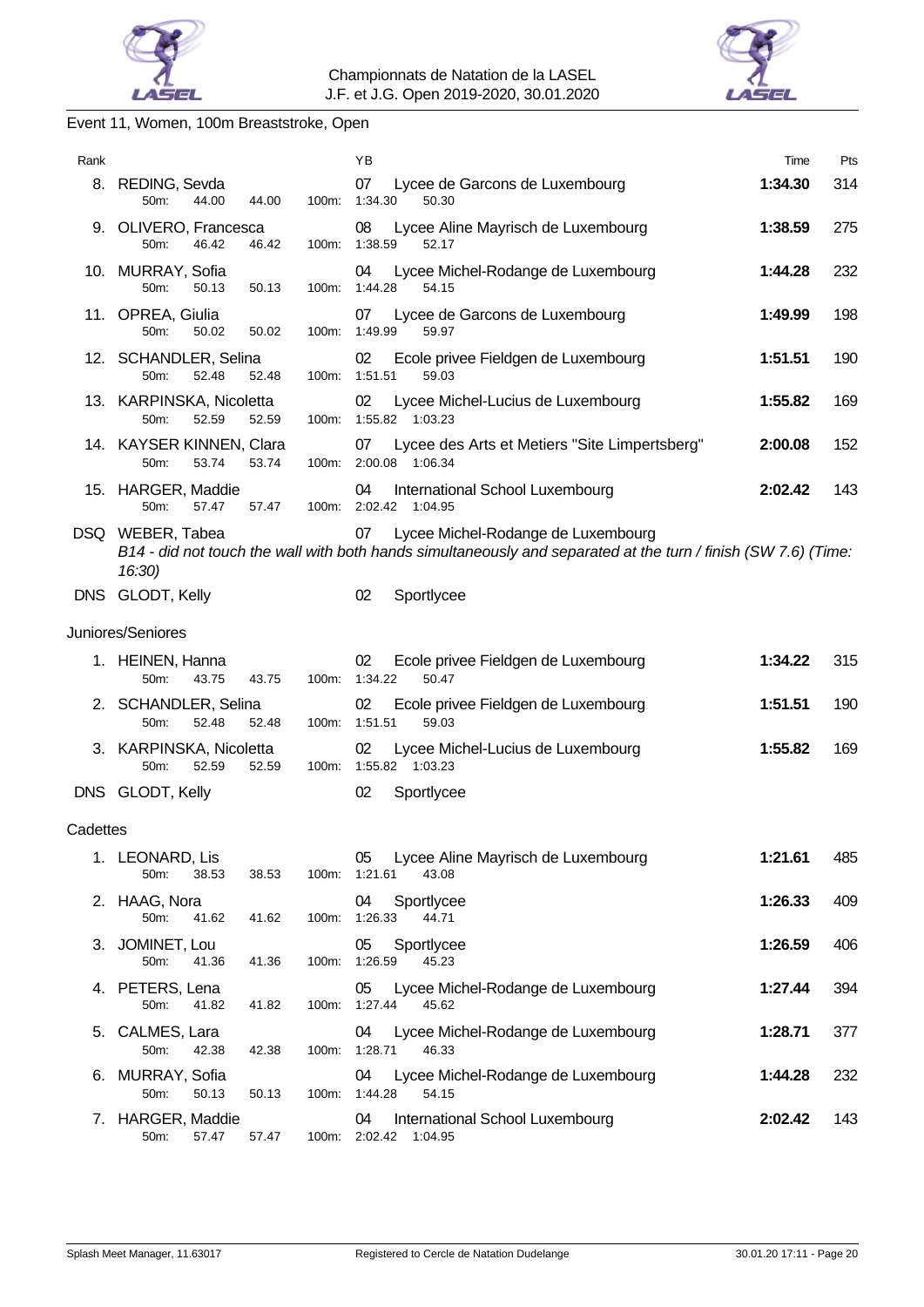



# Event 11, Women, 100m Breaststroke

### Minimes

|    | THILL, Gina<br>41.03<br>50m                 | 41.03<br>100m:    | Lycee Hubert-Clement d'Esch/Alzette<br>07<br>1:27.03<br>46.00             | 1:27.03 | 400 |
|----|---------------------------------------------|-------------------|---------------------------------------------------------------------------|---------|-----|
|    | 2. REDING, Sevda<br>44.00<br>50m            | 44.00<br>100m:    | Lycee de Garcons de Luxembourg<br>07<br>1:34.30<br>50.30                  | 1:34.30 | 314 |
|    | 3. OLIVERO, Francesca<br>46.42<br>$50m$ :   | 46.42<br>$100m$ : | Lycee Aline Mayrisch de Luxembourg<br>08<br>1:38.59<br>52.17              | 1:38.59 | 275 |
| 4. | OPREA, Giulia<br>50.02<br>50m               | 50.02<br>$100m$ : | Lycee de Garcons de Luxembourg<br>07<br>1:49.99<br>59.97                  | 1:49.99 | 198 |
|    | 5. KAYSER KINNEN, Clara<br>53.74<br>$50m$ : | 53.74<br>$100m$ : | Lycee des Arts et Metiers "Site Limpertsberg"<br>07<br>2:00.08<br>1:06.34 | 2:00.08 | 152 |
|    |                                             |                   |                                                                           |         |     |

DSQ WEBER, Tabea 07 Lycee Michel-Rodange de Luxembourg

*B14 - did not touch the wall with both hands simultaneously and separated at the turn / finish (SW 7.6) (Time: 16:30)*

| Event 12<br>30.01.20<br>Points: FINA 2020 |                                                               |       | Men, 100m Breaststroke                                             |         | Open<br><b>Results</b> |
|-------------------------------------------|---------------------------------------------------------------|-------|--------------------------------------------------------------------|---------|------------------------|
| Rank                                      |                                                               |       | YB                                                                 | Time    | Pts                    |
| Open                                      |                                                               |       |                                                                    |         |                        |
| 1.                                        | SCHMITZ, Jacques<br>33.74<br>50 <sub>m</sub> :<br>33.74       |       | 02<br>Sportlycee<br>100m: 1:12.40<br>38.66                         | 1:12.40 | 484                    |
|                                           | 2. LUKA, Mory<br>50m:<br>35.85<br>35.85                       |       | 04<br>Lycee Aline Mayrisch de Luxembourg<br>100m: 1:16.47<br>40.62 | 1:16.47 | 411                    |
|                                           | 3. KEMP, Finn<br>50m:<br>36.09<br>36.09                       | 100m: | 05<br>Lycee Hubert-Clement d'Esch/Alzette<br>1:16.62<br>40.53      | 1:16.62 | 409                    |
|                                           | 4. LANNERS, Nik<br>50m:<br>35.93<br>35.93                     | 100m: | 04<br>Athenee de Luxembourg<br>1:16.84<br>40.91                    | 1:16.84 | 405                    |
|                                           | <b>DURAKOVIC, Tarik</b><br>50m:<br>35.93<br>35.93             |       | Sportlycee<br>05<br>100m: 1:17.66<br>41.73                         | 1:17.66 | 392                    |
|                                           | 6. BANKY, Jordan<br>35.25<br>35.25<br>50m:                    |       | 01<br>Sportlycee<br>100m: 1:17.76<br>42.51                         | 1:17.76 | 391                    |
|                                           | 7. MICHIELS, Patrick<br>50 <sub>m</sub> :<br>37.16<br>37.16   | 100m: | 02<br>Lycee classique d'Echternach<br>1:21.63<br>44.47             | 1:21.63 | 338                    |
|                                           | 8. BECKERS, Felix<br>50m:<br>32.22<br>32.22                   |       | Sportlycee<br>01<br>100m: 1:22.35<br>50.13                         | 1:22.35 | 329                    |
|                                           | 9. THILL, Nicolas<br>50m:<br>39.28<br>39.28                   |       | 05<br>Lycee Aline Mayrisch de Luxembourg<br>100m: 1:22.77<br>43.49 | 1:22.77 | 324                    |
|                                           | 10. BOURGUIGNON, Benjamin<br>50m:<br>39.46<br>39.46           |       | 05<br>Sportlycee<br>100m: 1:23.41<br>43.95                         | 1:23.41 | 317                    |
|                                           | 11. CRAWFORD, Ethan<br>50m:<br>38.41<br>38.41                 | 100m: | 03<br>International School Luxembourg<br>1:23.79<br>45.38          | 1:23.79 | 312                    |
|                                           | 12. LINDMARK MELO, Hugo<br>50m:<br>40.14<br>40.14             |       | International School Luxembourg<br>04<br>100m: 1:27.66<br>47.52    | 1:27.66 | 273                    |
|                                           | 13. MOOG, Mathis<br>50 <sub>m</sub> :<br>43.06<br>43.06       | 100m: | 06<br>Lycee de Garcons de Luxembourg<br>1:30.18<br>47.12           | 1:30.18 | 250                    |
|                                           | 14. ISOLANI, Valentino<br>44.44<br>50 <sub>m</sub> :<br>44.44 |       | Lycee Michel-Lucius de Luxembourg<br>01<br>100m: 1:39.98<br>55.54  | 1:39.98 | 184                    |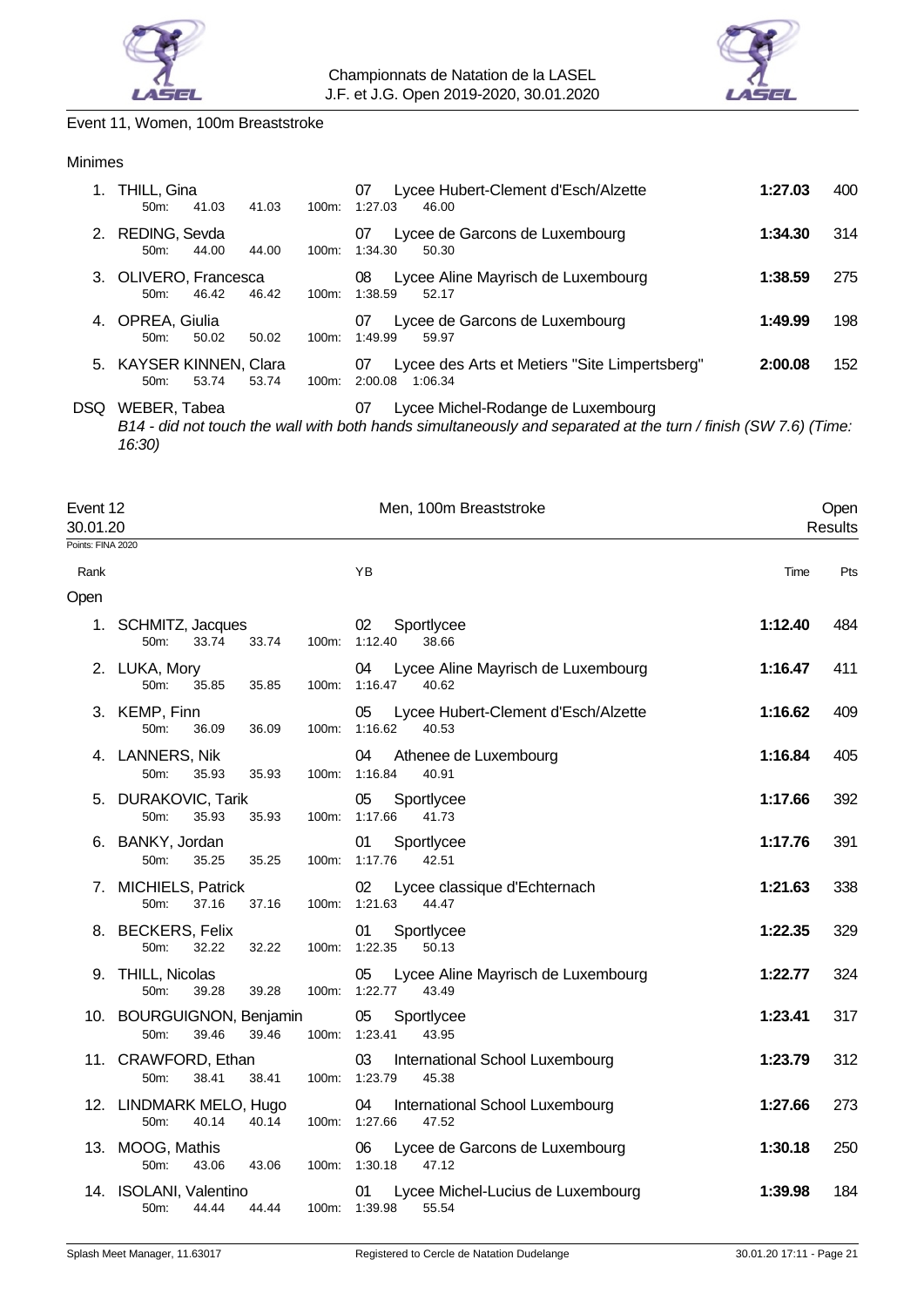

Rank Time Pts



Event 12, Men, 100m Breaststroke, Open

|        | 15. MARQ, Maxime<br>50m:<br>46.32<br>46.32         |       | Sportlycee<br>04<br>100m: 1:42.99<br>56.67                                                                                                                            | 1:42.99 | 168 |
|--------|----------------------------------------------------|-------|-----------------------------------------------------------------------------------------------------------------------------------------------------------------------|---------|-----|
|        | DSQ FISCHER, Matteo                                |       | Lycee Aline Mayrisch de Luxembourg<br>06<br>B1 - more than one single butterfly kick before the first breaststroke kick (SW 7.1) (Time: 16:39)                        |         |     |
|        | DSQ SALTAO CASTELLO, Diego<br>16:39)               |       | 07 Lycee des Arts et Metiers "Site Limpertsberg"<br>B14 - did not touch the wall with both hands simultaneously and separated at the turn / finish (SW 7.6) (Time:    |         |     |
|        | DSQ KOUAMEDJOUO PIEUME, Ariel 05<br>16:39)         |       | Sportlycee<br>B14 - did not touch the wall with both hands simultaneously and separated at the turn / finish (SW 7.6) (Time:                                          |         |     |
|        | DSQ WATGEN, Leo<br>16:39)                          |       | Lycee des Arts et Metiers "Site Limpertsberg"<br>07<br>B14 - did not touch the wall with both hands simultaneously and separated at the turn / finish (SW 7.6) (Time: |         |     |
|        | Juniors/Seniors                                    |       |                                                                                                                                                                       |         |     |
|        | 1. SCHMITZ, Jacques<br>50m:<br>33.74<br>33.74      |       | 02<br>Sportlycee<br>100m: 1:12.40<br>38.66                                                                                                                            | 1:12.40 | 484 |
|        | 2. BANKY, Jordan<br>50m:<br>35.25<br>35.25         |       | 01<br>Sportlycee<br>100m: 1:17.76<br>42.51                                                                                                                            | 1:17.76 | 391 |
|        | 3. MICHIELS, Patrick<br>50m:<br>37.16<br>37.16     | 100m: | Lycee classique d'Echternach<br>02<br>1:21.63<br>44.47                                                                                                                | 1:21.63 | 338 |
|        | 4. BECKERS, Felix<br>50m:<br>32.22<br>32.22        |       | 01<br>Sportlycee<br>100m: 1:22.35<br>50.13                                                                                                                            | 1:22.35 | 329 |
|        | 5. CRAWFORD, Ethan<br>50m:<br>38.41<br>38.41       | 100m: | 03<br>International School Luxembourg<br>1:23.79<br>45.38                                                                                                             | 1:23.79 | 312 |
|        | 6. ISOLANI, Valentino<br>50m:<br>44.44<br>44.44    |       | Lycee Michel-Lucius de Luxembourg<br>01<br>100m: 1:39.98<br>55.54                                                                                                     | 1:39.98 | 184 |
| Cadets |                                                    |       |                                                                                                                                                                       |         |     |
|        | 1. LUKA, Mory<br>50m:<br>35.85<br>35.85            | 100m: | Lycee Aline Mayrisch de Luxembourg<br>04<br>1:16.47<br>40.62                                                                                                          | 1:16.47 | 411 |
|        | 2. KEMP, Finn<br>36.09<br>36.09<br>50m:            | 100m: | Lycee Hubert-Clement d'Esch/Alzette<br>05<br>1:16.62<br>40.53                                                                                                         | 1:16.62 | 409 |
|        | 3. LANNERS, Nik<br>50m:<br>35.93<br>35.93          |       | 04<br>Athenee de Luxembourg<br>100m: 1:16.84<br>40.91                                                                                                                 | 1:16.84 | 405 |
| 4.     | <b>DURAKOVIC, Tarik</b><br>50m:<br>35.93<br>35.93  |       | Sportlycee<br>05<br>100m: 1:17.66<br>41.73                                                                                                                            | 1:17.66 | 392 |
| 5.     | <b>THILL, Nicolas</b><br>50m:<br>39.28<br>39.28    |       | 05<br>Lycee Aline Mayrisch de Luxembourg<br>100m: 1:22.77<br>43.49                                                                                                    | 1:22.77 | 324 |
|        | 6. BOURGUIGNON, Benjamin<br>50m:<br>39.46<br>39.46 | 100m: | 05<br>Sportlycee<br>1:23.41<br>43.95                                                                                                                                  | 1:23.41 | 317 |
|        | 7. LINDMARK MELO, Hugo<br>50m:<br>40.14<br>40.14   |       | 04<br>International School Luxembourg<br>100m: 1:27.66<br>47.52                                                                                                       | 1:27.66 | 273 |
|        | 8. MARQ, Maxime<br>46.32<br>46.32<br>50m:          | 100m: | 04<br>Sportlycee<br>1:42.99<br>56.67                                                                                                                                  | 1:42.99 | 168 |
|        | DSQ KOUAMEDJOUO PIEUME, Ariel 05                   |       | Sportlycee                                                                                                                                                            |         |     |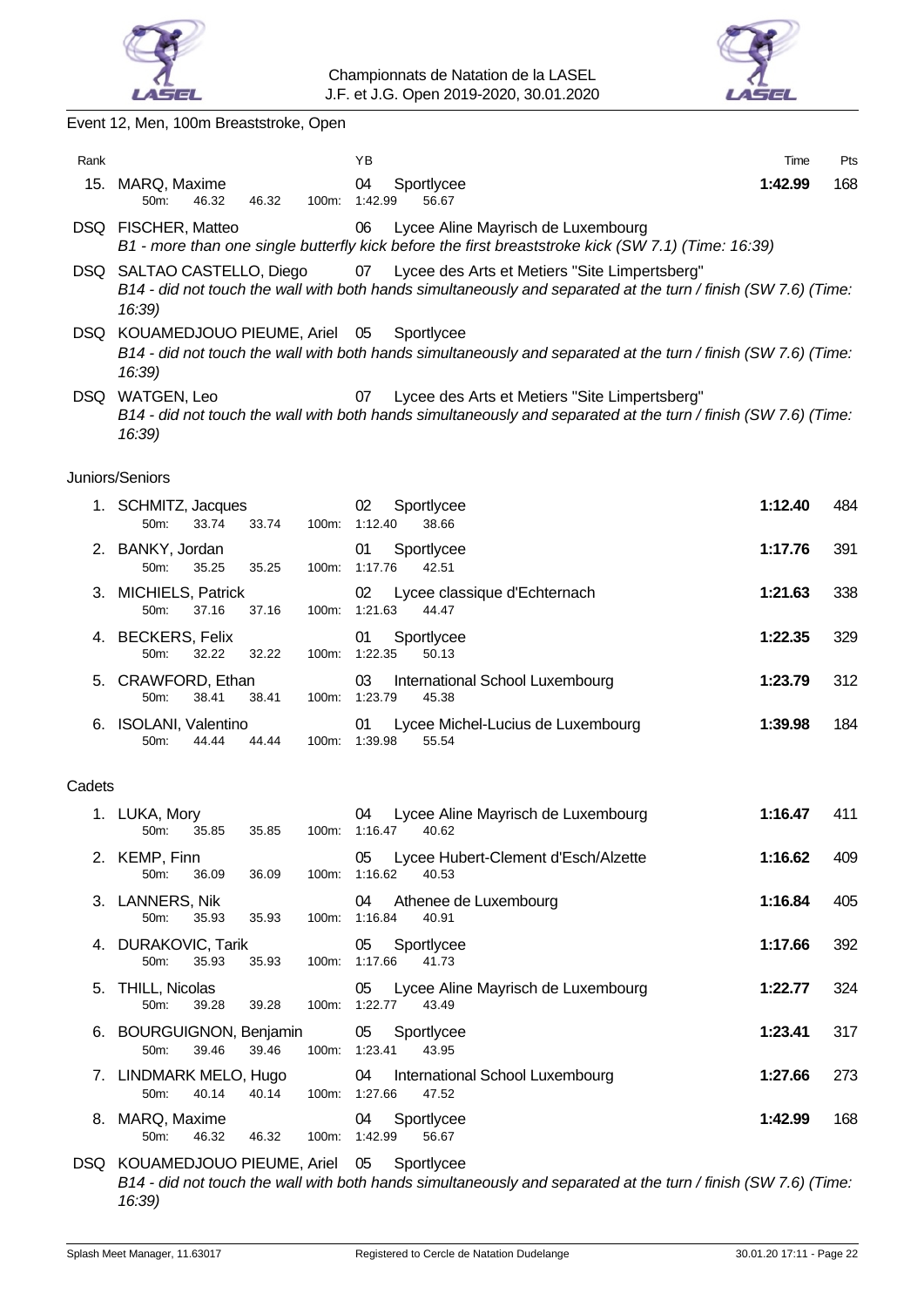



Event 12, Men, 100m Breaststroke

# Minimes

| MOOG, Mathis<br>43.06<br>43.06<br>100m:<br>50m | Lycee de Garcons de Luxembourg<br>06<br>1:30.18<br>47.12                                                                                                           | 1:30.18 | 250 |
|------------------------------------------------|--------------------------------------------------------------------------------------------------------------------------------------------------------------------|---------|-----|
| DSQ FISCHER, Matteo                            | Lycee Aline Mayrisch de Luxembourg<br>06<br>B1 - more than one single butterfly kick before the first breaststroke kick (SW 7.1) (Time: 16:39)                     |         |     |
| DSQ SALTAO CASTELLO, Diego<br>16:39)           | 07 Lycee des Arts et Metiers "Site Limpertsberg"<br>B14 - did not touch the wall with both hands simultaneously and separated at the turn / finish (SW 7.6) (Time: |         |     |

DSQ WATGEN, Leo 07 Lycee des Arts et Metiers "Site Limpertsberg" *B14 - did not touch the wall with both hands simultaneously and separated at the turn / finish (SW 7.6) (Time: 16:39)*

| Event 13<br>30.01.20 |                                     | Women, 200m Medley |               |               |  |                                            |       |                       |                                              | Open<br><b>Results</b> |               |                  |     |
|----------------------|-------------------------------------|--------------------|---------------|---------------|--|--------------------------------------------|-------|-----------------------|----------------------------------------------|------------------------|---------------|------------------|-----|
| Points: FINA 2020    |                                     |                    |               |               |  |                                            |       |                       |                                              |                        |               |                  |     |
| Rank                 |                                     |                    |               | YB            |  |                                            |       |                       |                                              |                        |               | Time             | Pts |
| Open                 |                                     |                    |               |               |  |                                            |       |                       |                                              |                        |               |                  |     |
|                      | 1. BLACK, Sarah<br>50m:<br>32.81    | 32.81              | 100m:         | 01<br>1:11.36 |  | Sportlycee<br>38.55                        | 150m: | 1.58.48               | 47.12                                        | 200m:                  | 2:34.53       | 2:34.53<br>36.05 | 543 |
|                      | 2. ALBERS, Neele<br>50m:            | 35.39<br>35.39     | 100m:         | 05<br>1:20.06 |  | Sportlycee<br>44.67                        | 150m: | 2:02.66               | 42.60                                        | 200m:                  | 2:39.49       | 2:39.49<br>36.83 | 494 |
|                      | 3. HRIC, Laura<br>50m:              | 34.02<br>34.02     | 100m:         | 05<br>1:15.40 |  | Sportlycee<br>41.38                        |       | 150m: 2:05.14         | 49.74                                        | 200 <sub>m</sub> :     | 2:39.72       | 2:39.72<br>34.58 | 492 |
|                      | 4. REINESCH, Leeloo<br>50m:         | 35.59<br>35.59     | 100m:         | 07<br>1:16.81 |  | 41.22                                      |       | 150m: 2:09.24         | Lycee Hubert-Clement d'Esch/Alzette<br>52.43 | 200m:                  | 2:45.73       | 2:45.73<br>36.49 | 440 |
|                      | 5. LEONARD, Lis<br>50m:             | 37.62<br>37.62     | 100m:         | 05<br>1:23.38 |  | 45.76                                      |       | 150m: 2:09.25         | Lycee Aline Mayrisch de Luxembourg<br>45.87  | 200m:                  | 2:48.59       | 2:48.59<br>39.34 | 418 |
|                      | 6. KROMBACH, Linda<br>50m:<br>36.27 | 36.27              | 100m:         | 07<br>1:21.77 |  | Sportlycee<br>45.50                        |       | 150m: 2:10.43         | 48.66                                        | 200m:                  | 2:49.39       | 2:49.39<br>38.96 | 412 |
|                      | 7. THILL, Gina<br>50m:<br>35.81     | 35.81              | 100m:         | 07<br>1:22.42 |  | 46.61                                      |       | 150m: 2:13.28         | Lycee Hubert-Clement d'Esch/Alzette<br>50.86 | 200m:                  | 2:52.31       | 2:52.31<br>39.03 | 392 |
|                      | 8. NOTHUM, Gwen<br>50m:             | 38.43<br>38.43     | 100m:         | 06<br>1:23.65 |  | Sportlycee<br>45.22                        |       | 150m: 2:17.79         | 54.14                                        | 200m:                  | 2:58.01       | 2:58.01<br>40.22 | 355 |
|                      | 9. SPENCER, Elle<br>50m:<br>49.61   | 49.61              | 100m:         | 03<br>1:50.36 |  | International School Luxembourg<br>1:00.75 |       | 150m: 2:50.72 1:00.36 |                                              |                        | 200m: 3:44.93 | 3:44.93<br>54.21 | 176 |
|                      | 10. HARGER, Maddie<br>50m:          | 53.45<br>53.45     | 100m: 1:51.16 | 04            |  | International School Luxembourg<br>57.71   |       | 150m: 3:00.57 1:09.41 |                                              | 200m:                  | 3:45.66       | 3:45.66<br>45.09 | 174 |
|                      | Juniores/Seniores                   |                    |               |               |  |                                            |       |                       |                                              |                        |               |                  |     |
|                      | 1. BLACK, Sarah<br>50m:<br>32.81    | 32.81              | $100m$ :      | 01<br>1:11.36 |  | Sportlycee<br>38.55                        |       | 150m: 1:58.48         | 47.12                                        | 200m:                  | 2:34.53       | 2:34.53<br>36.05 | 543 |
|                      | 2. SPENCER, Elle<br>49.61<br>50m:   | 49.61              | 100m: 1:50.36 | 03            |  | International School Luxembourg<br>1:00.75 |       | 150m: 2:50.72 1:00.36 |                                              | 200m:                  | 3:44.93       | 3:44.93<br>54.21 | 176 |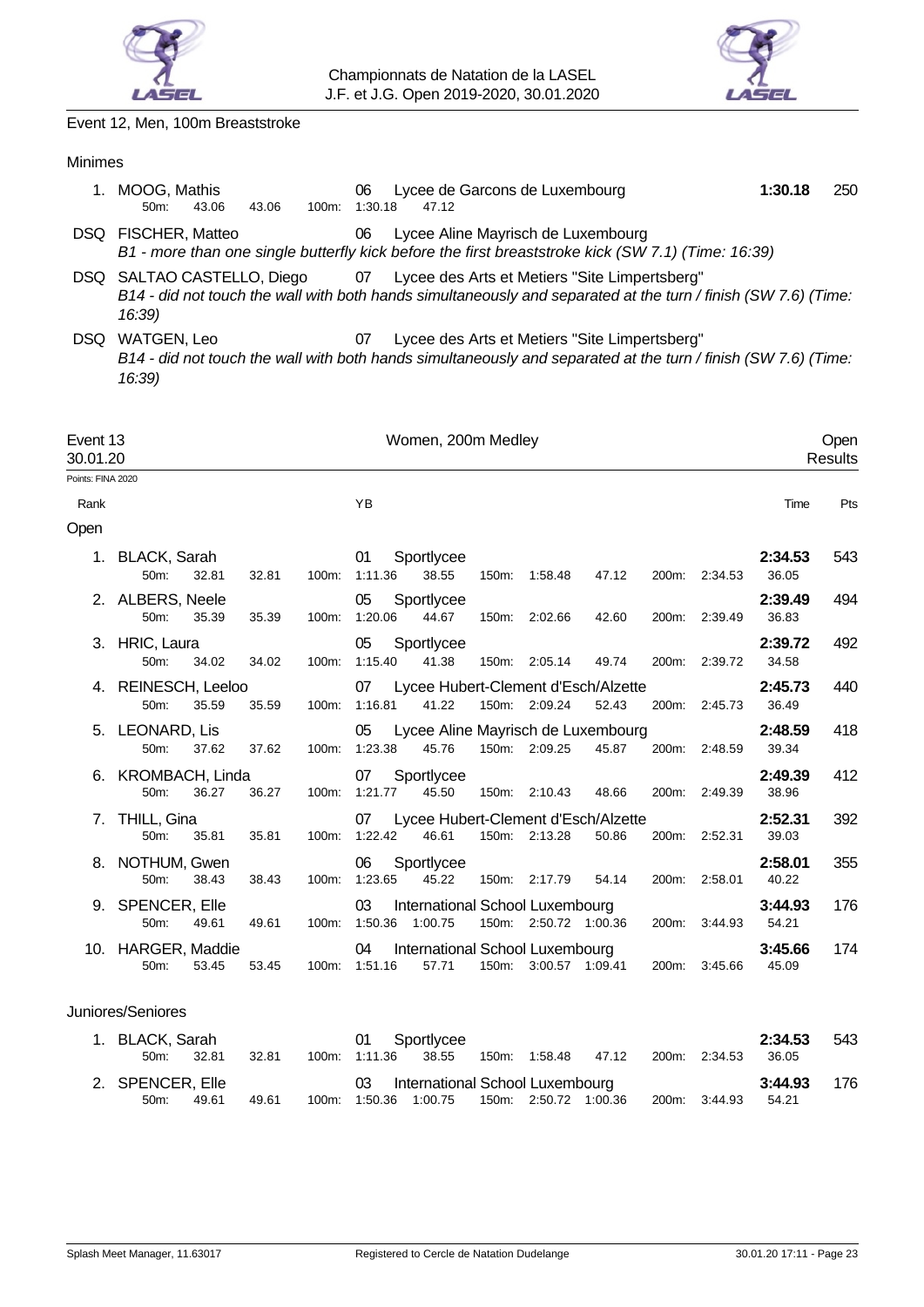



# Event 13, Women, 200m Medley

# **Cadettes**

|    | ALBERS, Neele<br>$50m$ :     | 35.39 | 35.39 | 100m:    | 05<br>1:20.06 | Sportlycee<br>44.67                      | 150m:    | 2:02.66 | 42.60                                       | 200 <sub>m</sub> : | 2:39.49 | 2:39.49<br>36.83 | 494 |
|----|------------------------------|-------|-------|----------|---------------|------------------------------------------|----------|---------|---------------------------------------------|--------------------|---------|------------------|-----|
| 2. | HRIC, Laura<br>$50m$ :       | 34.02 | 34.02 | 100m:    | 05<br>1:15.40 | Sportlycee<br>41.38                      | 150m:    | 2:05.14 | 49.74                                       | 200 <sub>m</sub> : | 2:39.72 | 2:39.72<br>34.58 | 492 |
| 3. | LEONARD, Lis<br>$50m$ :      | 37.62 | 37.62 | $100m$ : | 05<br>1:23.38 | 45.76                                    | 150m:    | 2:09.25 | Lycee Aline Mayrisch de Luxembourg<br>45.87 | 200m:              | 2:48.59 | 2:48.59<br>39.34 | 418 |
|    | 4. HARGER, Maddie<br>$50m$ : | 53.45 | 53.45 | 100m     | 04<br>1:51.16 | International School Luxembourg<br>57.71 | $150m$ : | 3:00.57 | 1:09.41                                     | $200m$ :           | 3:45.66 | 3:45.66<br>45.09 | 174 |

# Minimes

| 1. REINESCH, Leeloo |       |       |          | 07      | Lycee Hubert-Clement d'Esch/Alzette |       |               |       |                    |         |       |  |  |
|---------------------|-------|-------|----------|---------|-------------------------------------|-------|---------------|-------|--------------------|---------|-------|--|--|
| 50m                 | 35.59 | 35.59 | $100m$ : | 1:16.81 | 41.22                               | 150m: | 2:09.24       | 52.43 | 200m:              | 2:45.73 | 36.49 |  |  |
| 2. KROMBACH, Linda  |       |       |          | 07      | Sportlycee                          |       |               |       |                    |         |       |  |  |
| 50m                 | 36.27 | 36.27 | $100m$ : | 1:21.77 | 45.50                               | 150m: | 2:10.43       | 48.66 | 200 <sub>m</sub>   | 2:49.39 | 38.96 |  |  |
| 3. THILL, Gina      |       |       |          | 07      | Lycee Hubert-Clement d'Esch/Alzette |       |               |       |                    |         |       |  |  |
| 50m:                | 35.81 | 35.81 | $100m$ : | 1:22.42 | 46.61                               |       | 150m: 2:13.28 | 50.86 | 200m:              | 2:52.31 | 39.03 |  |  |
| 4. NOTHUM, Gwen     |       |       |          | 06      | Sportlycee                          |       |               |       |                    |         |       |  |  |
| $50m$ :             | 38.43 | 38.43 | $100m$ : | 1:23.65 | 45.22                               | 150m: | 2:17.79       | 54.14 | 200 <sub>m</sub> : | 2:58.01 | 40.22 |  |  |

| Event 14<br>30.01.20 |                                           |       |       | Men, 200m Medley                                                                                                             | Open<br><b>Results</b> |     |  |
|----------------------|-------------------------------------------|-------|-------|------------------------------------------------------------------------------------------------------------------------------|------------------------|-----|--|
| Points: FINA 2020    |                                           |       |       |                                                                                                                              |                        |     |  |
| Rank                 |                                           |       |       | <b>YB</b>                                                                                                                    | Time                   | Pts |  |
| Open                 |                                           |       |       |                                                                                                                              |                        |     |  |
| 1.                   | <b>BECKERS, Felix</b><br>$50m$ :<br>31.60 | 31.60 | 100m: | 01<br>Sportlycee<br>1:10.86<br>39.26<br>200m: 2:23.40<br>150m: 1:51.67<br>40.81                                              | 2:23.40<br>31.73       | 502 |  |
|                      | 2. LANNERS, Nik<br>50m:<br>30.93          | 30.93 |       | Athenee de Luxembourg<br>04<br>100m: 1:10.04<br>150m: 1:52.82<br>39.11<br>42.78<br>200m: 2:25.12                             | 2:25.12<br>32.30       | 484 |  |
|                      | 3. JAAS, Jeff<br>50m:<br>29.67            | 29.67 | 100m: | Lycee technique prive Emile-Metz de Dommeldange 2:30.13<br>04<br>1:10.35<br>40.68<br>150m: 1:55.51<br>45.16<br>200m: 2:30.13 | 34.62                  | 437 |  |
|                      | 4. LUKA, Mory<br>32.83<br>50m:            | 32.83 | 100m: | 04 Lycee Aline Mayrisch de Luxembourg<br>150m: 1:57.12<br>1:14.46<br>41.63<br>42.66<br>200m: 2:32.38                         | 2:32.38<br>35.26       | 418 |  |
|                      | 5. KEMP, Finn<br>50m:<br>35.93            | 35.93 | 100m: | Lycee Hubert-Clement d'Esch/Alzette<br>05<br>1:17.66<br>150m: 2:02.92<br>200m:<br>41.73<br>45.26<br>2:39.03                  | 2:39.03<br>36.11       | 368 |  |
|                      | 6. PEUSCH, Kevin<br>50m:<br>34.16         | 34.16 |       | 06<br>Sportlycee<br>100m: 1:14.48<br>40.32<br>150m: 2:05.80<br>51.32<br>200m: 2:40.15                                        | 2:40.15<br>34.35       | 360 |  |
|                      | 7. CALMES, Nicolas<br>50m:<br>34.50       | 34.50 | 100m: | Lycee Michel-Rodange de Luxembourg<br>06<br>1:16.25<br>41.75<br>150m: 2:02.84<br>46.59<br>200m: 2:40.27                      | 2:40.27<br>37.43       | 359 |  |
|                      | 8. CRAWFORD, Ethan<br>33.54<br>50m:       | 33.54 | 100m: | 03<br>International School Luxembourg<br>1:17.39<br>43.85<br>150m: 2:07.08<br>49.69<br>200m: 2:43.88                         | 2:43.88<br>36.80       | 336 |  |
|                      | 9. JAAS, Joe<br>50m:<br>39.63             | 39.63 | 100m: | Lycee technique prive Emile-Metz de Dommeldange<br>06<br>1:23.77<br>44.14<br>150m: 2:17.64<br>200m: 2:55.25<br>53.87         | 2:55.25<br>37.61       | 275 |  |
|                      | 10. SPENCER, Jai<br>50m:<br>35.51         | 35.51 | 100m: | 05<br>International School Luxembourg<br>1:20.89<br>45.38<br>150m: 2:19.47<br>58.58<br>200m: 2:59.72                         | 2:59.72<br>40.25       | 255 |  |
|                      | 11. LEMVOKA, Joel<br>50m:<br>43.09        | 43.09 |       | Lycee Michel-Lucius de Luxembourg<br>07<br>150m: 2:47.30 1:08.06<br>100m: 1:39.24<br>56.15<br>200m: 3:31.68                  | 3:31.68<br>44.38       | 156 |  |